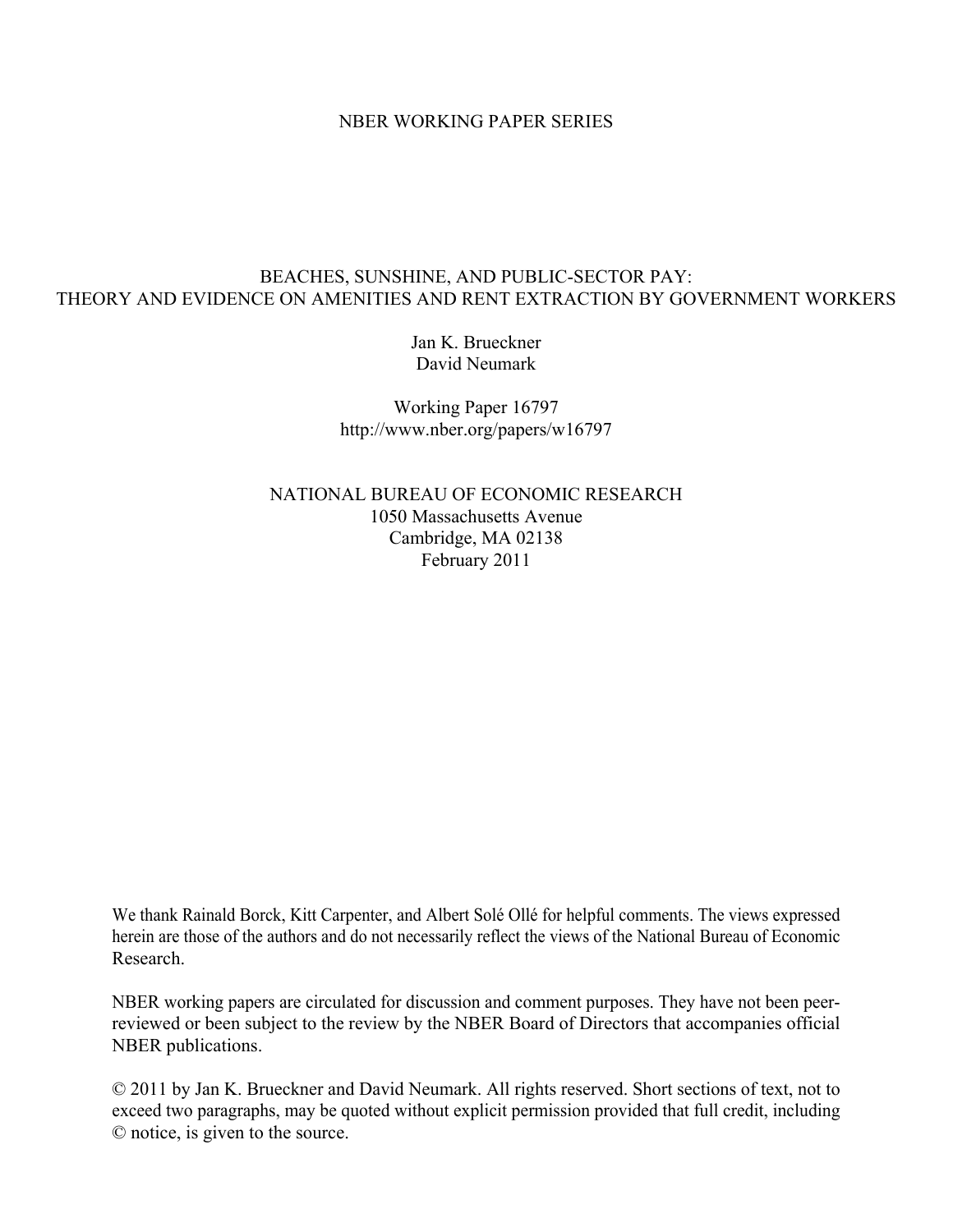Beaches, Sunshine, and Public-Sector Pay: Theory and Evidence on Amenities and Rent Extraction by Government Workers Jan K. Brueckner and David Neumark NBER Working Paper No. 16797 February 2011, Revised May 2012 JEL No. J45,J48,J61,R10

## **ABSTRACT**

The absence of a competitive market may enable public-sector workers to extract rents from taxpayers in the form of high pay, especially when public-sector workers are unionized. On the other hand, this rent extraction may be suppressed by the ability of taxpayers to vote with their feet, leaving jurisdictions where public-sector workers extract high rents. However, although migration of taxpayers may limit rent-seeking, public-sector workers may be able to extract higher rents in regions where high amenities mute the migration response. We develop a theoretical model that predicts such a link between public-sector wage differentials and local amenities, and we test the model's predictions by analyzing variation in these wage differentials and amenities across states. We find that public-sector wage differentials are, in fact, larger in the presence of high amenities, with the effect stronger for unionized public-sector workers who are likely better able to exercise political power in extracting rents. The implication is that the mobility of taxpayers is insufficient to prevent rent-seeking behavior of public-sector workers from leading to higher public-sector pay.

Jan K. Brueckner Department of Economics **UCI** 3151 Social Science Plaza Irvine, CA 92697 jkbrueck@uci.edu

David Neumark Department of Economics University of California at Irvine 3151 Social Science Plaza Irvine, CA 92697 and NBER dneumark@uci.edu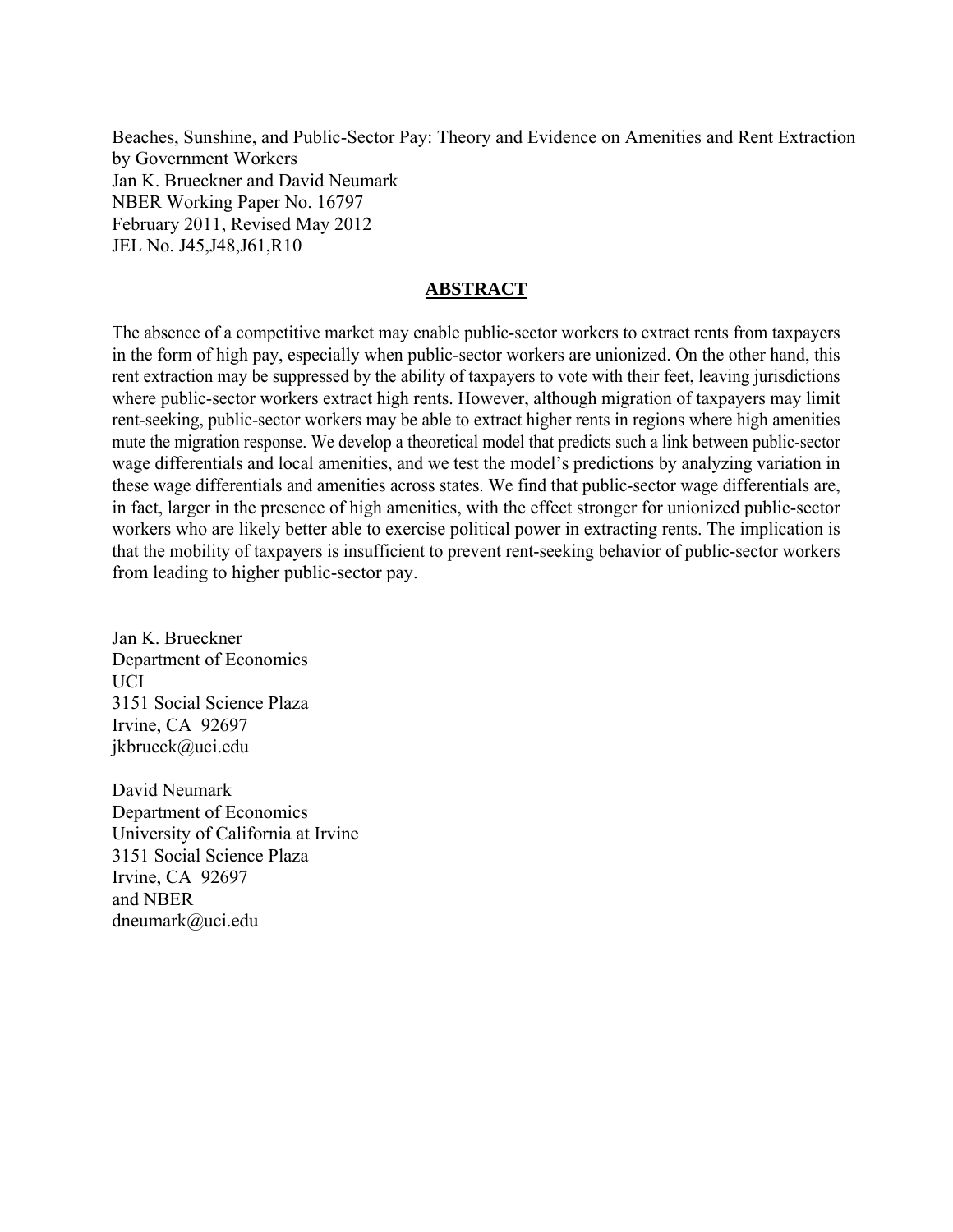## Beaches, Sunshine, and Public-Sector Pay: Theory and Evidence on Amenities and Rent Extraction by Government Workers

by

Jan K. Brueckner and David Neumark\*

## 1. Introduction

Public-sector pay is not set in competitive markets. Public-sector unionization is high (Visser, 2006), and public-sector unions are strong and active politically (DiSalvo, 2010). As a consequence, the pay of public-sector workers is likely to reflect, in part, the extraction of rents from taxpayers. Indeed, the potential for public-sector workers to influence pay (and employment) has long been noted by labor economists (Freeman, 1986).

The issue of public-sector pay has come to the fore lately, in part because of state budget woes. The media and blogosphere are replete with stories about overpaid public-sector workers, from prison guards in California,<sup>1</sup> to teachers and other public-sector workers in New Jersey,<sup>2</sup> to unionized public-sector workers generally.<sup>3</sup> Not surprisingly, the reality is more complex. Looking at the public sector in the aggregate reveals that, in recent years, public-sector workers are not overpaid. Although for both men and women, data from 2000 reveal a positive pay gap between the public and private sectors (about 11 percent for men and 20 percent for women), in earnings regressions with the usual controls, there is a negative pay differential for working in the public sector of 6 percent for men, and no pay differential for women (Borjas,  $2002$ ).<sup>4</sup> On the other hand, researchers have pointed to pensions and other benefits for public-sector workers that are very generous, particularly when account is taken of underfunded pension liabilities and how they are calculated (Biggs, 2010a, 2010b; DiSalvo, 2010). In addition, the power of public-sector unions, as exemplified by the extensive union involvement in efforts to recall governors in California (Malanga, 2010), suggests that substantial scope for rent extraction may exist.<sup>5</sup>

Freeman (1986), however, argued against the ability of public-sector unions to extract high rents, using a Tiebout-sorting view of the world: "Citizens unhappy with [the] level of public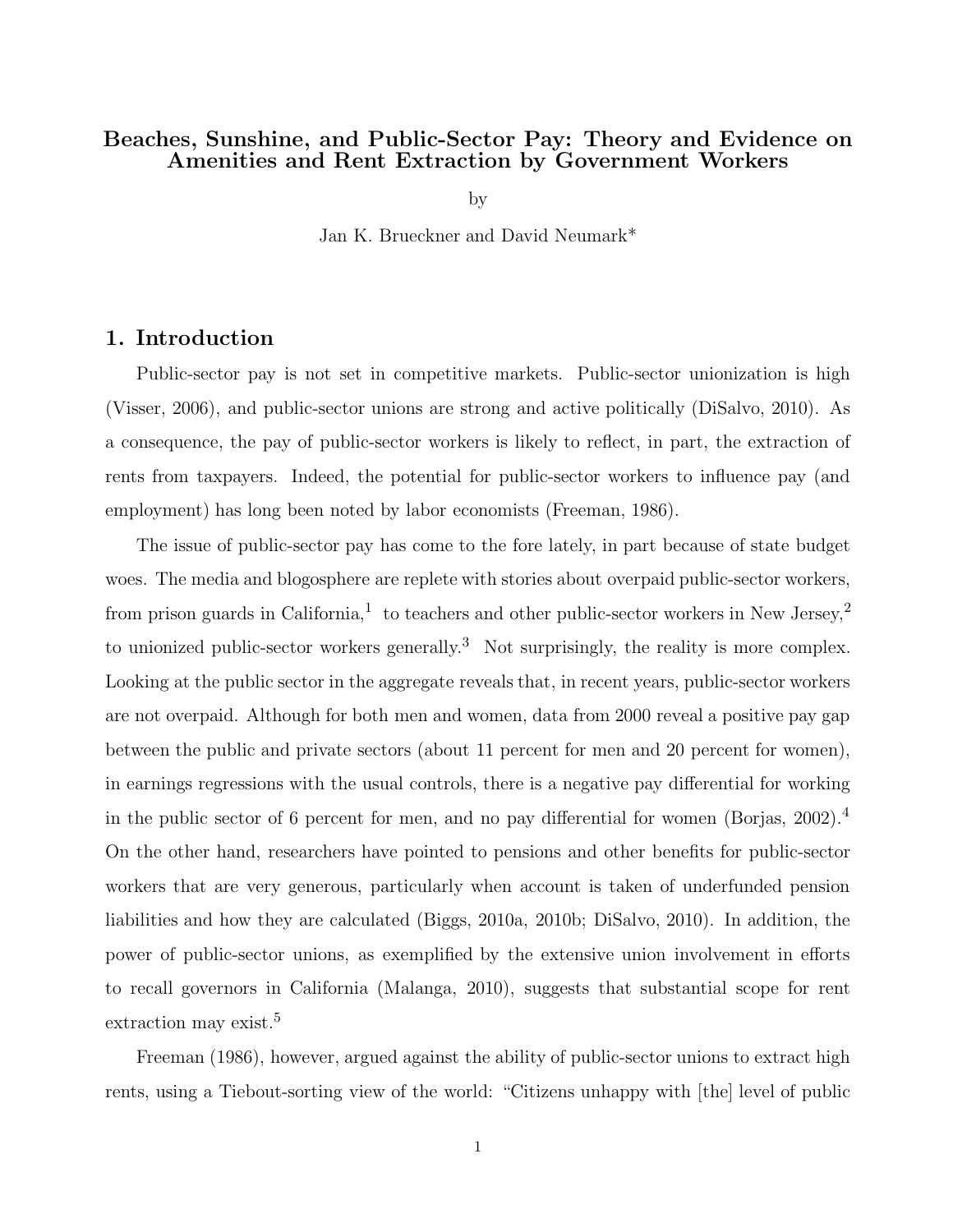services can move elsewhere, reducing the taxable population and thus the ability to pay public sector wages. Mobility places great constraints on public-sector union bargaining power" (p. 51). But this view need not rule out specific cases where public-sector workers are overpaid. Indeed, casual inference based on the stories cited above suggests that high public-sector pay may be a phenomenon confined to particular states—specifically those states well endowed with the amenities often emphasized by urban economists. Facing a high willingness-to-pay on the part of potential residents to live in a high-amenity state, public-sector workers may have more leeway for rent extraction, leading to a link between public-sector wages and amenities. The purpose of the present paper is to test for such a link.

Initial suggestive evidence for this wage-amenity connection is contained in Figure 1, which plots state-level public-sector wage residuals (representing the wage component not explained by the usual controls) against state-level private-sector wage residuals.<sup>6</sup> The solid line has slope equal to one, so that points on the line represent a state in which the public-sector and privatesector wage premia for the state are equal. While most of points are in fact below the line, note the identities of the states above the line—states where the public-sector premium is larger than the private-sector premium and hence where public-sector workers are "overpaid." These states have warm weather (California and Florida), low rainfall (Nevada), a coastal location (e.g., New York, New Jersey, and Rhode Island), and large, dense urban areas (New York, New Jersey, and California). Thus, Figure 1 suggests that rent extraction may be occurring in places where people like to live.

We develop and test a model that explores this hypothesis. Building on existing work on the public sector (e.g., O'Brien, 1992; Rose and Sonstelie, 2010; Zax and Ichniowski, 1988), we presume that public-sector workers—especially unionized ones—have some ability to determine their pay (and perhaps also their levels of employment) through the political process. Consistent with Freeman's argument, we would expect that this political power would face limitations, because if public-sector workers extract rents (and thus taxes) that are too high relative to the level of desired publicly-produced goods and services, then taxpayers will vote with their feet, depriving public-sector workers of the tax base from which to extract rents.<sup>7</sup> However, in locations with strong amenities, public-sector workers may have more ability to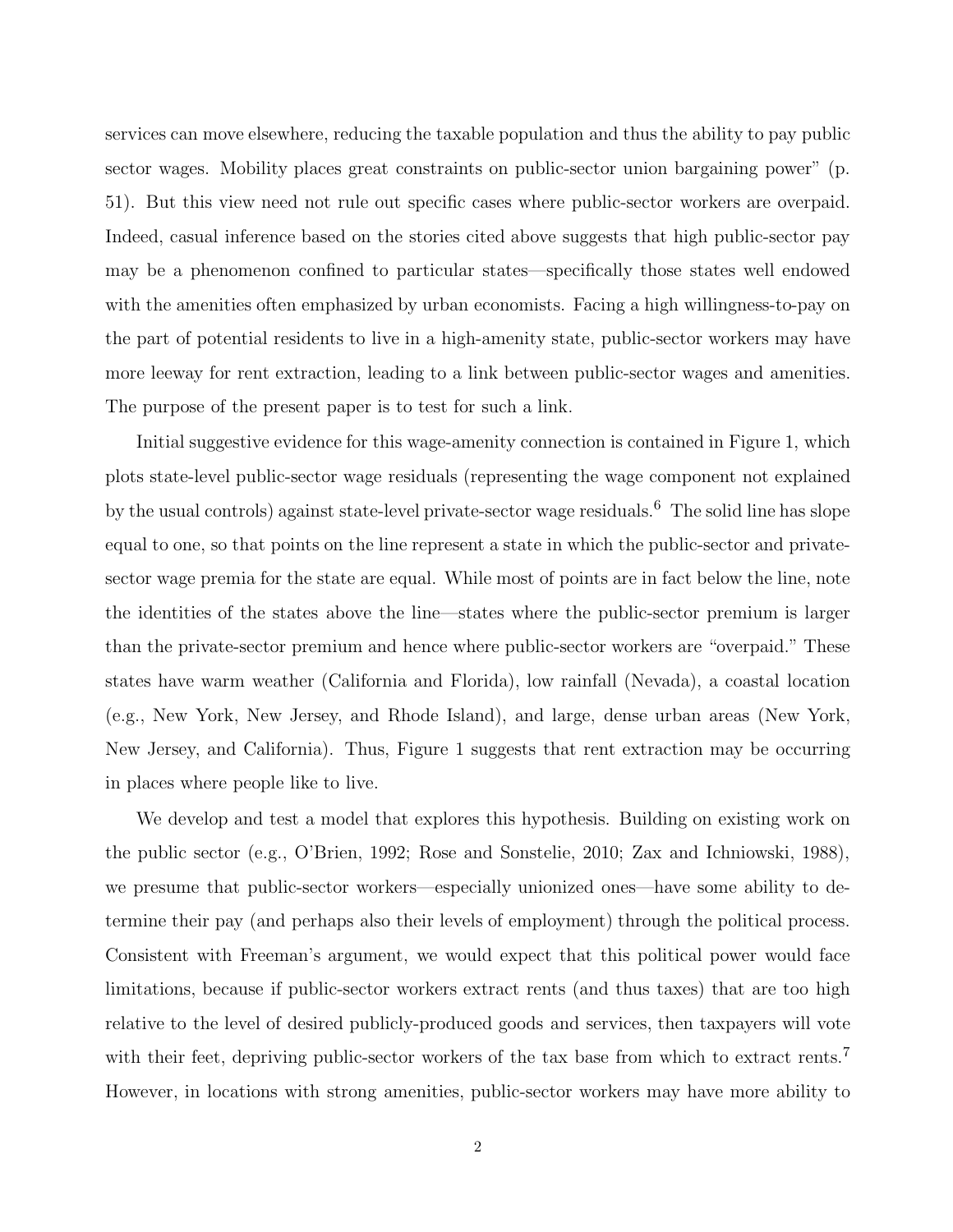extract rents, as these amenities drive wedges between the utility of taxpayers in different locations that public-sector workers can exploit.

Our stylized theoretical model takes an extreme viewpoint by assuming that the public sector is fully controlled by its workers, who have the power to set the public-good level as well as taxes, which cover both the nonlabor cost of the good as well as their own high wages. These workers set taxes along with the level of the public good to maximize the public-sector wage (and thus their utility), taking the induced migration between regions into account. The key results of the model connect the wage levels of both public- and private-sector workers to the level of a region's amenities. As captured in Figure 1, the main empirical hypothesis is that amenities raise the public-sector wage relative to the private-sector wage, a consequence of the improved rent-extraction potential in a high-amenity region. The model also predicts that public-sector wages should be higher in an absolute sense in high-amenity regions.

Our model is related to the large literature on tax competition, in which local governments make fiscal decisions taking into account the footloose nature of business investment, which is deterred by high local taxes. Here, though, the focus is on mobile private-sector workers rather than mobile business capital. Within this literature, which is surveyed by Wilson (1999), the paper is most closely connected to models of tax competition by rent-seeking rather than benevolent local governments, as exemplified by Edwards and Keen (1996). Our framework also shares elements of models in the Roback (1982) tradition, which show how amenity differences affect interregional patterns of wages and house prices.

The model's predictions are tested using Current Population Survey data. We estimate standard log wage regressions that include a public-sector wage differential, a wage differential associated with local amenities, and an interaction between these two differentials. The interaction coefficient reveals that the public-sector wage differential is larger in the presence of strong amenities, as predicted by the theory. The results are remarkably robust. They emerge for public-sector workers overall, and for two large groups of public-sector workers that are the focus of much attention with regard to pay: teachers and prison guards (or correctional officers). Moreover, the evidence is particularly strong for unionized public-sector workers, who are presumably better able to exercise political power to extract rents.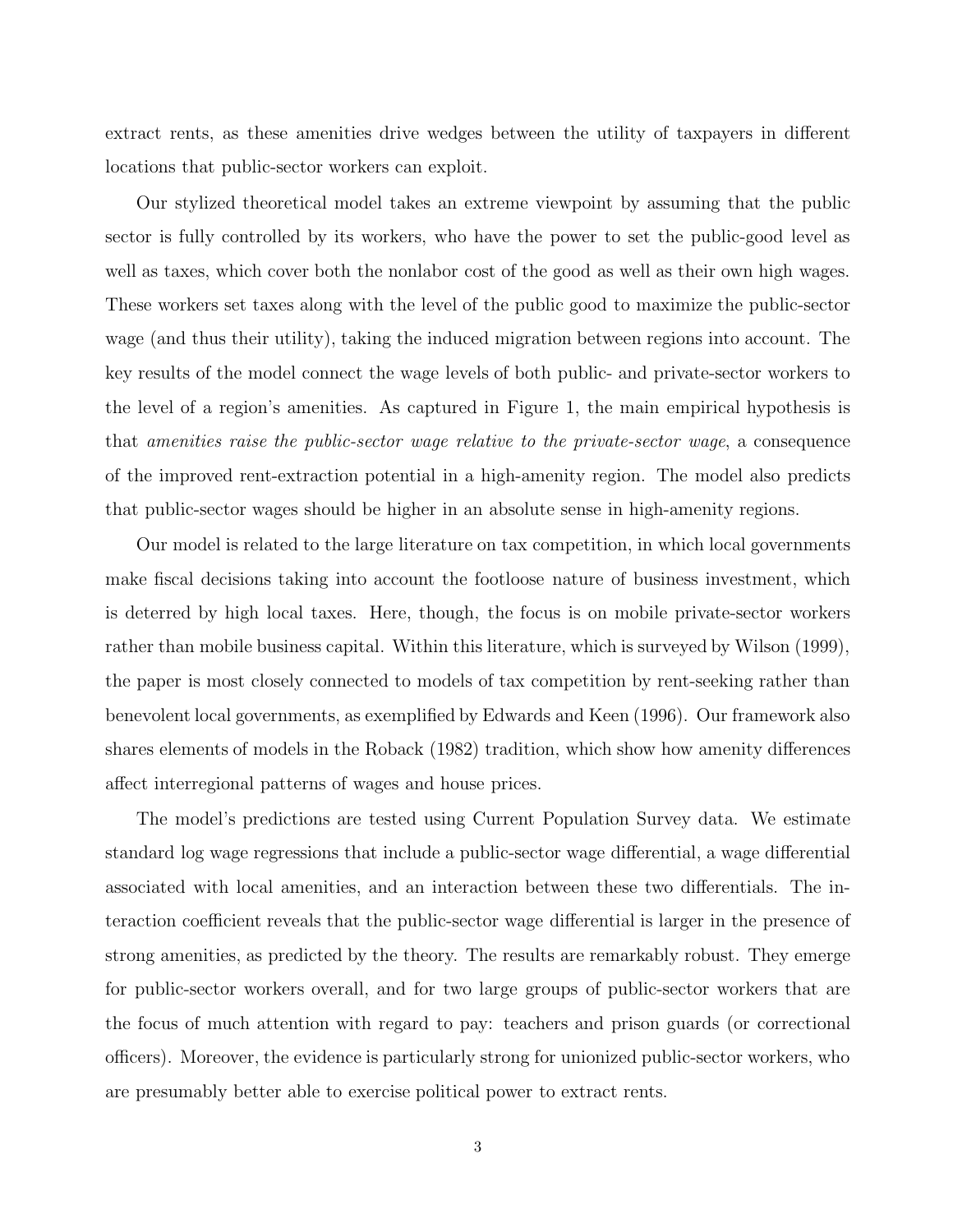The paper's empirical work bears a close resemblance to empirical studies in the Roback tradition. A common approach to implementing the Roback (1982) model, as exemplified by Blomquist, Berger, and Hoehn (1988), is to estimate two regressions relating individual wages and house prices to regional amenity levels.<sup>8</sup> The results of these regressions are then merged to generate estimates of consumer amenity valuations, building on the theory. Our key regression is similar to a Roback-style wage regression, except that it includes, along with the usual amenity measures, terms that interact the amenity levels with a public-worker dummy variable. The coefficients of the (uninteracted) amenity levels give the usual impact of amenities on private-sector wages, while the interaction coefficients give the differential amenity effect on public-sector wages, which the theory predicts is positive. Moreover, if unionized workers have more ability to extract rents, then their amenity interaction coefficient should be larger than the coefficient for public-sector workers as a whole. The empirical results strongly conform to all these expectations. In addition, they confirm the prediction that amenities raise the absolute level of public-sector wages.

Section 2 of the paper develops the theoretical model, while section 3 describes the data. Section 4 presents the empirical work, and section 5 offers conclusions.

## 2. Model

#### 2.1. Basic analysis

The economy has two regions, with region 1 having a positive amenity level and region 2 a zero level (a normalization). Region 1's amenity could have a consumption component (denoted a) as well as a component that raises worker productivity (denoted b). There are two groups of residents in each region: private-sector workers, who are mobile across regions, and public-sector workers, who are immobile.<sup>9</sup> This latter group has captured control of the public sector in each region, and thus has the ability to set the public-good level as well as taxes.<sup>10</sup> Taxes pay for the cost of the public good while also covering rent extraction by the public-sector workers, in the form of excessive wages. For simplicity, public-sector workers do not consume the good they produce, so that only private workers consume the public good and pay taxes. As seen below, relaxation of this assumption has no effect on the results. In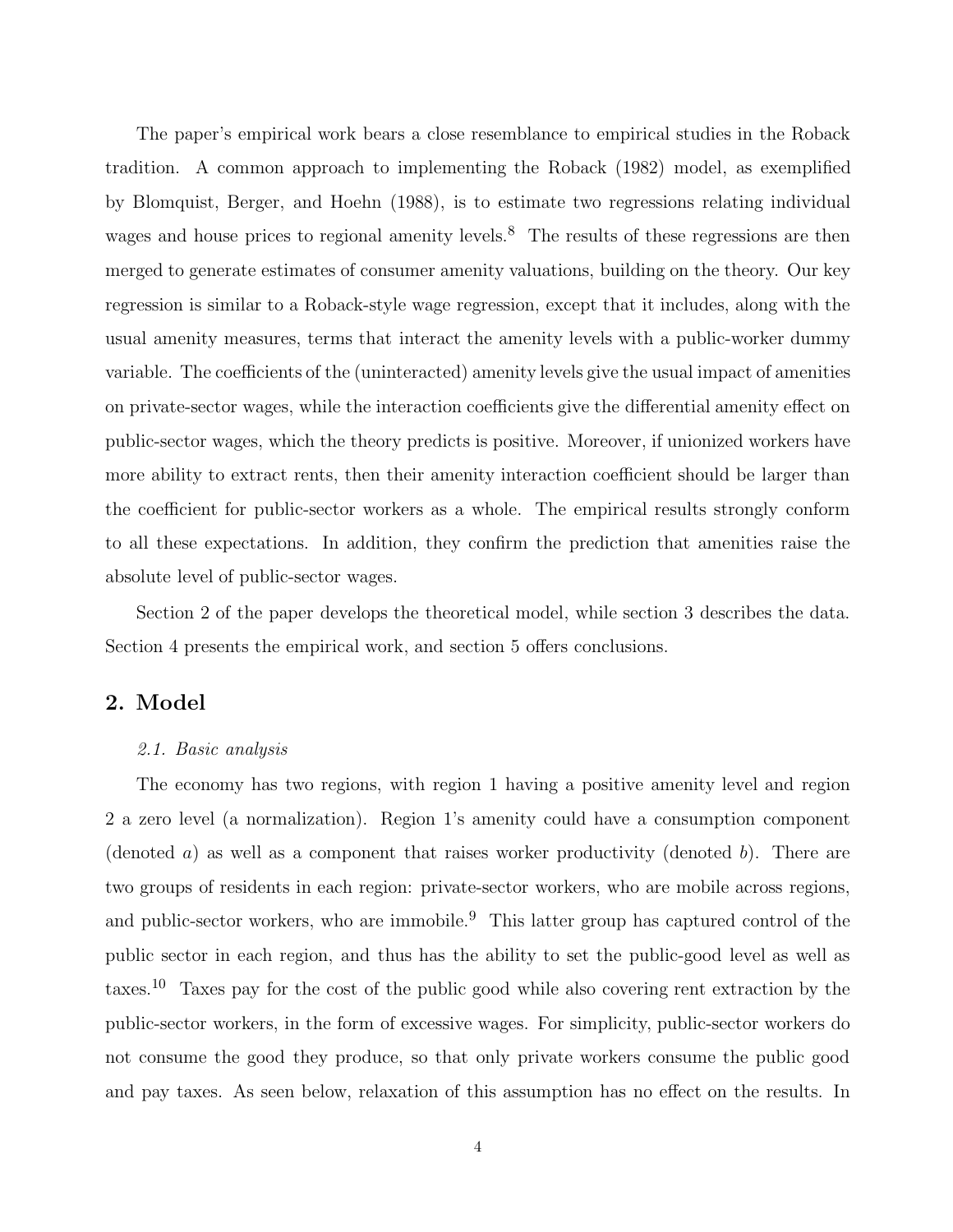setting the level of the good as well as taxes, public workers play a Nash game across regions, taking account of the fact that their decisions affect the location choices of private workers. For simplicity, the model is initially developed without consumption of housing, which plays a key role in the usual Roback-style framework. Once the basic conclusions are derived, housing is introduced with little effect on the results.

Let  $z_i$  denote the public-good level in region i, and suppose that the good is a publicly produced private good with cost per unit normalized to unity. Per capita cost is then just  $z_i$ , being independent of the size of the private-worker population. This cost represents only the cost of nonlabor inputs, not including the wages of public-sector workers, which are a separate expense covered by rent extraction. Note that, with the size of the public work force fixed in each region, an increase in  $z_i$  is achieved solely by raising non-labor inputs, whose costs are assumed to rise in proportion to  $z_i$ .

Let  $x_i$  denote consumption of the private good and  $a_i$  denote the consumption amenity level in region  $i$ . We assume that the preferences of private workers are quasi-linear and given by

$$
x_i + a_i + v(z_i). \tag{1}
$$

In (1), suitable measurement allows to the amenity to enter utility in linear fashion, just like  $x_i$ <sup>11</sup> Since public-sector workers do not consume the public good (an assumption relaxed below), their utility is instead equal to the amenity plus  $x$  consumption.

Let  $L_i$  denote the number of private-sector workers in region i. The economy's total number of private workers is fixed at  $\overline{L}$ , so that  $L_1 + L_2 = \overline{L}$ . Letting  $b_i$  denote the level of the production amenity in region i, private-sector output in the region is given by  $f(L_i)+b_iL_i$ , with the wage equal to  $f'(L_i) + b_i$  ( $f'' < 0$  holds). The production amenity thus affects productivity in an additive fashion.<sup>12</sup> Profit from private production is assumed to flow to agents outside the economy.

Let  $R_i$  denote public-sector rent extraction per private-sector worker. Since taxes per private-sector worker are then equal to  $z_i + R_i$ , the private-sector worker's budget constraint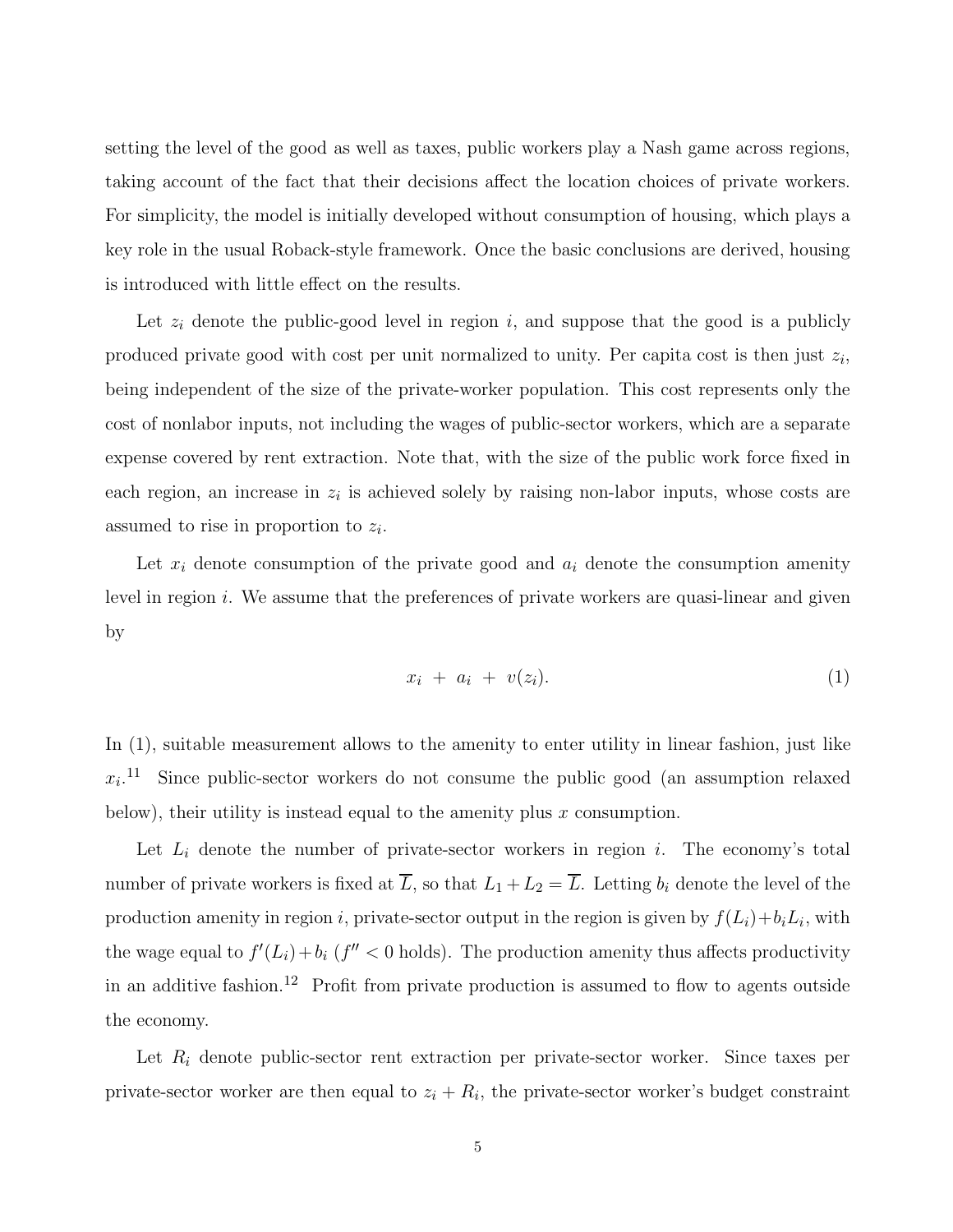is  $x_i + z_i + R_i = f'(L_i) + b_i$ . Utility for a region-1 worker is then

$$
f'(L_1) + b_1 - z_1 - R_1 + a_1 + v(z_1). \tag{2}
$$

Since the amenity components enter additively in (2), they can be collapsed into a single term, denoted A, with  $b_1 = \alpha A$  and  $a_1 = (1 - \alpha)A$ , where  $0 \le \alpha \le 1$ . A pure consumption amenity corresponds to  $\alpha = 0$ , while a pure production amenity corresponds to  $\alpha = 1.13$  A "composite" amenity has an intermediate value of  $\alpha$ . Although most of the analysis is unaffected by the nature of the amenity, region 1's private-sector wage, which equals  $f'(L_1) + \alpha A$ , depends on its source.

Migration between the regions must equate utilities. Recalling that no amenity is present in region 2, the equilibrium condition

$$
f'(L_1) - z_1 - R_1 + A + v(z_1) = f'(\overline{L} - L_1) - z_2 - R_2 + v(z_2)
$$
 (3)

must hold. Note that, in the presence of housing, cost-of-living differences between regions would enter  $(3)$ , as seen in the extension below. Condition  $(3)$  determines  $L_1$  and thus the division of population as a function of the decision variables  $z_1$ ,  $R_1$ ,  $z_2$ , and  $R_2$ , as well as A. Holding the decisions variables constant, an increase in A will shift workers toward region 1, with  $L_1$  rising. Although an increase in region 1's amenity thus entices workers to live there, holding the z's and the R's fixed, our interest lies in exploring how a stronger pull of the amenity, as reflected in a larger A, affects the levels of these decision variables, as chosen by rent-seeking public-sector workers.

Recognizing the dependence of  $L_1$  on the decision variables, public workers in region  $i$ choose  $z_i$  and  $R_i$  to maximize their income, taking the other region's choices as given in Nash fashion. To characterize the solution to this problem, consider region 1's decisions and note that differentiation of (3) yields

$$
\frac{\partial L_1}{\partial z_1} = \frac{1 - v'(z_1)}{f''(L_1) + f''(\overline{L} - L_1)}
$$
(4)

$$
\frac{\partial L_1}{\partial R_1} = \frac{1}{f''(L_1) + f''(\overline{L} - L_1)} < 0. \tag{5}
$$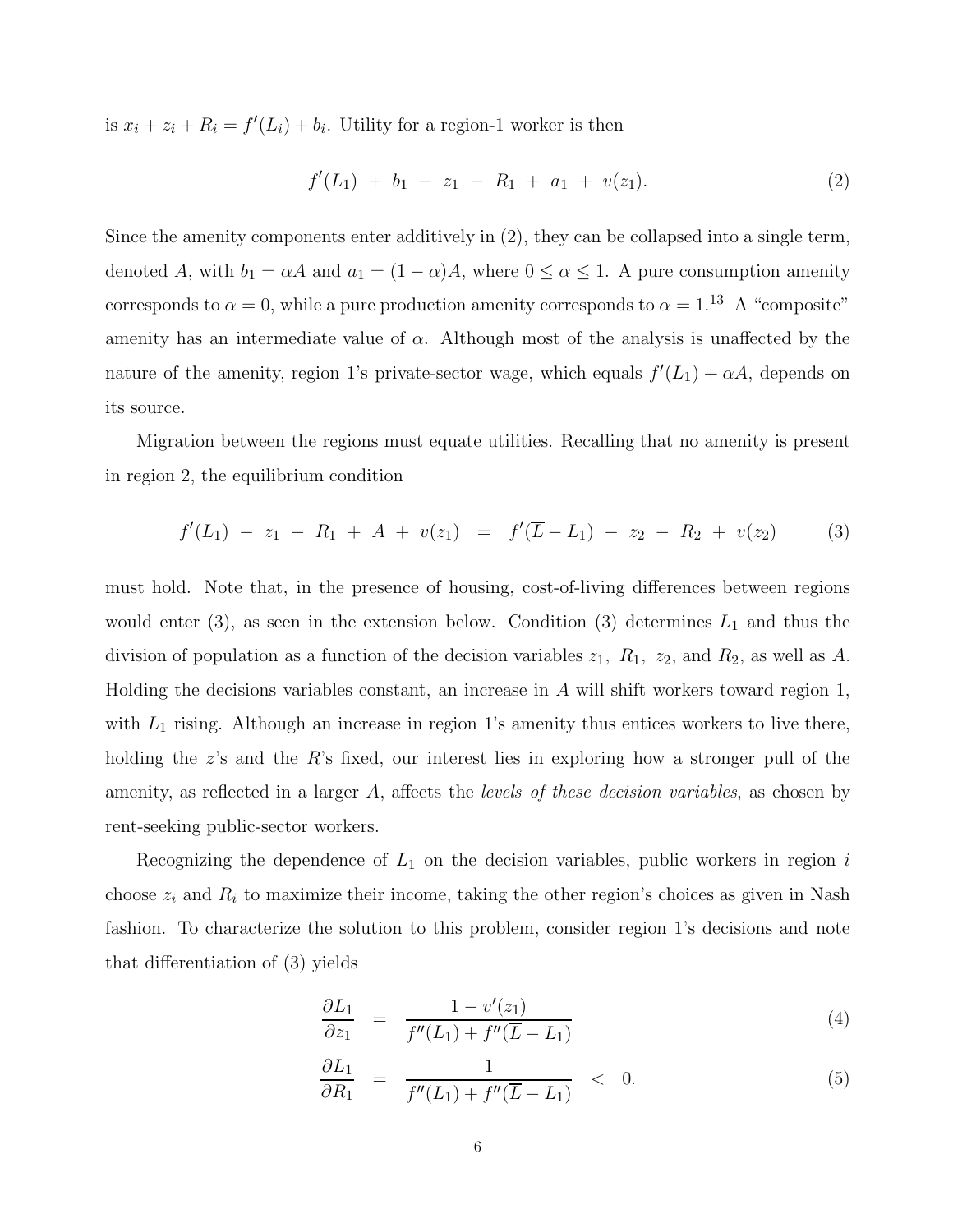Greater rent extraction in region 1 naturally reduces its population, while the effect of  $z_1$ depends on the sign of the numerator in (4), which determines whether the good is over or underprovided relative to the efficient level (an increase in  $z_1$  raises  $L_1$  when the good is underprovided, with  $v' > 1$ ).

Total rent extraction by public workers in region 1 equals  $L_1R_1$ . With the number of such workers fixed at M in each region, rent per public-sector worker (which corresponds to the public-sector wage) equals  $L_1R_1/M$ . Thus, maximizing the public-sector wage means maximizing  $L_1R_1$  by proper choice of  $z_1$  and  $R_1$ , viewing  $z_2$  and  $R_2$  as fixed. The first-order condition for  $z_1$  is<sup>14</sup>

$$
\frac{\partial L_1 R_1}{\partial z_1} = R_1 \frac{\partial L_1}{\partial z_1} = R_1 \frac{1 - v'(z_1)}{f''(L_1) + f''(\overline{L} - L_1)} = 0, \tag{6}
$$

using (4). This condition reduces to  $v'(z_1) = 1$ , which implies that the public-good is chosen efficiently (with marginal benefit equal to the unitary marginal cost). With the public-good level set in socially optimal fashion, private-sector workers are encouraged to live in region 1, allowing more rent to be extracted by public-sector workers. Let  $z^*$  denote the optimal public-good level, which is independent of the level of amenities (an outcome that follows from quasi-linear utility).

The first order condition for  $R_1$  is

$$
\frac{\partial L_1 R_1}{\partial R_1} = L_1 + R_1 \frac{\partial L_1}{\partial R_1} = L_1 + \frac{R_1}{f''(L_1) + f''(\overline{L} - L_1)} = 0, \tag{7}
$$

using  $(5)$ .<sup>15</sup> Rearranging (7) allows  $R_1$  to be written in terms of  $L_1$ :

$$
R_1 = -L_1[f''(L_1) + f''(\overline{L} - L_1)].
$$
\n(8)

Public workers in region 2 maximize  $(\overline{L} - L_1)R_2$  by choosing  $z_2$  and  $R_2$ , and analogous solutions emerge. The public-good level satisfies  $v'(z_2) = 1$ , thus equaling  $z^*$ , and  $R_2$  is given by

$$
R_2 = -(\overline{L} - L_1)[f''(L_1) + f''(\overline{L} - L_1)]. \tag{9}
$$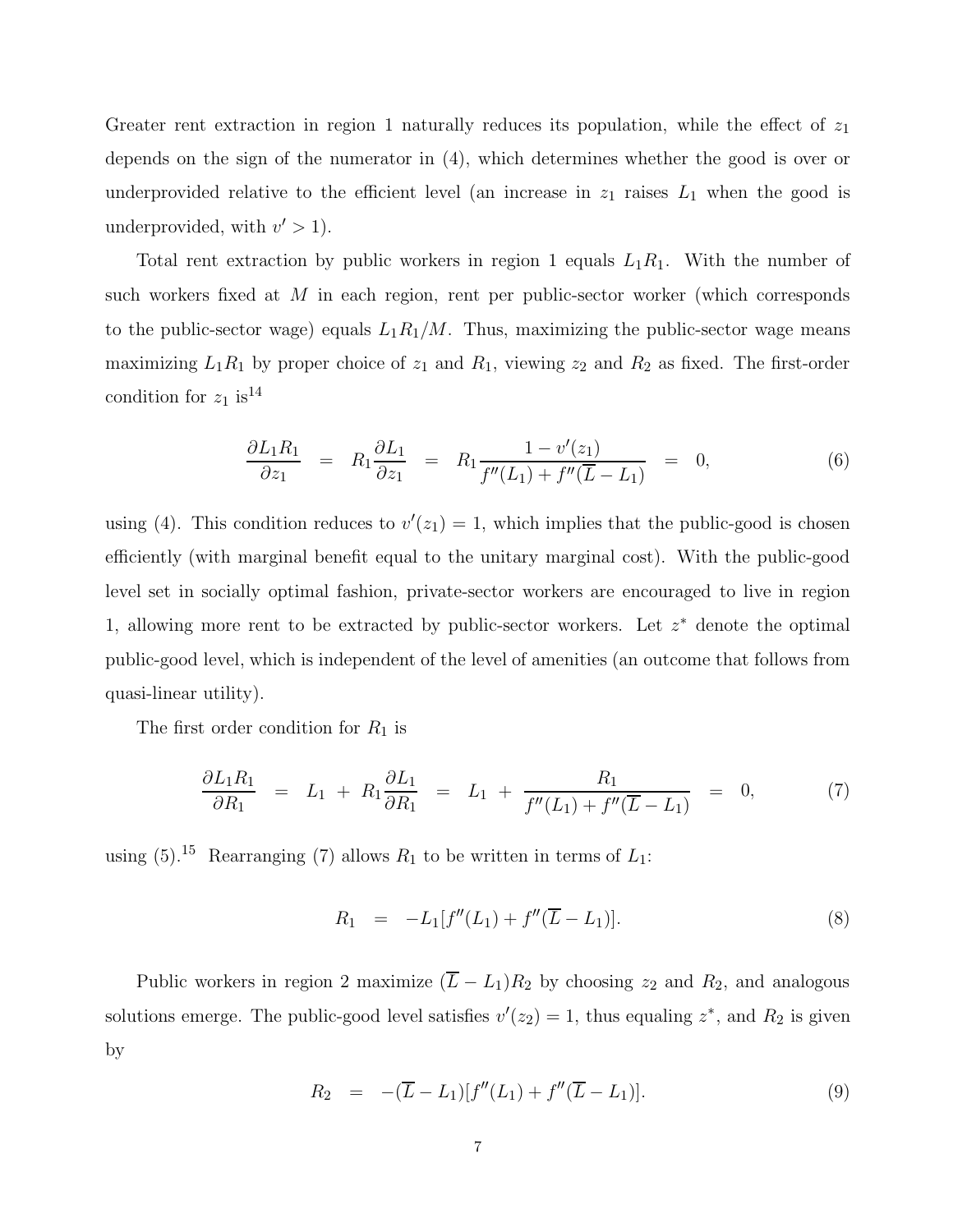The Nash-equilibrium level of  $L_1$  can be found by using (8) and (9) to eliminate  $R_1$  and  $R_2$  in the migration condition (3). Making these substitutions yields

$$
f'(L_1) + L_1[f''(L_1) + f''(\overline{L} - L_1)] + A = f'(\overline{L} - L_1) + (\overline{L} - L_1)[f''(L_1) + f''(\overline{L} - L_1)],
$$
 (10)

where the terms involving  $z^*$  cancel. This equation determines  $L_1$  as a function of A.

2.2. The effect of amenities on public- and private-sector wages

Using (10), the main questions of interest can be addressed: how do amenities affect publicand private-sector wages? The first step is differentiate (10), which yields

$$
\frac{\partial L_1}{\partial A} = -\{3f''(L_1) + 3f''(\overline{L} - L_1) + (2L_1 - \overline{L})[f'''(L_1) - f'''(\overline{L} - L_1)]\}^{-1}.
$$
 (11)

Despite the apparent ambiguity of the sign of  $(11)$  (a consequence of the presence of  $f'''$ ), the expression can be signed using a stability condition for the equilibrium. However, the subsequent discussion is simpler when it relies on a local analysis around the symmetric outcome (where  $A = 0$ ), in which case the sign of (11) is clear from inspection. With  $A = 0$ ,  $L_1 = \overline{L}/2$ holds and the last term in  $(11)$  drops out, so that

$$
\frac{\partial L_1}{\partial A} = -\frac{1}{6f''(\overline{L}/2)} > 0.
$$
\n(12)

Thus, region 1 (the high amenity region) has more private-sector workers than region 2. Note that the derivative in (11) gives the change in  $L_1$  when a small amenity advantage is introduced in region 1, starting from a situation where neither region has amenities.

The effect of A on the private-sector wage is driven by a change in the marginal product of labor as a result of migration. In the case of a pure consumption amenity, which does not directly affect the marginal product, the private-sector wage in region 1 falls as in-migration depresses  $f'$ . But with a composite amenity, a direct productivity effect interacts with the migration effect, making the change in the marginal product ambiguous and dependent on the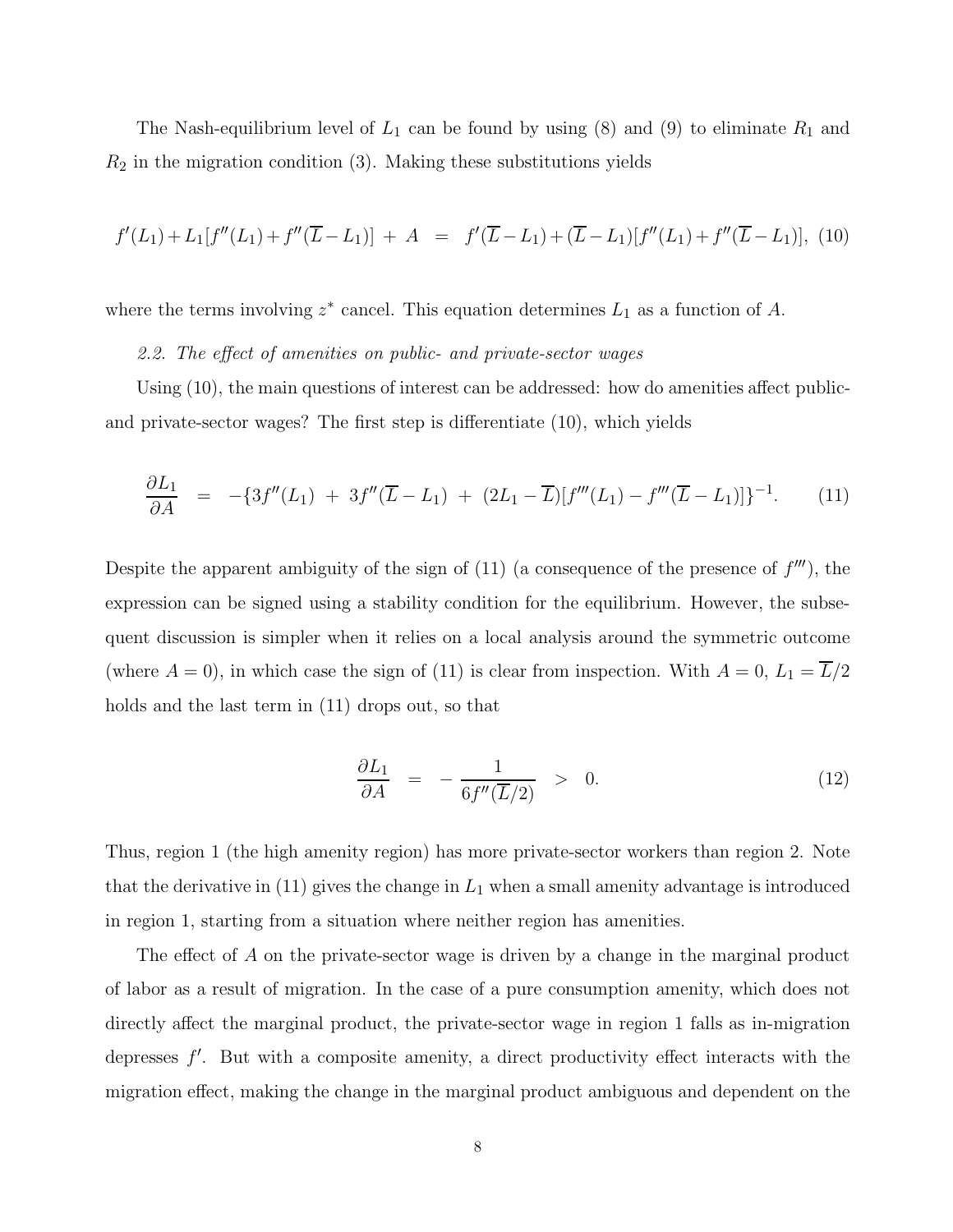strength of the direct effect. Specifically, since the wage equals  $f'(L_1) + \alpha A$ , the effect of A is given by

$$
f''\frac{\partial L_1}{\partial A} + \alpha = f''\left(-\frac{1}{6f''}\right) + \alpha = \alpha - \frac{1}{6},\tag{13}
$$

using  $(12)$ . So while the private-sector wage falls with A in the case of a pure consumption amenity, where  $\alpha = 0$ , the wage rises with A in the case of a pure production amenity, where  $\alpha = 1$  and (13) equals 5/6. With a composite amenity, the wage falls only if the consumption component is large, with  $\alpha < 1/6.$ 

Since region 2 loses workers, the private-sector wage rises there regardless of the nature of region 1's amenity. The wage derivative is equal to  $f''\partial L_2/\partial A = -f''\partial L_1/\partial A = 1/6$ , using (12).

To find the effect of amenities on the public-sector wage, (8) can be used to write

$$
\frac{L_1 R_1}{M} = -\frac{L_1^2}{M} [f''(L_1) + f''(\overline{L} - L_1)].
$$
\n(14)

Differentiation then yields

$$
\frac{\partial L_1 R_1/M}{\partial A} = -\frac{1}{M} \{ 2L_1[f''(L_1) + f''(\overline{L} - L_1)] + L_1^2(f'''(L_1) - f'''(\overline{L} - L_1)] \} \frac{\partial L_1}{\partial A}.
$$
 (15)

Evaluating (15) at the symmetric equilibrium using (12) yields

$$
\frac{\partial L_1 R_1/M}{\partial A} = -4(\overline{L}/2M) f''(\overline{L}/2) \frac{\partial L_1}{\partial A} = \frac{\overline{L}}{3M} > 0.
$$
 (16)

In addition, differentiating of  $(\overline{L} - L_1)R_2$  yields

$$
\frac{\partial(\overline{L}-L_1)R_2/M}{\partial A} = -\frac{\overline{L}}{3M} < 0. \tag{17}
$$

Therefore, regardless of whether the amenity affects consumption or production, total rent extraction, and thus the public-sector wage, is higher in region 1 than in region 2. With a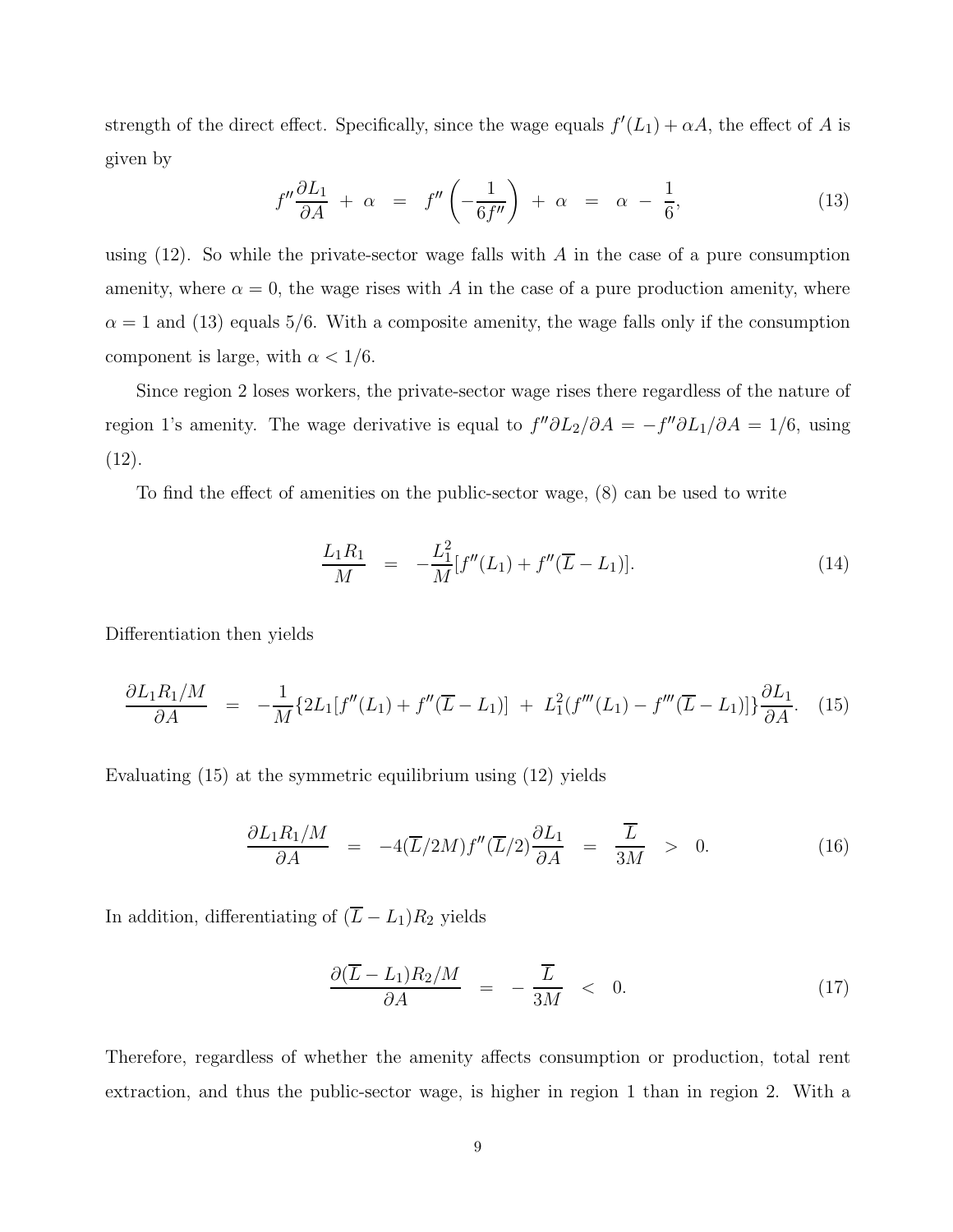stronger amenity tending to pull private-sector workers toward region 1, public-sector workers are thus able to extract more rent as  $A$  increases. Because  $L_1$  is large for any given  $R_1$  when A is large, public-sector workers enjoy a bigger population base for rent extraction, allowing them to better tolerate the population loss resulting from this behavior and thus to pursue it more aggressively.

Note that when the amenity has a consumption component, the increase in A yields also yields nonpecuniary amenity benefits to region 1's public-sector workers, compounding their gain from a higher wage. Since public-sector workers are immobile, however, no migration force works to offset these benefits (region 2's public-sector workers cannot relocate).

A key final question concerns how the public-sector wage gap between the high- and lowamenity regions compares to the private-sector gap. Since the public-sector wage rises (falls) at the same rate in region  $1(2)$  as A increases, the regional public-sector wage gap is proportional to twice the relevant derivative from (16), or  $2\overline{L}/3M$ . Since the private-sector wage changes at a rate equal to  $\alpha - 1/6$  in region 1 while rising at a rate of 1/6 in region 2, the regional wage gap is proportional to  $(\alpha - 1/6) - 1/6$ , or  $\alpha - 1/3$ , which can take either sign. Thus, the regional public-sector wage gap exceeds the private-sector wage gap when

$$
\frac{2\overline{L}}{3M} > \alpha - \frac{1}{3}.
$$
 (18)

When  $\alpha$  is small, the right-hand side of (13) is negative, indicating that the private-sector wage is lower in region 1 than in region 2, an outcome that makes the regional gap negative and thus lower than the positive public-sector wage gap. But when  $\alpha > 1/3$ , the private-sector gap is positive, making the relationship between the public and private gaps not immediately clear. But since the right-hand side of (18) is less than 1, the inequality will be satisfied when  $2\overline{L}/3M > 1$  or when  $\overline{L} > (3/2)M = (3/4)(2M)$ . The latter inequality states that the total private work force in both regions  $(\overline{L})$  is larger than 3/4 of the total public work force, which equals  $2M<sup>16</sup>$ . Since the private work force is in reality much larger than the public work force, this condition is realistic, and the regional public-sector wage gap exceeds the private-sector gap. This conclusion and (16) yield the main empirical hypotheses generated by the model: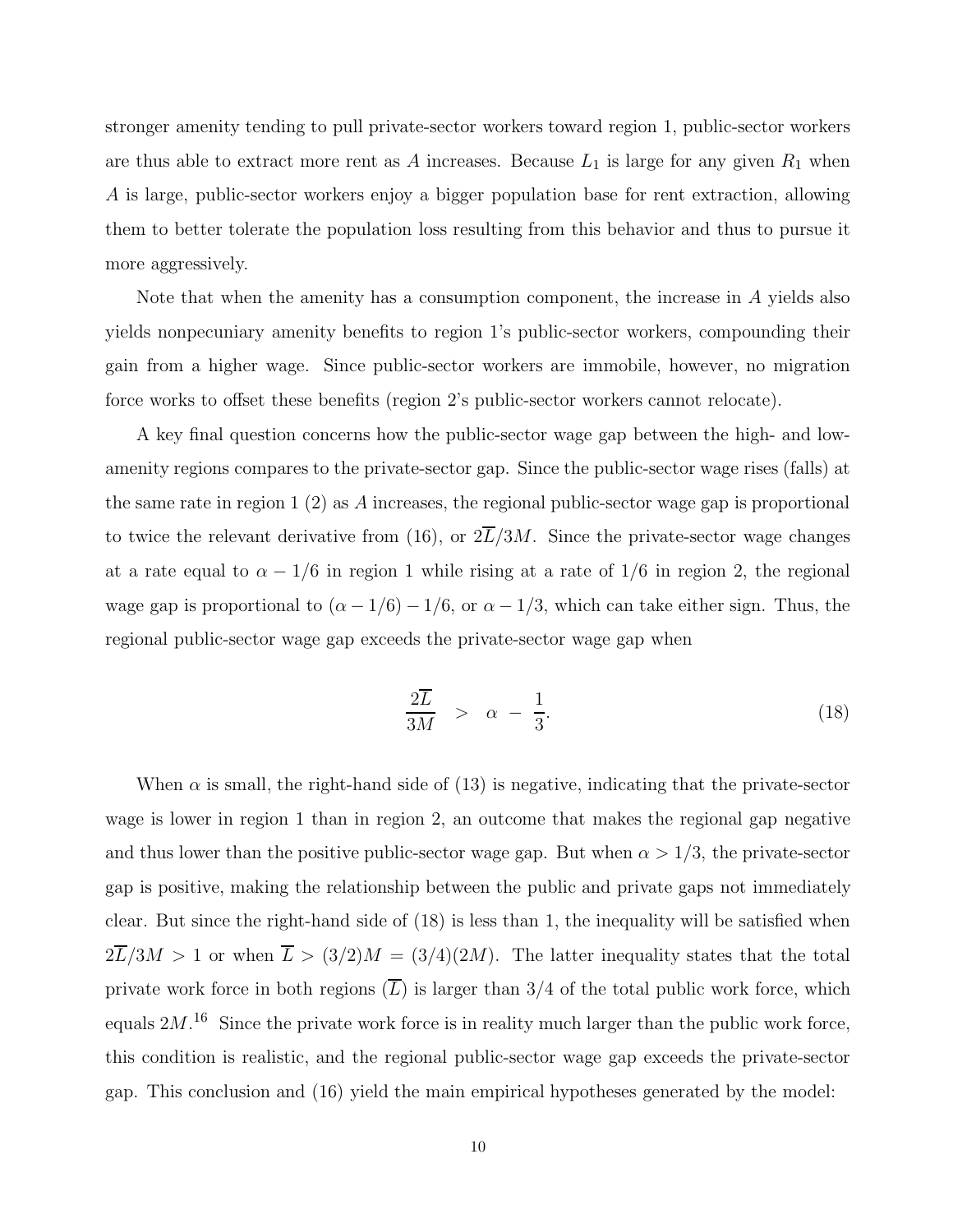**Proposition 1.** Under the maintained assumptions, amenities raise the absolute level of public-sector wages while also raising these wages relative to private-sector wages. In other words, the public-sector wage gap between the high- and low-amenity regions is always positive, and it exceeds the private-sector wage gap, which can be either positive or negative depending on the nature of the amenity.

In the case of a pure consumption amenity, the differential effect of the amenity on publicand private-sector wages is transparent. The in-migration generated by an increase in the amenity depresses labor's marginal product and thus the private-sector wage, while the population gain is exploited by public-sector workers to raise total rent extraction and thus their individual wage. With a pure production amenity, the rise in the private-sector wage compounds the benefit from in-migration, expanding the scope of possible rent extraction and leading to a public-sector wage increase that exceeds the private increase.

Note that this latter outcome would be reversed if the public work force were much larger than the private-sector work force, so that (18) is not satisfied. With results of rent extraction needing to be shared across many public-sector workers, the increase in the individual wage would then be smaller, making the public-sector wage gap between high and low-amenity regions less than the private-sector gap.

#### 2.3. Adding housing consumption

The previous results are mostly unaffected under several modifications of the model. First, the assumption that public-sector workers do not consume the public good can be relaxed without affecting any of the previous results. The appendix demonstrates this conclusion by allowing the public good to enter the utility functions of both types of workers while requiring public-sector workers to pay taxes.

The analysis so far suppresses housing consumption and housing prices, which play a key role in Roback-style models. However, these elements can also be added to the current framework without substantially affecting any of the previous results, provided the addition is done in a certain way. Specifically, private-sector workers are assumed to consume land (interpreted as housing), while public workers are not consumers of land and firms do not require a land input, using only labor. Making the latter two groups of agents land-users would require major changes to the model, with uncertain effects on the results.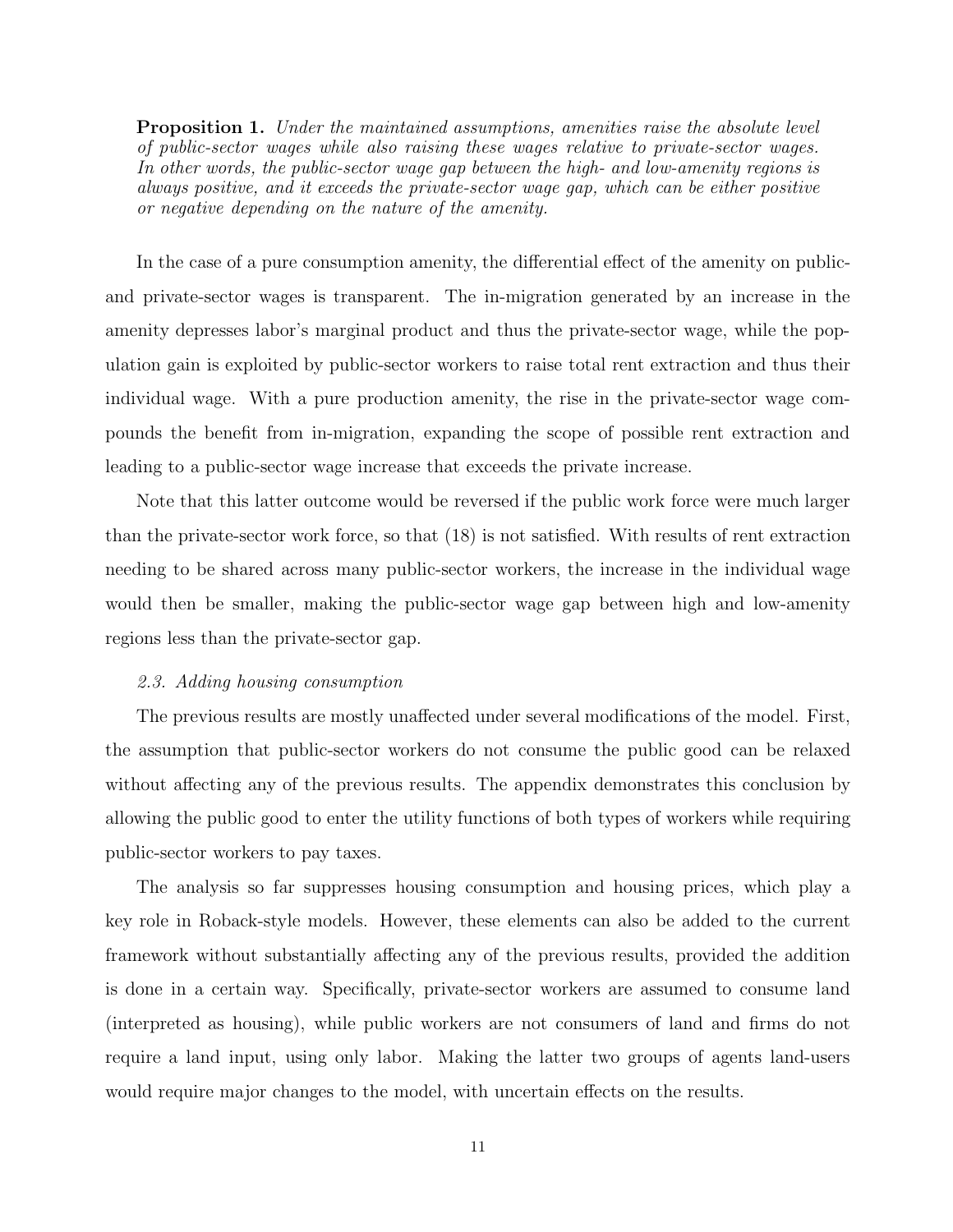Let  $q_1$  and  $q_2$  denote individual land consumption by private workers in the two regions, and let the (additively separable) utility from housing consumption be  $s(q_i)$ . Letting  $p_1$  denote the land price in region 1, the utility expression on the left-hand side of (3) is then augmented by the terms  $s(q_1) - p_1q_1$ . Since the first-order condition for choice of  $q_1$  is  $s'(q_1) = p_1$ , these new terms can be replaced by  $s(q_1) - s'(q_1)q_1$ . The analogous expression  $s(q_2) - s'(q_2)q_2$  appears on the right-hand side of (3).

With two new unknowns,  $q_1$  and  $q_2$ , appearing in the model, additional equilibrium conditions are needed, and these conditions come from market-clearing requirements. Letting the residential land area in each region be fixed and normalized to one, the market-clearing conditions are  $L_1q_1 = 1$  and  $L_2q_2 = 1$ . For region 1,  $q_1$  is then given by  $1/L_1$ , so that the new terms on the left-hand side of (3) become

$$
s(1/L_1) - s'(1/L_1)/L_1 \equiv h(L_1), \tag{19}
$$

where  $h'(L_1) = s''(1/L_1)L_1^{-3} < 0$ . Let  $g(L_1) \equiv f'(L_1) + h(L_1)$ , with  $g'(L_1) = f''(L_1) + h'(L_1) <$ 0. Then, the equal-utility condition in (3) can be written as

$$
g(L_1) - z_1 - R_1 + A + v(z_1) = g(\overline{L} - L_1) - z_2 - R_2 + v(z_2)
$$
 (20)

Since  $g(\cdot)$  takes the place of  $f'(\cdot)$ , and since both functions are decreasing in  $L_1$ , the analysis leading to the key derivatives (11) and (12) is unaffected, with  $g'$  replacing  $f''$  in (12). In addition, the impact of the amenity on public-sector rent is unaffected, with (16) and (17) continuing to hold.

Although the calculation of  $A$ 's impact on the private-sector wage is altered, the previous conclusion on the effect of amenities on the wage gap is unchanged. With  $(12)$  using  $g'$  instead of  $f''$ , the wage derivative is

$$
f''\frac{\partial L_1}{\partial A} + \alpha = f''\left(-\frac{1}{6g'}\right) + \alpha = \alpha - \frac{\lambda}{6},\tag{21}
$$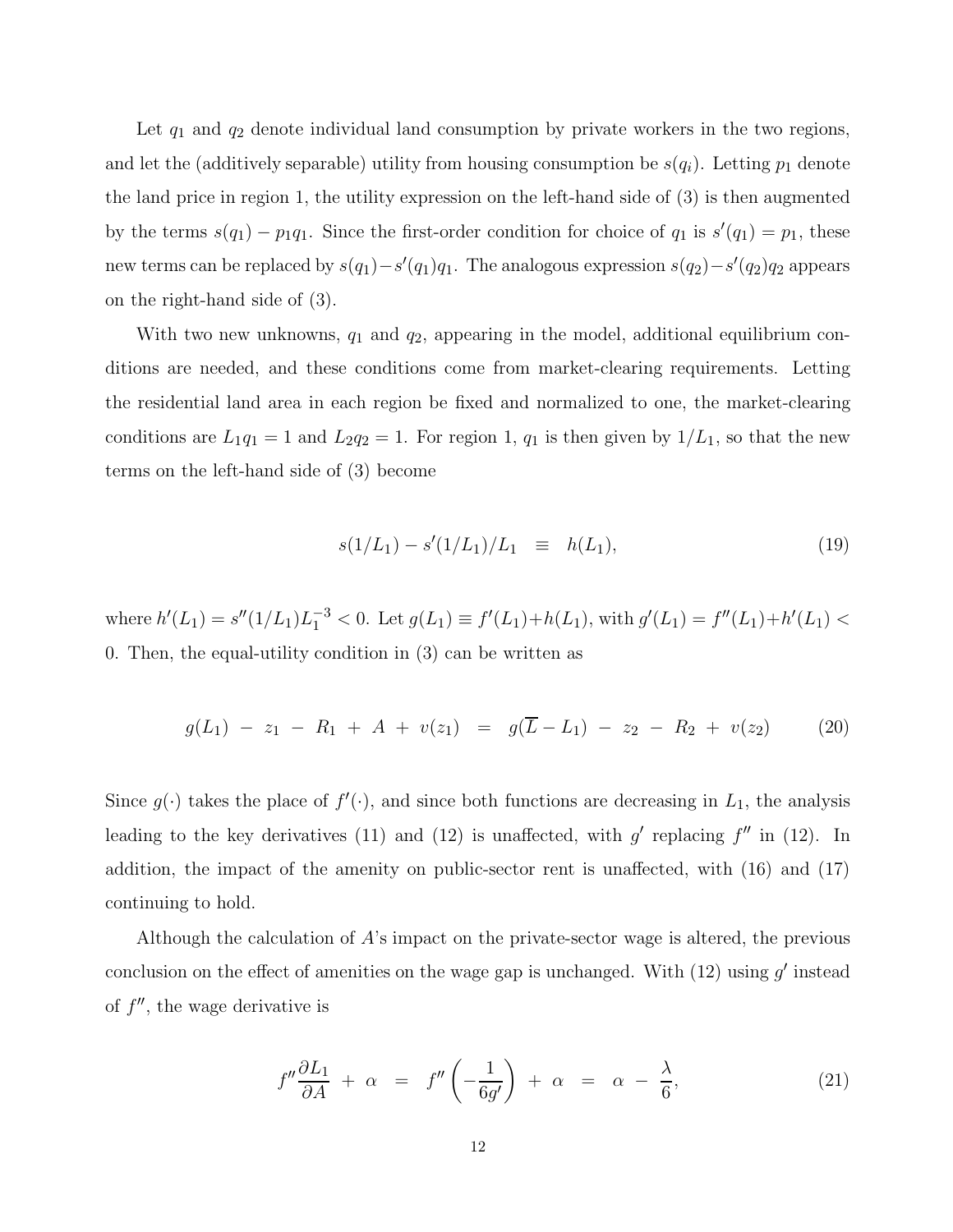where  $\lambda = f''/g' = f''/(f'' + h') < 1$  (the functions in this expression are evaluated at  $\overline{L}/2$ ). Thus, the private-sector wage once again rises with the amenity level unless the consumption component represents a large share of the total amenity effect (with  $\alpha < \lambda/6$ ). The regional public-sector wage gap is again larger than the private-sector wage gap (which equals  $\alpha - \lambda/3$ ), assuming that the previous condition on worker populations is satisfied.<sup>17</sup> Proposition 1 thus continues to hold.

This modified model also generates predictions about land prices. Since  $\partial L_1/\partial A > 0$  and  $s'' < 0$ , it follows that region 1's land price, given by  $p_1 = s'(1/L_1)$  is increasing in A, with region 2's price decreasing in A. Thus, regardless of the nature of the amenity, land prices are higher in region 1 than in region 2. This prediction, as well as those above, might be modified in model that incorporates land consumption in a different fashion.<sup>18</sup> The model can also generate a connection between rent-seeking and land prices like that explored Gyourko and Tracy (1989b,c), although the current focus is different.<sup>19</sup>

A final point that is useful in the empirical work involves the comparison between the amenity's private-sector wage impact with and without housing consumption. As seen above, when housing consumption is absent, the regional wage gap is proportional to  $\alpha - 1/3$ . In the presence of housing, the gap is  $\alpha - \lambda/3$ , a larger quantity given  $\lambda < 1$ . The reason for this relationship is that the increase in housing prices chokes off migration sooner in response to an amenity gap, keeping wages farther apart.

A key implication of these two formulas is that, if the amenity's consumption component is large ( $\alpha$  is small), the regional wage gap could be positive in the presence of housing ( $\alpha-\lambda/3$ ) 0) but negative in housing's absence  $(\alpha - 1/3 < 0)$ .<sup>20</sup> Empirically, housing can be "removed" from the model by holding housing prices constant in a regression that compares wages in high- and low-amenity regions. The previous conclusion then says that, when the amenity has a large consumption component, the private-sector wage comparison could show a negative gap between high and low-amenity regions controlling for housing-price gaps while showing a positive gap when prices are not controlled for. Such a contrast would indicate that the amenity has an important consumption component along with its production effect.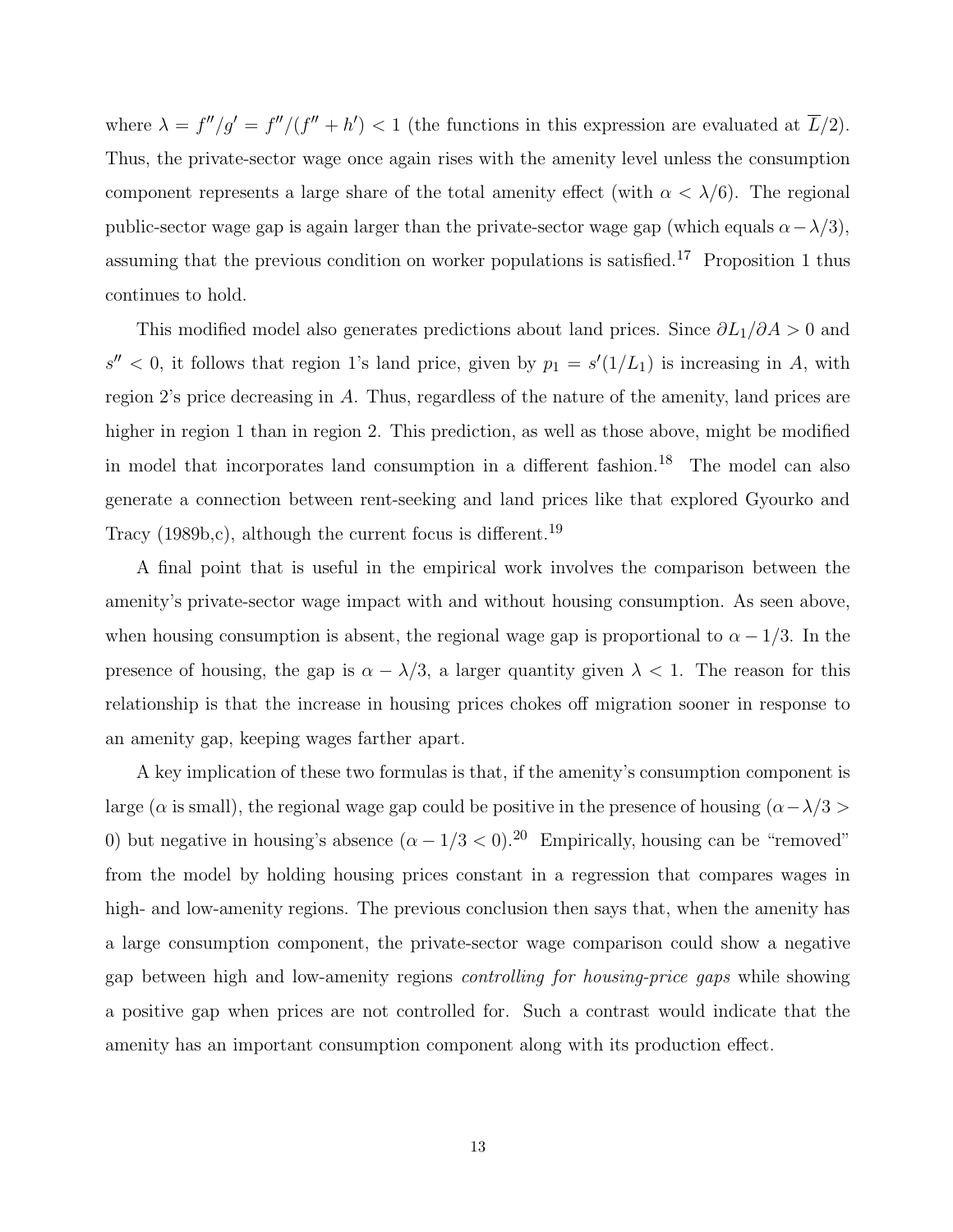#### 2.4. Comparison to the Roback model

The present model differs from the standard Roback model in several ways. In addition to the presence of rent-seeking public-sector workers, firms in the model do not use land, in contrast to the standard assumption of a land input, and the usual profit-equalization condition for firms is absent. Despite these differences, the predicted amenity effects on private-sector wages and house prices are identical to those in the Roback framework. In particular, the amenity lowers the private-sector wage in the consumption-amenity case and raises it in the production amenity case, with the effect ambiguous in the case of a composite amenity. In addition, regardless of the nature of the amenity, house prices are higher in the high-amenity region than in the low-amenity region.

The new implications of the model concern the public-sector wage. This wage is higher in the high-amenity region regardless of the nature of the amenity. In addition, under reasonable conditions on the relative size of the public and private sectors, and regardless of the nature of the amenity, the public-sector wage gap between high- and low-amenity regions is larger than the private-sector wage gap (which can be negative). These predictions are tested in the remainder of the paper.<sup>21</sup>

### 3. Data

The predictions of the model developed in the previous section are tested using data from the Current Population Survey (CPS) and other sources. The basic labor market data come from the Outgoing Rotation Group (ORG) files of the CPS, for the years 1994-2005. The beginning year is the first year after the redesign of the CPS, and we extend the data set only through 2005 because some of the other data items are measured in 2000 or earlier. We begin with the standard ingredients of wage equations, for a sample with the following restrictions: workers aged 18-64 earning wages or salaries (the self-employed and those working without pay are excluded). The full set of variables extracted from the CPS and used in the regressions is provided in the notes to the tables that follow. The dependent variable is the log of the hourly wage either reported by hourly workers or constructed for non-hourly workers. The straight wage is used, with some exclusions of obvious outliers.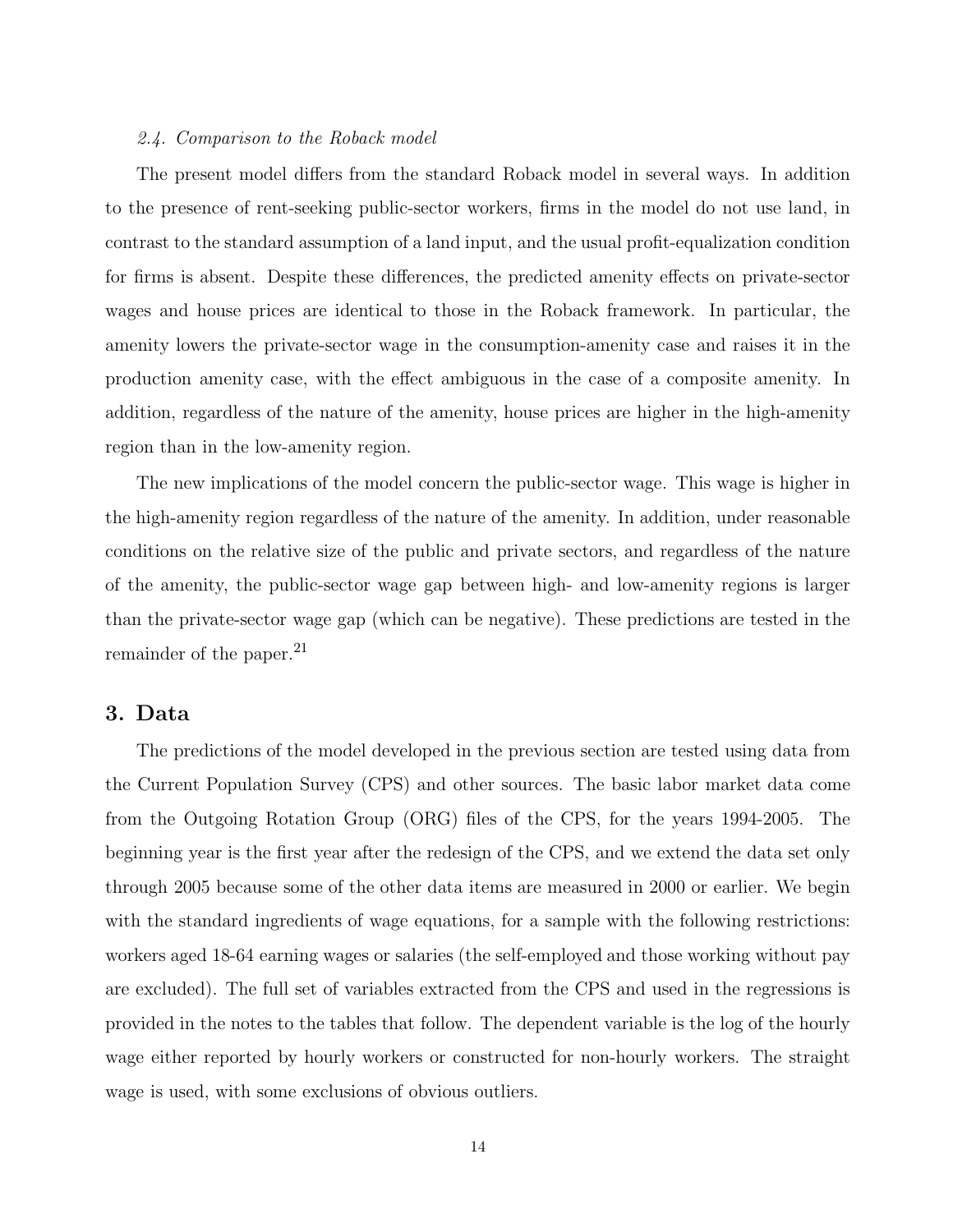A key characteristic of workers is their classification as either private or public. Within the public sector, we distinguish between state, local and federal workers, and most of our analyses focus on how amenities shift wage differentials for public-sector state and local workers. We also explore the determinants of public-sector wage differentials for unionized public-sector workers, based on union membership as reported in the CPS.

Some of our analyses also focus more narrowly on public-sector workers who are kindergarten, elementary, or secondary school teachers, or alternatively corrections officers, occupations that are highly concentrated in the public sector and constitute large shares of publicsector employment.<sup>22</sup> These classifications were made as consistent as possible across years, given a change in occupational coding between  $2002$  and  $2003<sup>23</sup>$  Moreover, the estimated wage regressions include year dummy variables, so that any effects of changes in the composition of the occupations that affect wage levels are accounted for in the analysis.

We analyze the relationships between public-sector wages and four amenity variables measuring mild weather, dry weather, proximity to navigable water, and population density. The analysis is done at the state level. The model developed in the previous section could also operate at a more local level, and some of our amenity variables can of course vary within the larger states. But there are two problems with a local analysis. First, the physical amenities we study do not really differ across small areas. Second, even if they did, or even if we used different kinds of amenities with sharp local boundaries—such as school district quality—we might expect public-sector workers to sort across areas based on quality. For example, a highquality school district would likely attract better teachers who end up earning more, leading to spurious evidence that the school-quality amenity leads to high public-sector pay. Sorting of public-sector workers across states seems far less likely to be a concern, given relatively low mobility across states.<sup>24</sup>

The four amenity variables we use were chosen and defined prior to doing any of the analysis, based on our reading of key amenity variables at the state level from the existing urban and regional economics literature. We did not analyze any evidence for other amenities, and report the full evidence for each of these four amenities. Thus, there was no selection of results based on which amenities fit the models predictions.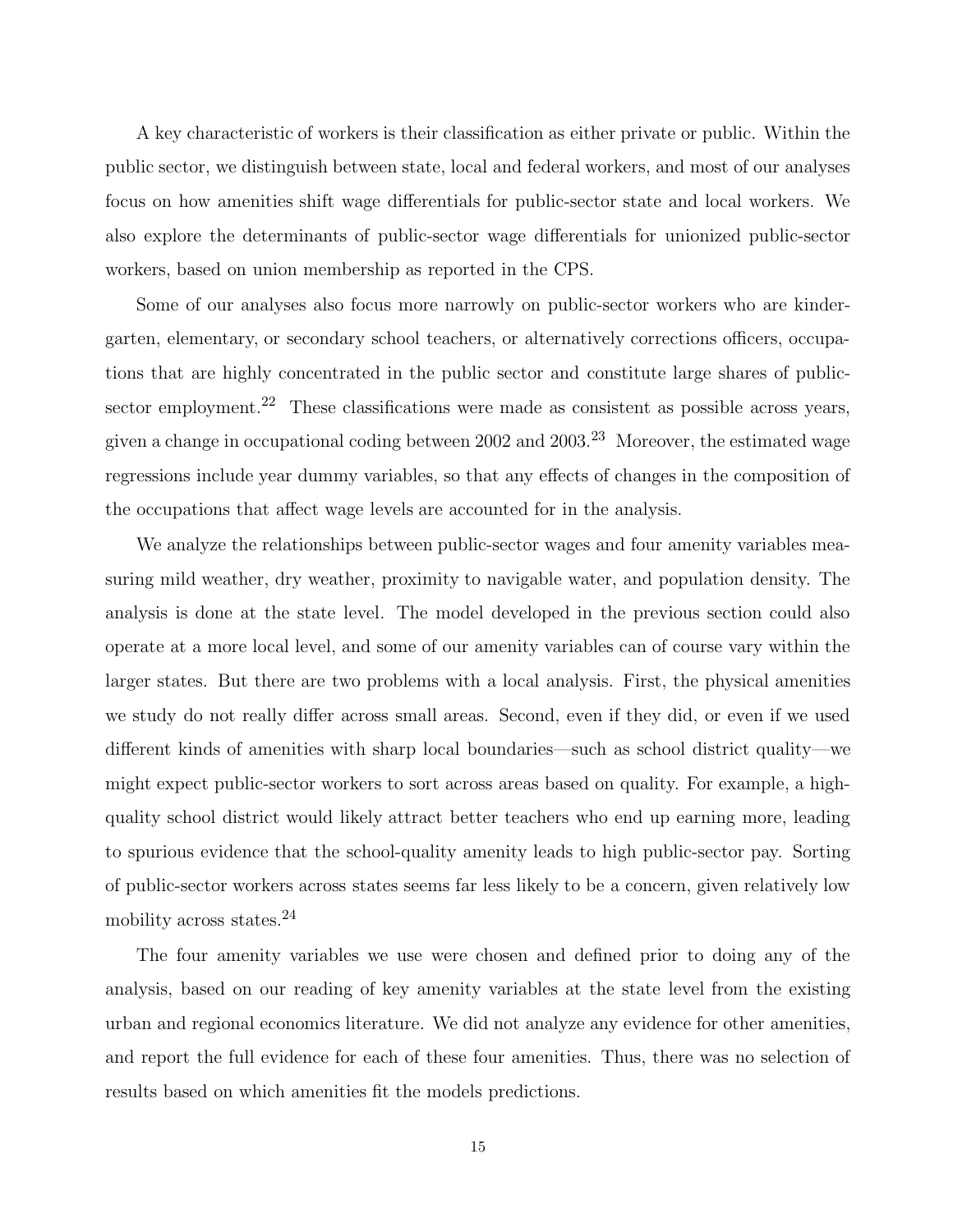Mild is the negative of the sum of the absolute values of the differences between monthly average temperature and 20 degrees Celsius, summed over January, April, July, and October.  $Dry$  is the negative of the average monthly precipitation for those four months, in centimeters. The *Mild* and *Dry* variables are from Mendelsohn et al. (1994), and both are county-weighted state averages, using 2006 Census population estimates as weights. *Proximity* is the negative of the average distance from the state's county centroids, weighted by county population, to the nearest coast, Great Lake, or major river (Rappaport and Sachs, 2003). For each of these variables, a higher (less negative) value is "better," indicating less deviation from mild temperatures, less rain, and a shorter distance to navigable water. Density is the tract-weighted population density (per square mile) in the state, based on 1990 Census data (Glaeser and Kahn, 2004). Note that this variable differs from a simple density measure for a state because it is tract-weighted, with the goal of measuring density where people in a state live. As a result, the density measure is much higher than average tract density. Finally, we also make use of estimated state housing price premia. These price measures are computed from 2000 Census data (5 percent sample), as the state dummy variables in a hedonic regression for house prices. The computational method is the same as in Albouy (2009), although applied at the state level. Costs are based on both owned and rented homes and include utility costs, and the regression controls for rental and condominium status, dwelling size, rooms, acreage, commercial use, kitchen and plumbing facilities, and age of building.<sup>25</sup>

Table 1 shows the distribution of the sample observations, which include 1.75 million private and public-sector workers. Almost 14 percent of the observations are for public state or local workers, with almost 3 percent being federal. Unionized workers represent nearly 16 percent of the sample, and unionized state and local workers about 7 percent of the sample.

Descriptive statistics for the amenity variables are shown in Table 2. Note that North Dakota's temperatures are the least mild, while Florida's are the mildest. Louisiana is the least dry state while Nevada is the driest. Tiny coastal Delaware has the best water access, while New Mexico is the state most remote from bodies of water. New York is the densest state, while Arkansas is the least dense.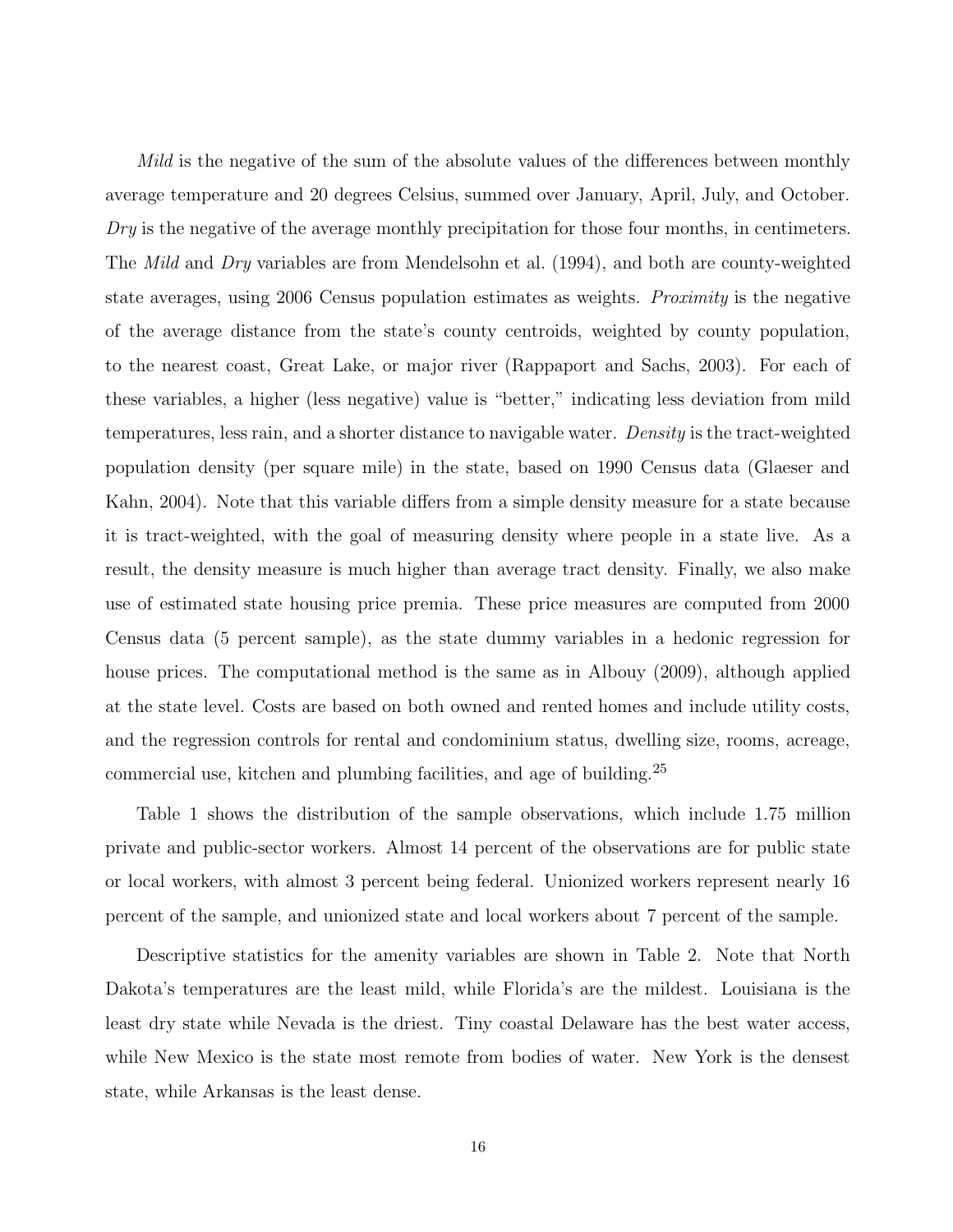### 4. Empirical Findings

The regression model takes the following form:

$$
\ln(w_{is}) = \alpha + X_{is}\beta + \gamma PS_{is} + \sum_{k} \delta_{k}A_{s}^{k} + \sum_{k} \theta_{k}PS_{is}A_{s}^{k} + \epsilon_{is}, \qquad (22)
$$

where  $w_{is}$  is the wage for worker i in state s,  $X_{is}$  is a vector of characteristics for that worker intended to control for productivity differences,  $PS_{is}$  is a dummy variable indicating whether the individual works in the public sector, and  $A_s^k$  is the level of amenity k in state s, with  $k = 1, 2, 3, 4.26$  The hypotheses to be tested are:  $\theta_k > 0$ , indicating that amenities raise public-sector wages relative to private-sector wages; and  $\delta_k + \theta_k > 0$ , indicating that amenities raise the absolute level of public-sector wages. Note that the sign of  $\delta_k$  (indicating the effect of an amenity on private-sector wages) could be positive or negative depending on the nature of the amenity. The observations in (22) actually come from multiple years, but this fact is suppressed for simplicity in writing the equation since the main variables of interest (amenities) are time invariant. A complete equation would thus include time indices and year fixed effects. Because we estimate the model using individual-level data, but the amenities vary only by state, we cluster the standard errors at the state level. Thus, although the microdata yields a huge sample, the effective number of observations is of course much smaller.

Note that rent extraction by public-sector workers means, literally, that they earn more than they otherwise would doing the same work in the private sector. We cannot directly observe whether this difference exists. However, labor economists typically use log wage regressions to detect wage differences net of productivity differences; examples include using wage regressions to estimate the effects of unions or discrimination on wages. The challenge is perhaps more difficult in estimating public-sector wage differentials, because work conditions may differ across sectors. Moreover, structural approaches to estimating productivity and pay differences (e.g., Hellerstein and Neumark, 1999) are likely to be inapplicable to the question at hand because of the difficulty of defining output for the public sector. Thus, our test involves estimating the relationship between amenities and the relative pay of public-sector workers, rather than a more explicit attempt to ask whether high amenities are associated with above-marginal-product wages.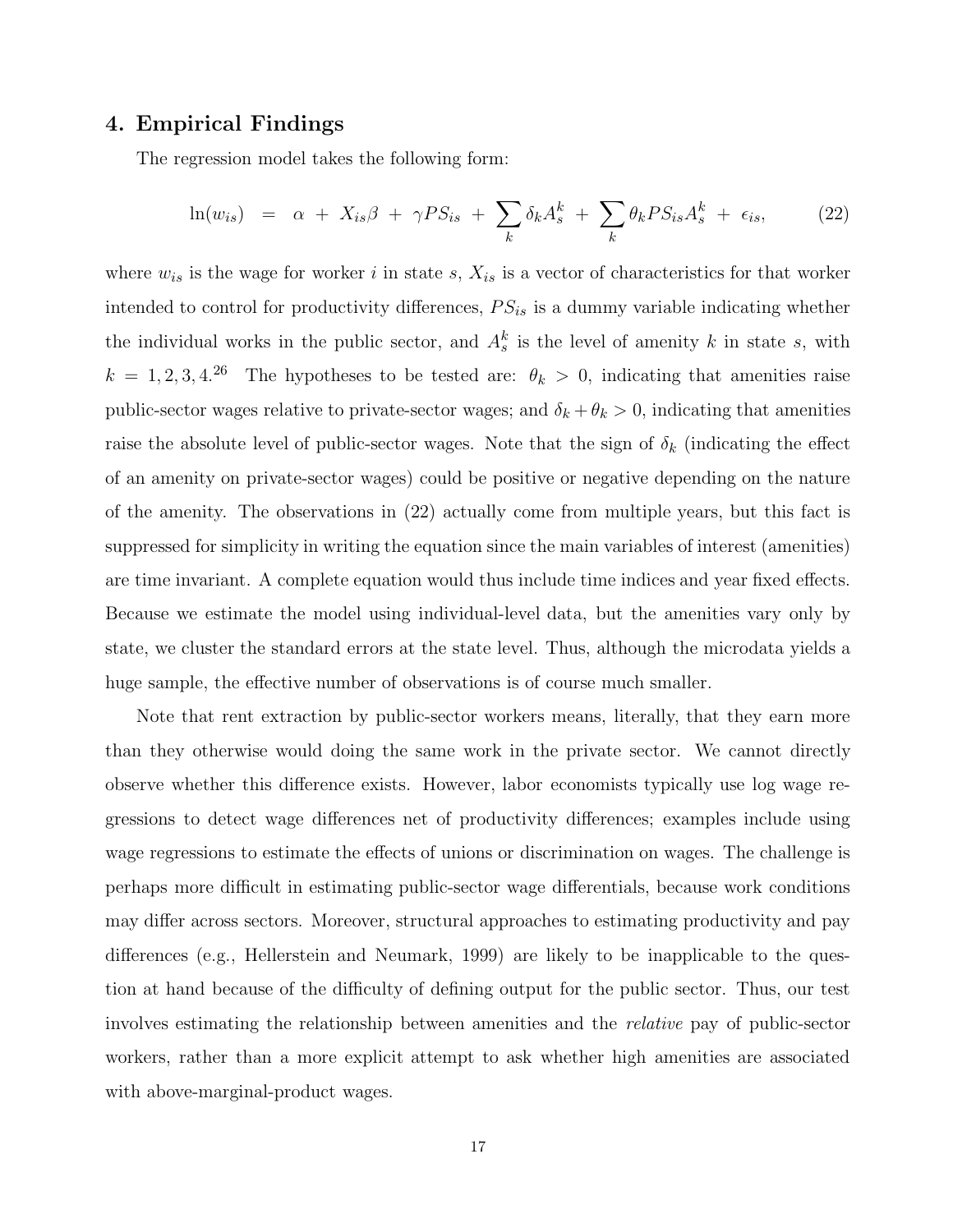#### 4.1. Benchmark regressions lacking a public-private distinction

As a benchmark, the first empirical specification (shown in Table 3) suppresses the distinction between the effects of amenities on wages of private- and public-sector workers, regressing the log of the wage on the amenity variables along with the large set of non-amenity controls (worker characteristics, and year fixed effects), whose coefficients are not reported. The first four columns show regressions containing just a single amenity measure, while the regression in column 5 contains all four measures. When included singly, Dry and Proximity have significantly positive coefficients, while the coefficients of Mild and Density are insignificant. When all four variables appear together, Mild's coefficient remains insignificant while the remaining amenity coefficients are all significantly positive.

With the public-worker share in the sample being small, the results in Table 3 are presumably driven mainly by the private-worker observations. Since the analysis in section 2 shows that a positive private-sector wage effect requires an amenity to have a production component, the positive coefficients for  $Dry$ , Proximity and Density evidently indicate that each of these amenities increases worker productivity in the private sector. Given the substantial evidence on agglomeration economies (see Rosenthal and Strange, 2004), the positive wage effect of density comes as no surprise. Less expected are the implied productivity benefits of a dry climate and water access.

As explained in section 2.3, if housing prices are held constant, then the wage impact of the amenity's production component is attentuated, providing a better chance for the negative influence of the consumption component to manifest itself. To investigate this possibility, column 6 of Table 3 adds the state housing-price premium for 2000 to the regression. The housing-price coefficient is itself positive and significant, indicating that wages are higher in states with expensive housing. With housing prices included, the coefficients of Dry and Proximity lose significance (the point estimates are negative), while the coefficients of Mild and Density become significantly negative. These negative relationships, as well as the sign changes for the insignificant coefficients, are what we would expect if each amenity has an important consumption component (with high density being favorable). Therefore, the results suggest that the four amenity variables contain both production and consumption components,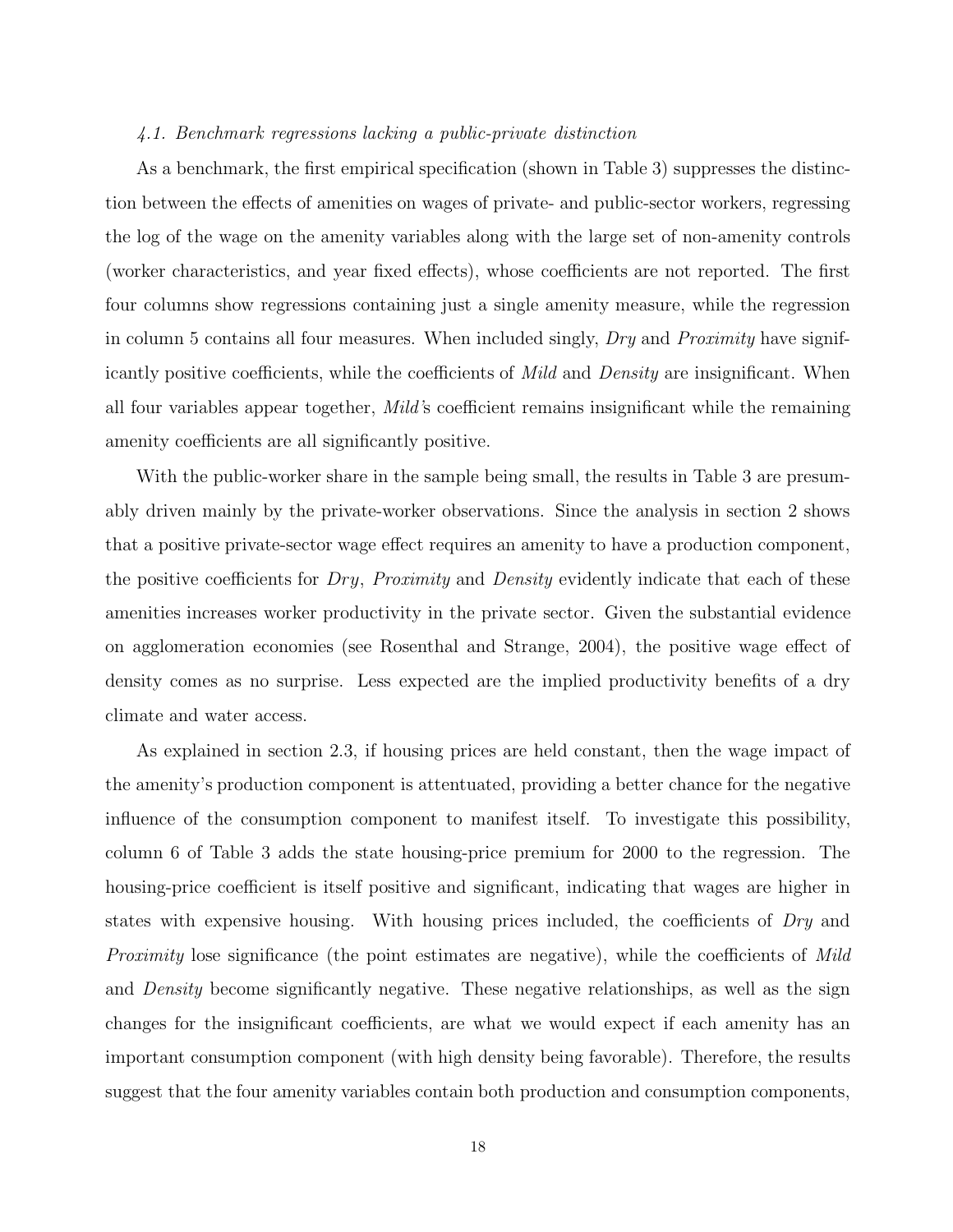with the production effect tending to dominate (yielding the positive coefficients in column 5).

The theoretical analysis showed that, regardless of the nature of the amenity, house prices should be higher in high- than in low-amenity regions. Table 4 tests this prediction by regressing the state housing-price premium on the amenity variables. As can be seen in column 5, all the amenity coefficients are significantly positive, as predicted.

Before turning to the regressions that distinguish between private and public-sector workers, it is useful to sketch the connection between the results presented so far and the standard empirical implementation of the Roback (1982) model, as seen in Blomquist, Berger and Hoehn (1988). In the standard implementation, wage and house-price regressions like those in column (5) of Tables 3 and 4 are estimated, and the results are then merged to generate estimates of amenity consumption benefits, following guidance from the theory. For positive wage impacts like those in column (5) of Table 3 to emerge, amenity production effects must dominate consumption effects, just as in the present framework.

The previous literature also contains an analog to the regression in column 6 of Table 3. In particular, Henderson (1982) shows theoretically that if a house-price measure is included as a covariate in a Roback-style wage regression, then the resulting amenity coefficients directly measure the consumption benefits of amenities. He carries out such an estimation, generating plausible numerical values. By constrast, under the present model, a regression that controls for house prices does not yield a direct measure of consumption benefits. But the regression gives these benefits a better chance to show their existence by generating negative wage coefficients, as explained in section 2.3.

#### 4.2. Main results

To test the main prediction of the model, as embodied in Proposition 1, public and privatesector workers must be distinguished. Accordingly, the regressions in columns 1-6 of Table 5 include a dummy variable identifying public state or local workers, and they also include interactions of this variable with the amenity measures. Note that the dummy coefficient reveals the difference in the levels of public- and private-sector wages, while the interactions show the difference in the *wage impact of amenities* between public- and private-sector workers.

Before considering these results, it should be noted that we face a limitation in estimating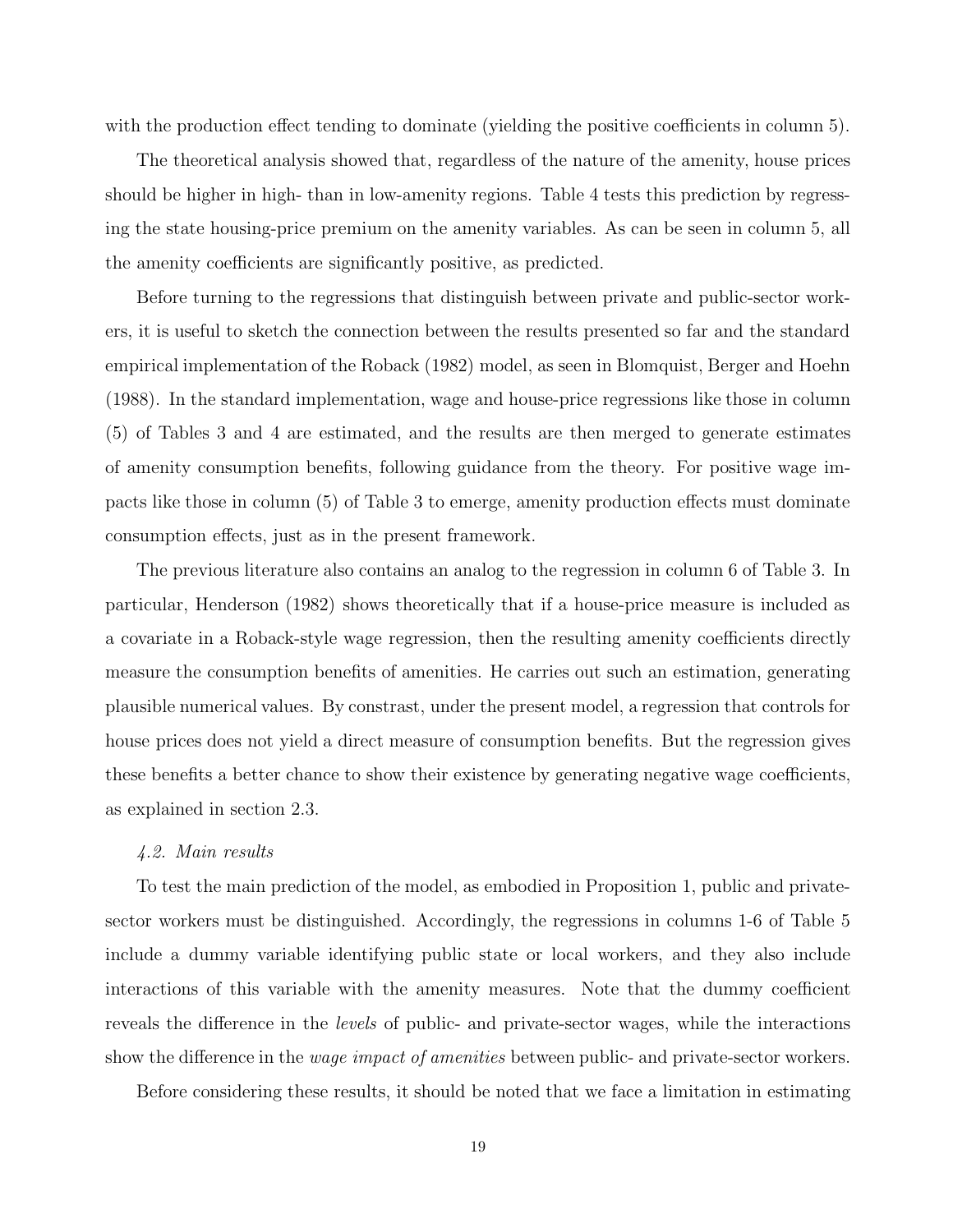the effects of amenities on wages. Because these amenities are time-invariant, we cannot distinguish between actual effects of the amenities on wages and correlations between these amenities and other unmeasured state-specific factors that affect wages. However, in our main analyses described in this section, we are interested in the interactions between these amenities and public-sector employment. Thus, even if unmeasured state-specific factors influence wages, as long as they do not affect the difference between wages for otherwise similar private- and public-sector workers, these factors will not affect our results. Put equivalently, we can identify how local amenities affect public-sector wage differentials in the face of unmeasured statespecific influences on overall wage levels, even if we cannot identify the main effects of amenities. That is, the public-sector/amenity interactions are still identified if we include fixed state effects in the regressions. In some of the specifications reported below, we control for other statespecific factors, including some that may affect the public-sector wage differentials that we estimate. In addition, we show that the estimates of the public-sector/amenity interactions are robust to the inclusion of fixed state effects.

The (uninteracted) amenity level coefficients in Table 5, which show the amenity impact on private-sector wages, follow the same pattern as in Table 3, being significantly positive for Dry, Proximity and Density in the regression in column 5 containing all the amenities. In addition, the public-sector wage dummy is negative and significant, indicating that wages for state or local public workers are about 5 percent less than private-sector wages, conditional on all the covariates.

Turning to the interaction coefficients, the *Proximity* and *Density* coefficients are significantly positive in the single-amenity regressions (columns 1-4), and both these coefficients as well as the *Mild* interaction coefficient are significantly positive in the regression in column 5 containing all of the amenities. The null hypothesis that all the interaction coefficients are zero can also be rejected at a high confidence level. These results provide strong confirmation of the model's predictions by showing that public-sector wages rise even more than private-sector wages in the presence of amenities. Note also that, with both the amenity level and interaction coefficients being positive, the results also indicate that public-sector wages are high in absolute terms in high-amenity regions, matching the model's prediction. The bottom panel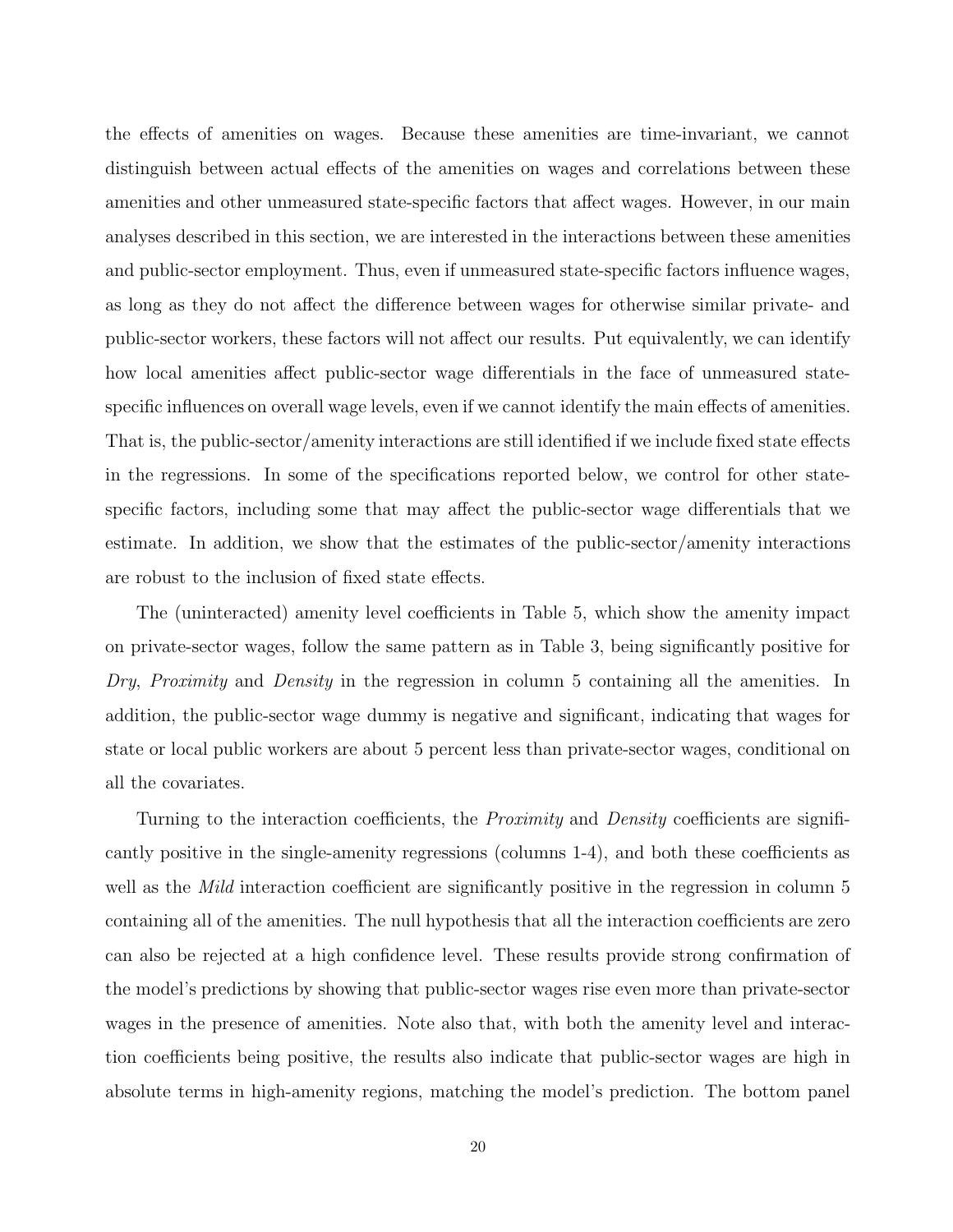of Table 5 shows the sum of the level and interaction coefficients, with three out of four being significantly positive.

As seen in column 6, controlling for housing prices once again reverses the signs of the amenity impacts on private-sector wages, with all four point estimates negative and the Mild and *Density* coefficients significant. However, the interaction coefficients remain positive, again indicating that amenities raise public wages relative to private-sector wages when housing prices are held constant. Since the theory predicts that public-sector wages should rise in an absolute sense with amenities regardless of whether housing is present in the model, the sum of the amenity level and interaction coefficients should then be positive regardless of whether or not the regression controls for house prices. The bottom panel shows that this condition is met for Proximity and Density, for which the summed coefficients are significantly positive.

Column 7 drops nonunionized public-sector workers from the sample, so that comparisons are between unionized state or local public workers and private-sector workers (the sample size falls to 1.6 million). The results are qualitatively similar to those in column (5). The amenity level coefficients have the same pattern of signs and significance, while three of the interaction coefficients are again positive and significant (*Mild* and *Dry* swap significance). Note that the public-sector wage discount grows to 7 percent, evidently indicating that unionized workers are in lower-paying public job categories. Column 8 shows that controlling for housing prices leads to results very similar to those in column 6. Most important, perhaps, is the finding that the estimated public-sector wage premiums associated with amenities are larger for three out of the four amenities (and triple in size for  $Dry$  and  $Proximity)$ , consistent with unions being able to extract more rents. If the comparison is instead between nonunionized publicsector workers and private workers, the wage premiums associated with amenities are smaller than those reported in columns 5 and 6 (but still always positive, and significant for all of the amenities except  $Dry$  in the specification with the housing-price premium included; results available on request).

A potential objection to Density as an amenity is that it can reflect other influences as well. First, unlike the other amenity variables, *Density* is potentially endogenous. However, although high wage levels overall may attract residents, our concern is with the estimated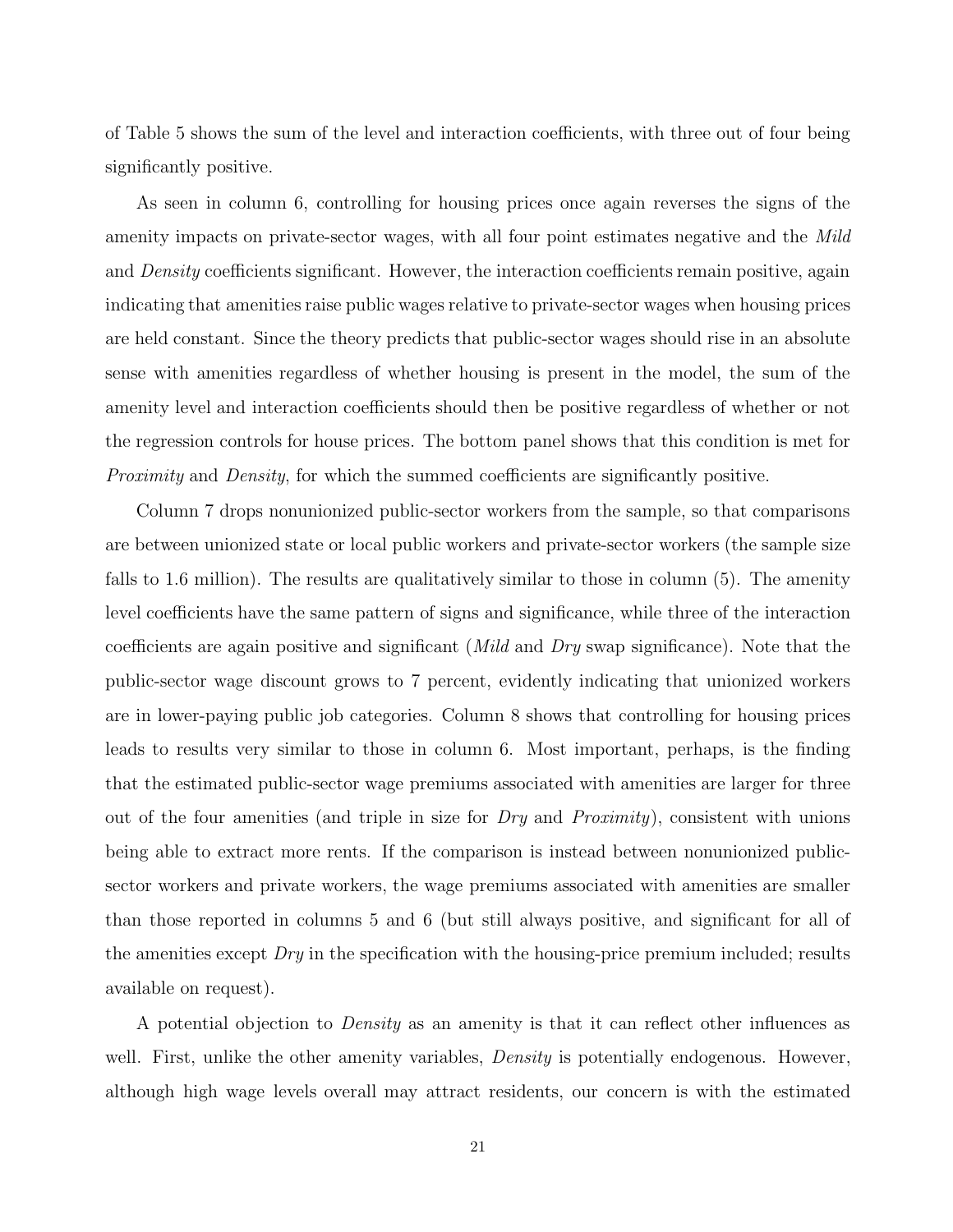wage gap between public- and private-sector workers. Taking the model seriously, if anything a high relative public-sector wage should imply less population in a state, conditional on the amenities, implying that, if anything, endogeneity should bias the estimated effect of *Density* on the public-sector versus private-sector wage gap downward—making our evidence of a positive effect of density on this gap even stronger. Second, high density can correspond to high urbanization, and working conditions in urban areas may be worse—think of teachers in poor urban districts—necessitating higher wages in the public-sector specifically. One response to this concern is to note that our qualitative results do not depend on the evidence for *Density*. In particular, the estimates for other amenities also provide evidence consistent with the model's predictions. Also, although not reported in the table, the three interactions excluding the one for Density were also jointly significant—in this case, and in all other cases covered in the specifications that follow. The results therefore are not driven by the estimated interaction for Density . A second response is that when we look at estimates for two particularly important groups of public-sector workers—teachers and corrections officers—we add control variables that should to some extent proxy for these working conditions, and the results are unaffected.

We next explore the robustness or sensitivity of these results along a number of dimensions. First, it is possible that public-sector workers differ from other workers in observable characteristics, and that it is these other characteristics that—for some reason—are associated with wage differentials that vary with amenities. To address this question, Table 6 reports estimates for various subsets of the sample, including urban vs. non-urban residents, moreand less-educated workers, and workers in different race or ethnic groups. The estimates are reported for the specification from column (8) of Table 5, focusing on the unionized publicsector workers for whom the theoretical prediction as well as the evidence is stronger. As the table shows, the results are largely unchanged within each of these subgroups, although not surprisingly, the statistical significance of the estimates is sometimes a bit weaker. $27$ 

What do these estimates imply for actual public-sector vs. private-sector wage differentials? To provide some idea of what the magnitudes mean, consider (from Table 2) the implied difference in the public-sector wage differential for workers in the worst state compared to the best state for each amenity. For example, for *Mild*, the implied effect of being located in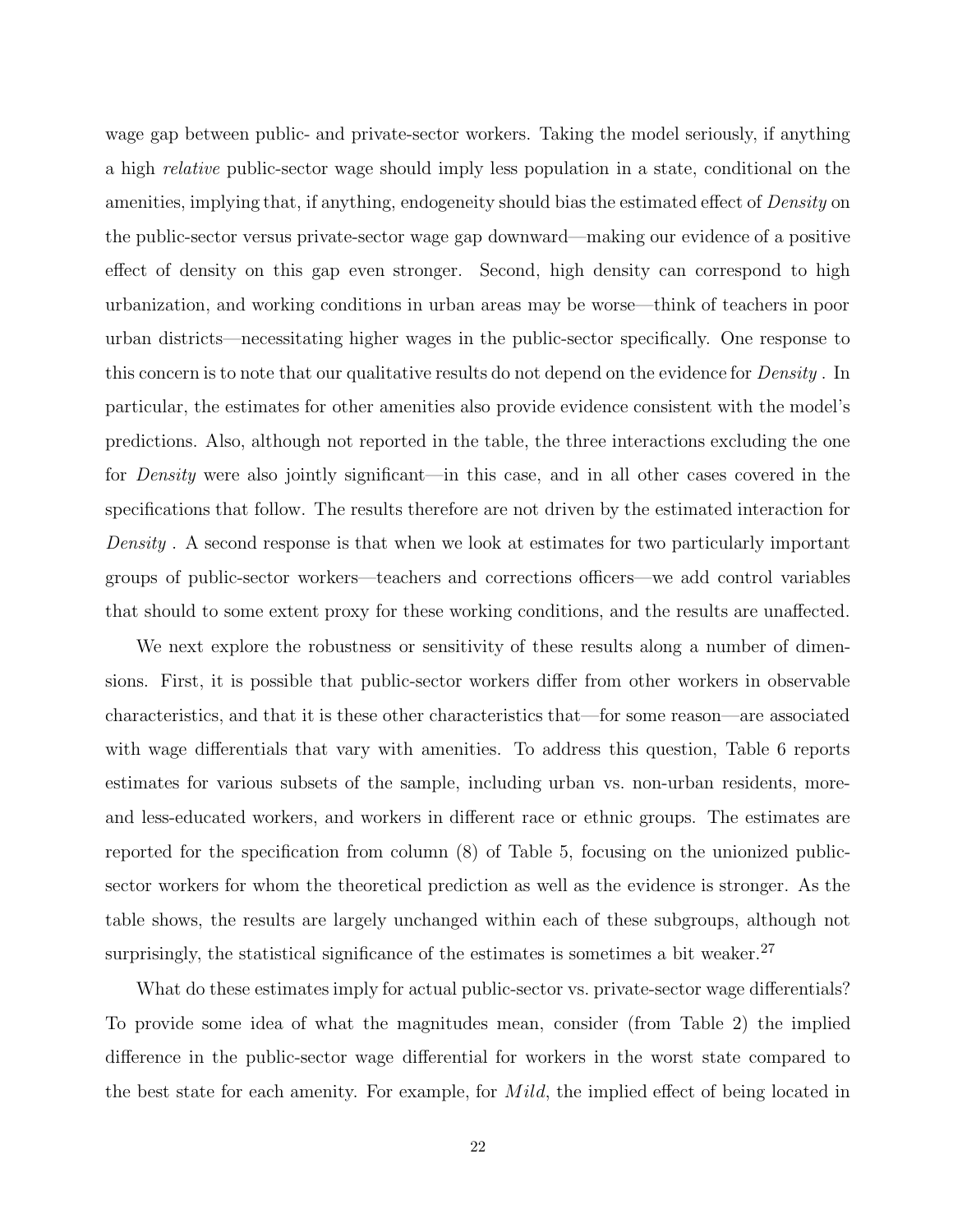Florida instead of North Dakota is the difference in the amenity values in Table 2 multiplied by the corresponding public-sector/amenity interaction coefficient of 0.0012, or a log differential of 0.055 (or approximately 5.5 percent). For  $Dry$ ,  $Proximity$ , and  $Density$ , the corresponding magnitudes for the difference between the worst and best states are 2.5, 10.2, and 2.9 percent. Effects of these magnitudes are non-neglible and plausible.<sup>28</sup>

In Table 7, public-sector workers are limited to those employed at the state level, excluding local public workers. For local public-sector workers, the ability to extract rents may be weaker in smaller localities (Rose and Sonstelie, 2010), or the statewide amenity measures may not capture local amenities well. On the other hand, the local public-sector workers in large cities, who make up a large share of the public-sector workforce in the state, may be among the public-sector workers most able to extract rents. The results excluding these local workers, however, are very similar to those in Table 5. The amenity level and interaction coefficients are typically positive and significant in columns 5 and 7, a conclusion that also applies to the sum of the coefficients. Several amenity-level coefficient signs switch to negative in columns 6 and 8 when housing prices are included, with interaction coefficients remaining positive. As in Table 5, for three out of the four amenities the associated public-sector wage premiums are usually larger when we focus exclusively on public-sector workers who are unionized (and weaker, although not reported in the table, when the focus is on nonunionized public-sector workers).

As noted earlier, our amenity variables are potentially correlated with other unobserved characteristics of states. Although these correlations can contaminate estimates of the effects of amenities on private-sector wages, they will not bias the estimated effects of the publicsector/amenity interactions, as long unobservables shift private- and public-sector wages similarly, which seems like a reasonable assumption. For example, if public goods are normal, and high-income people sort into high-amenity areas, then high-amenity areas may have higher levels or qualities of public goods. While this sorting could generate a link between amenities and public-sector pay, it need not imply that amenities are associated with higher public-sector pay relative to private-sector pay. To illustrate, Table 8 reports estimates that include state fixed effects. These fixed effects subsume the main effects of amenities, which vary only at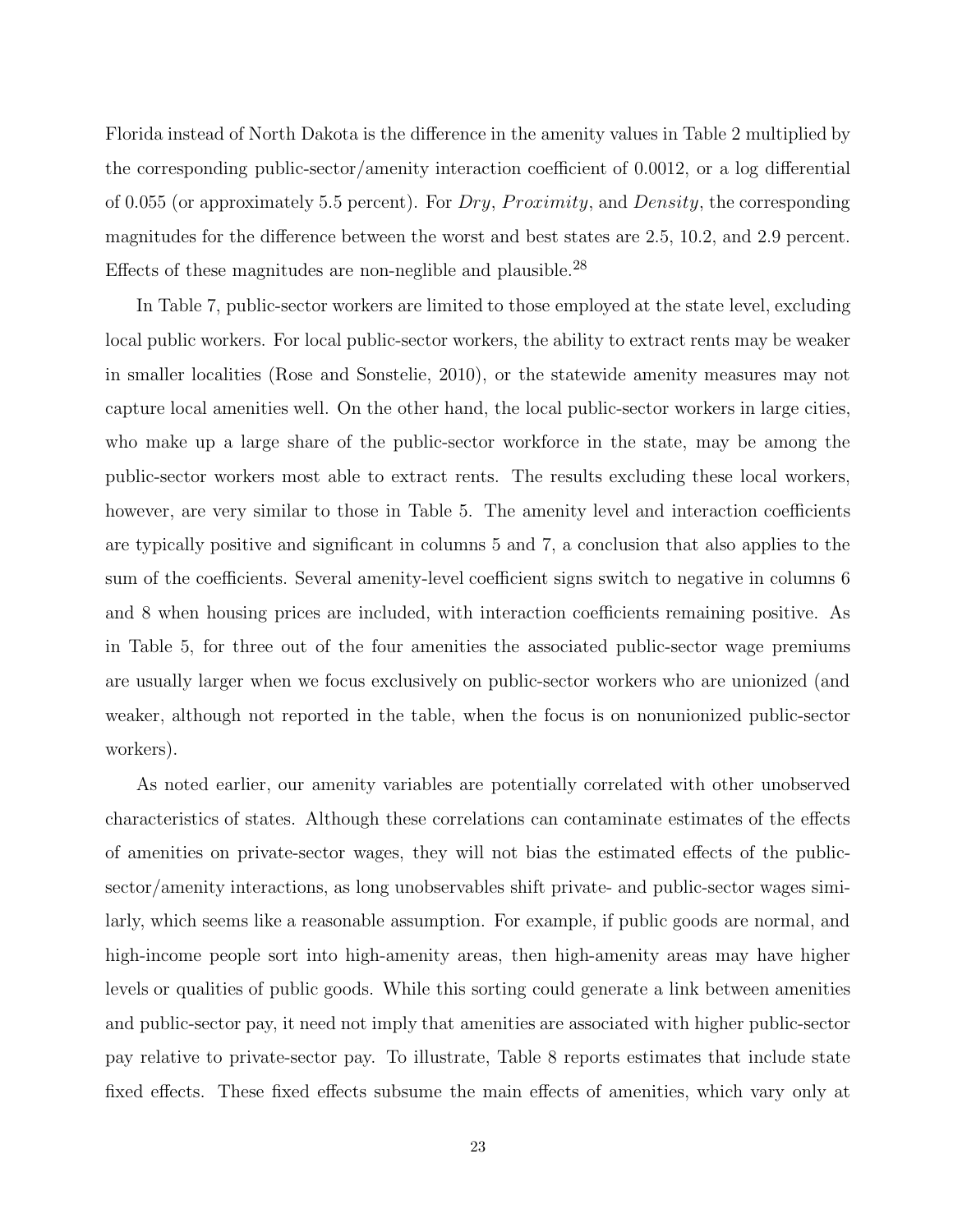the state level, but the public-sector/amenity interactions are still identified. Table 8 shows that the estimated effects of amenities on the gap between public- and private-sector wages are very robust to the inclusion of the state fixed effects, as the estimates are very similar to the corresponding estimates in Tables 5 and 7.<sup>29</sup>

One potential state "effect" that could shift public-sector wages relative to private-sector wages, and hence still bias the estimated public-sector/amenity interactions, is the political composition of a state. In particular, if a more-Democratic state pays public-sector workers higher wages, and this same political composition does not lead to similarly higher privatesector wages, then our key estimated interactions would be biased if the amenities vary systematically across more- and less-Democratic states. To check for such bias, we added data on the Democratic vote share in the 1988 and 1992 presidential elections.<sup>30</sup> Specifically, we added the vote share and the vote share interacted with the dummy variable for public-sector status. As Table 9 shows, the key results for the public-sector/amenity interactions are very similar to the previous ones in both magnitude and statistical significance; indeed in some cases the results get stronger.<sup>31</sup> Only in one case—for the analysis looking at both union and nonunion workers incorporating the Clinton vote share (column (3), lower panel)—is there a notable weakening of the evidence. But for this specification, when the analysis is restricted to public-sector union workers, the evidence is much stronger. The conclusion is that our findings are robust to controlling for what is likely the most important alternative source of public-sector versus private-sector wage differentials across states.

#### 4.3. Results for teachers and corrections officers

It is useful to test the model's predictions on even narrower classes of public-sector workers, specifically teachers and corrections officers. Table 10 shows distributional information for elementary and secondary school teachers. Three quarters of such teachers are public workers, with the rest being privately employed. Almost 10 percent of teachers self-report that they are state-employed,<sup>32</sup> while about half of all teachers are union members, regardless of sector.

Table 11 shows the previous regression specifications with public-sector workers limited to state and local teachers. Only specifications with all of the amenity variables are reported. In column 1, three amenity level coefficients are positive, again indicating higher private-sector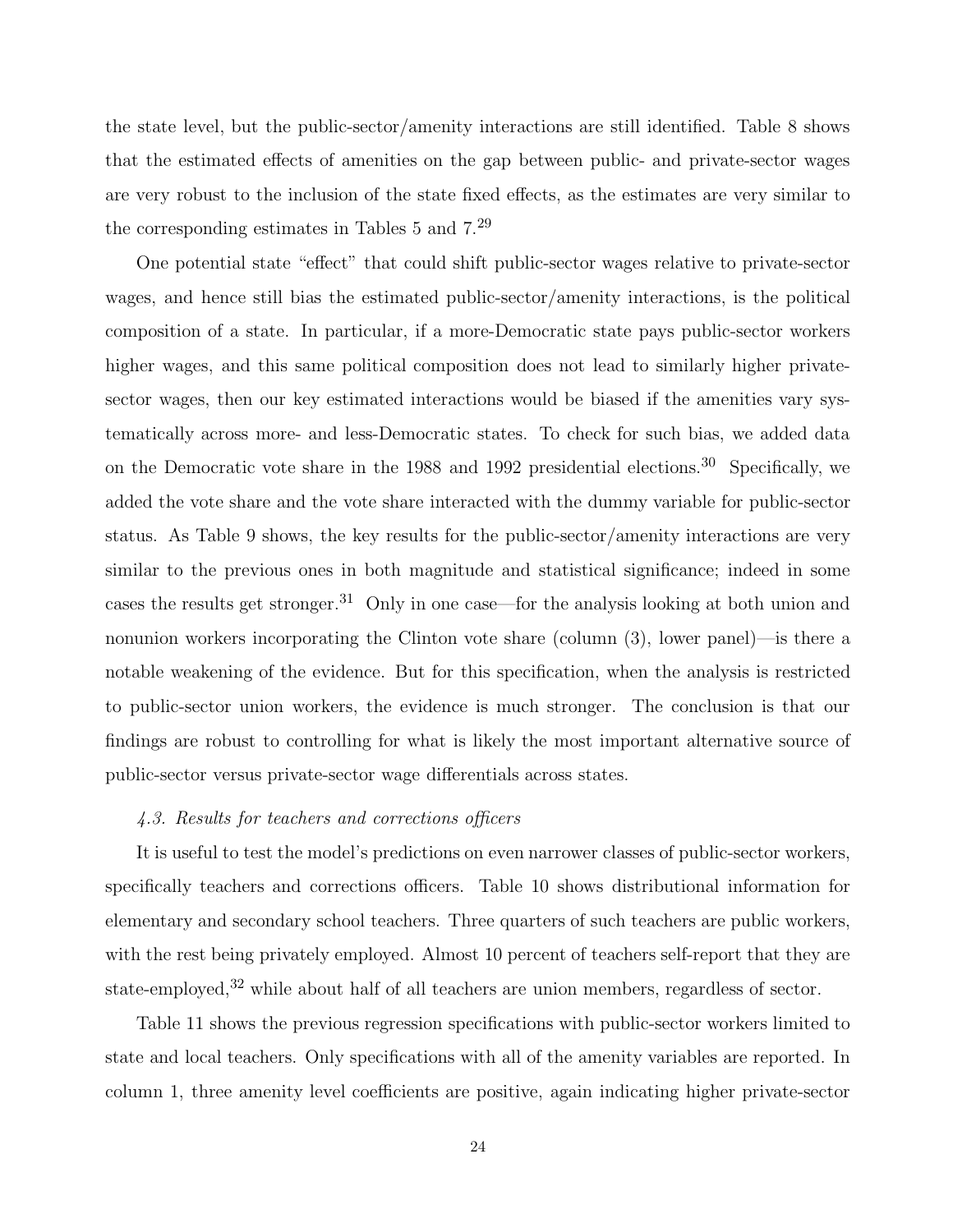wages in high-amenity states. The teacher dummy coefficient shows that teachers earn 18 percent less than otherwise comparable nonteachers, while the coefficient for public workers (all of whom are teachers) shows that these individuals earn 10 percent more than other teachers. As in Table 5, three out of four amenity interaction coefficients are positive  $(Dry's)$ effect is insignificant), showing that amenities raise public teacher salaries more than those of private-sector workers. In two cases, the sum of the amenity level and interaction coefficients is significantly positive, indicating higher absolute teacher wages in high-amenity states.

From column 2, the addition of the housing-price premium yields results that match previous findings, with all the amenity level coefficients turning negative (two are significant), while the interaction terms retain their previous positive sign and significance. Column 3 adds the student-teacher ratio interacted with the public-teacher dummy variable in order to control for the quality of the work environment, which may be related to public-sector wage differentials, either because the work environment affects wages or because the higher wages lead to a higher student-teacher ratio.<sup>33</sup> Note that the inclusion of this variable interacted with public-sector employment addresses the issue raised earlier regarding other sources of statelevel variation in public-sector wage differentials. In this case, for example, student-teacher ratios may vary across states, and this variation, in turn, may be related to the wage premium for public-school teachers for reasons unrelated to local amenities. The interaction coefficient is insignificant, indicating no relationship between public-sector wage differentials (for teachers) and student-teacher ratios, and its inclusion has no effect on the main results regarding the public-sector/amenity interactions. Columns 4-6 of Table 11 restrict public-sector teachers to those that are unionized, and the results are largely unaffected.

Turning to the case of corrections officers, Table 12 gives distributional information. Among corrections officers (who staff prisons and jails), 95 percent are state or local employees, and more than half are union members. Table 13 shows regressions where state and local employees are limited to corrections officers, and the results closely match previous patterns, despite the much smaller number of public-sector workers for whom the results are identified. From column 1, corrections officers earn 10 percent more than otherwise comparable workers, while if they are public state or local employees, that premium is reduced to about 3 percent. The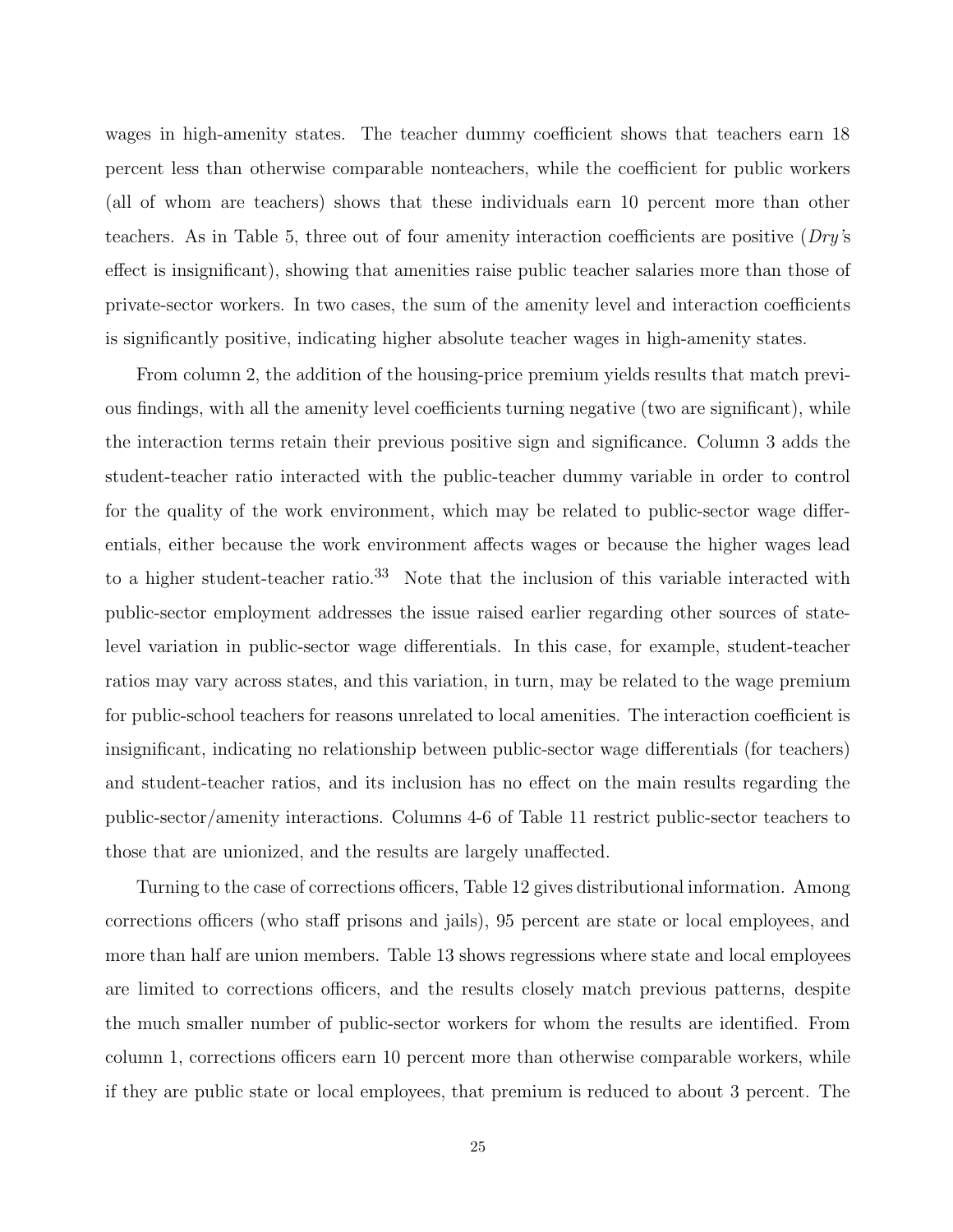positive amenity level coefficients again show that amenities raise private-sector wages, while the positive interaction coefficients (three of which are again significant) indicate that the wages of corrections officers rise by more than those of private workers in the presence of amenities. The sum of the two coefficients is also significantly positive in three out of four cases.

Adding the housing-price premium generates now-familiar changes in the amenity impacts on private-sector wages, as shown in column 2. Column 3 includes a work-environment measure, equal to inmates per officer, interacted with the corrections-officer dummy. This measure controls for a potential source of across-state variation in public-sector wage differentials for this particular set of public-sector workers. Its impact (along with that of a level effect) is insignificant, and its inclusion does not affect the other results. Columns 4-6 restrict attention to unionized corrections officers, and the results are mostly unchanged, although the effects of amenities on the public-sector wage premium are generally stronger.

Finally, the regressions in Table 14 provide a falsification test by using federal rather than state or local workers to represent public-sector employees. With federal wages mostly uniform across the country,  $34$  or in some cases reflecting local private-sector pay, public-sector wage differentials in federal employment should not show the same positive relationship to state amenities as the differentials for state and local workers. This prediction is confirmed by the results in column 1, where we never find a positive public-sector/amenity interaction coefficient.<sup>35</sup> Restricting attention to unionized federal workers (column 2) has little effect on the results.<sup>36</sup>

## 5. Conclusion

Non-competitive influences on public-sector pay have been long debated. On the one hand, the lack of a competitive market, the presence and continuing strength of public-sector labor unions, and the high level of political involvement of these unions all suggest that public-sector workers—particularly when unionized—can influence their pay and employment. On the other hand, public-sector pay (and employment) decisions are not made in a vacuum, as taxpayers can migrate away from locations in which public-sector goods and services are provided in an excessively costly fashion.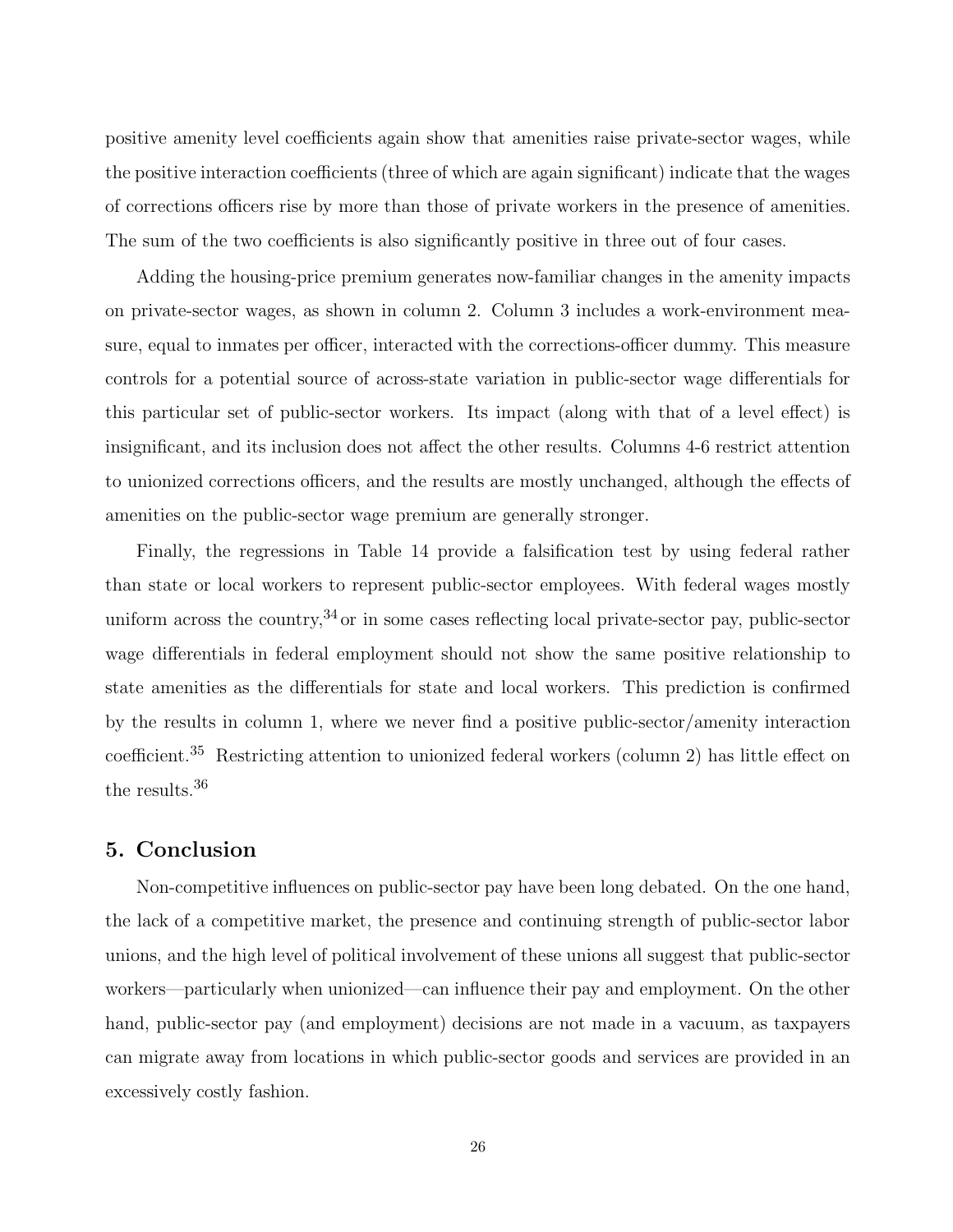The presence of local amenities, however, can grant public-sector workers a form of monopoly power that lets them extract more rents. People can only consume the beaches and sunshine of southern California, or benefit from the higher productivity of dense urban areas like Manhattan, by living nearby, and public-sector workers can therefore extract rents up to the point where those who pay the rents are induced to leave these high-amenity areas.

The data bear out this connection between amenities and rent-seeking behavior. When we estimate standard log wage regressions, we find that public-sector wage differentials are in fact larger in the presence of strong amenities, as are the absolute levels of public-sector wages. The results are the same whether we look at state and local workers overall or just state workers, and when we look at important subsets of these workers who receive a lot of attention in the debate over public-sector pay—teachers and prison guards. Furthermore, the relationship between public-sector wage differentials and amenities is stronger for unionized public-sector workers, consistent with their greater ability to extract rents through both organization and influence over the political process. The data also pass a falsification test, given that we find no evidence of a connection between wage differentials for federal workers and these same amenities.

Despite our compelling evidence, the paper by no means offers a "complete" theory of public-sector wage determination. Surely, institutional factors such as the cross-state variation in labor laws studied by Freeman and Valetta (1988) matter, as does the productivity of public-sector workers and the level of alternative wages they can earn in the private sector. Developing a fuller understanding of these various influences on public-sector wages can clarify the policy debate on public-sector pay, and may prove useful in considering possible reforms to reduce rent extraction by public-sector workers.

Finally, our empirical analysis is limited to state-level variation in local amenities and public-sector wage differentials. Although it may be hard to define the scope of local markets, and sorting of workers would be more problematic, richer data on local amenities and these wage differentials might permit additional tests of our hypothesis. In addition, in principle our analysis can be applied to differences in fringe benefits between the private and public sector, and studying the connection between benefits and amenities may be particularly informative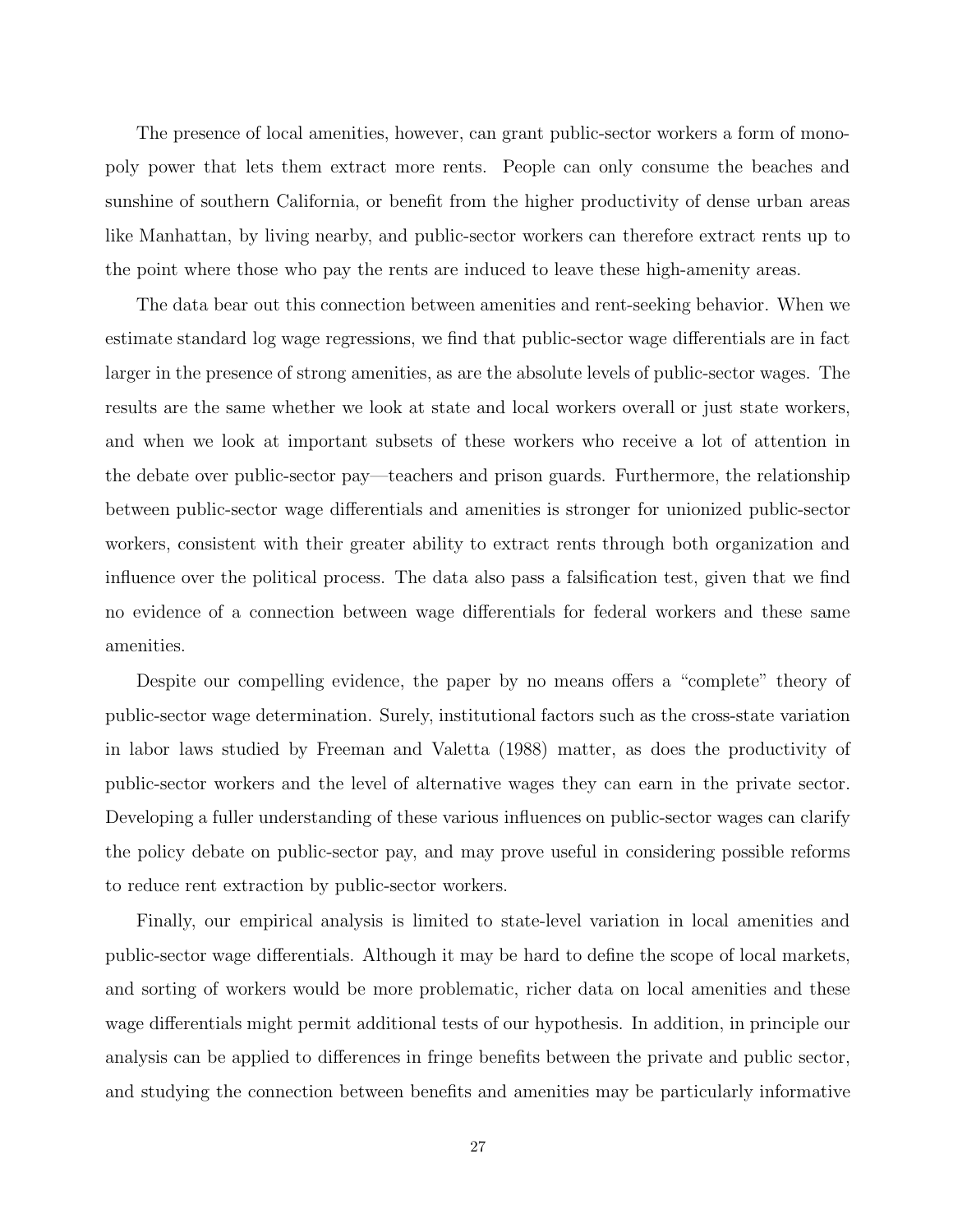in light of recent concerns over public-sector pensions.

Finally, the same considerations regarding rent extraction and amenities may apply to other workers who are not necessarily concentrated in the public sector but for whom pay is strongly influenced by government regulations, political power (in part through unionization), and other non-competitive forces. More generally, a similar story may apply to any group that attempts to use political influence to achieve goals that impose costs on other taxpayers. High levels of amenities may impede the mobility of taxpayers that would otherwise put the brakes on efforts to raid the public till in pursuit of rents or other objectives.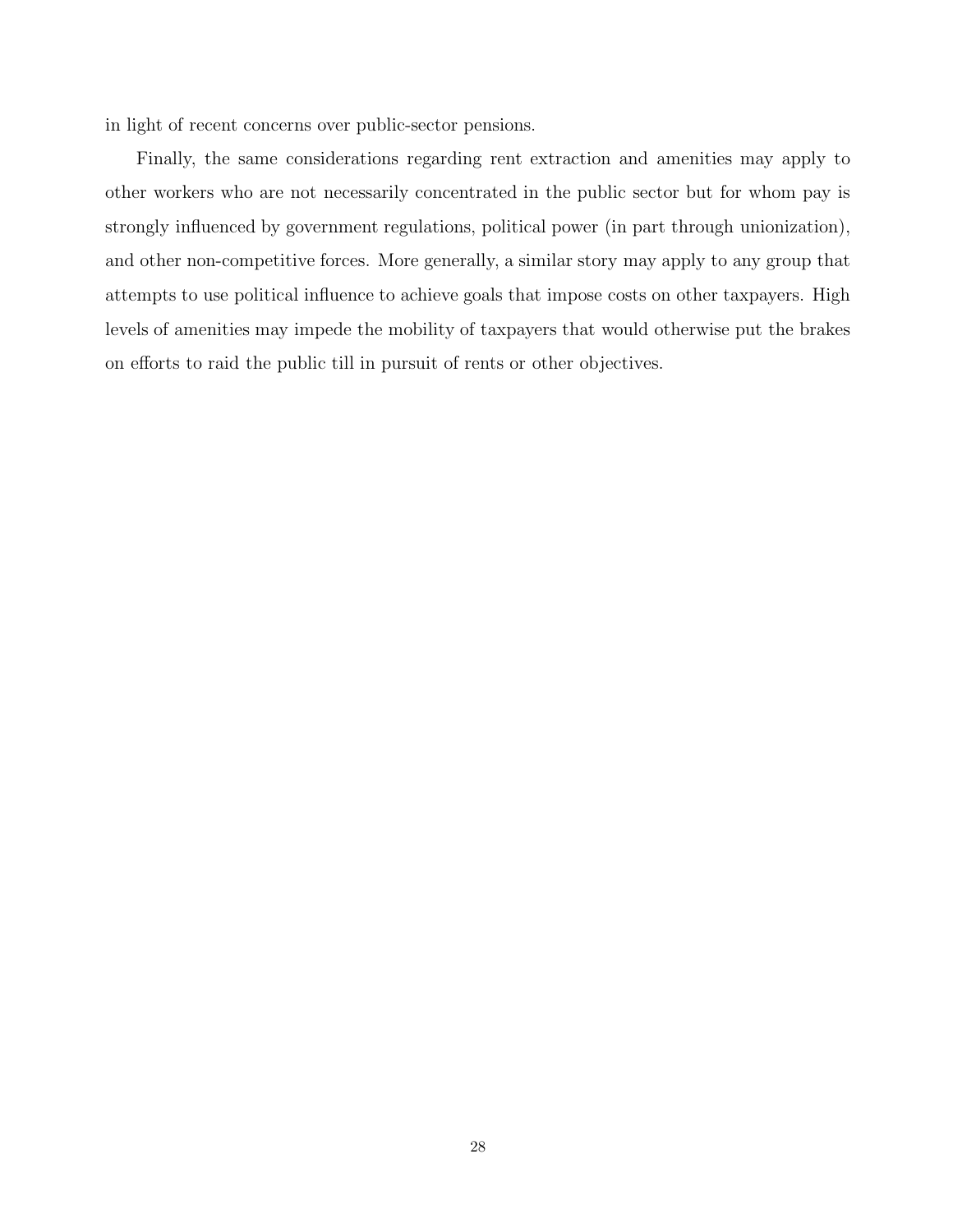## Appendix

#### Adding public-worker z consumption

The preceding results are unaffected when public-sector workers consume the public good along with private-sector workers. Suppose that, instead of caring only about  $x$ , public workers value the public good and pay the same tax as private workers. This tax equals  $z_i + R_i$ , so that public workers are paying to cover their own rent extraction  $(R<sub>i</sub>$  now denotes rent extraction per worker, public and private). Their income equals  $w + (L_i + M)R_i/M$ , where w is some fixed base wage, and where the second term is rent per public worker (of which there are M in each jurisdiction). This term equals the rent component of the tax  $(R<sub>i</sub>)$  times the total number of workers paying the tax  $(L_i + M)$ , divided by the number of public workers.

A public worker's budget constraint is then  $x_i = w + (L_i + M)R_i/M - z_i - R_i = w + L_iR_i/M$  $z_i$ . Note that the portion of the tax covering rent extraction cancels the corresponding part of income, so that rent extraction continues to yield  $L_iR_i/M$  per public worker. Assuming that public-sector workers share private-worker preferences, the public-sector workers in region 1 seek to maximize

$$
w + L_1 R_1 / M - z_1 + v(z_1) \tag{a1}
$$

subject to the migration constraint in (3). The choice variables are  $z_1$ ,  $R_1$ , and  $L_1$ , with  $z_2$ and  $R_2$  viewed as fixed.

Letting  $\mu$  denote the multiplier associated with the constraint, the first-order condition for choice of  $z_1$  is  $(1 + \mu)[v'(z_1) - 1] = 0$ . Therefore, the condition  $v'(z_1) = 1$  again emerges, so that  $z_1 = z^*$ . But with  $z_1$  fixed at this value, the remainder of the optimization problem is to maximize  $L_1R_1/M$  subject to (3). But since this problem has already been solved via the previous analysis, the previous conclusions are unaffected.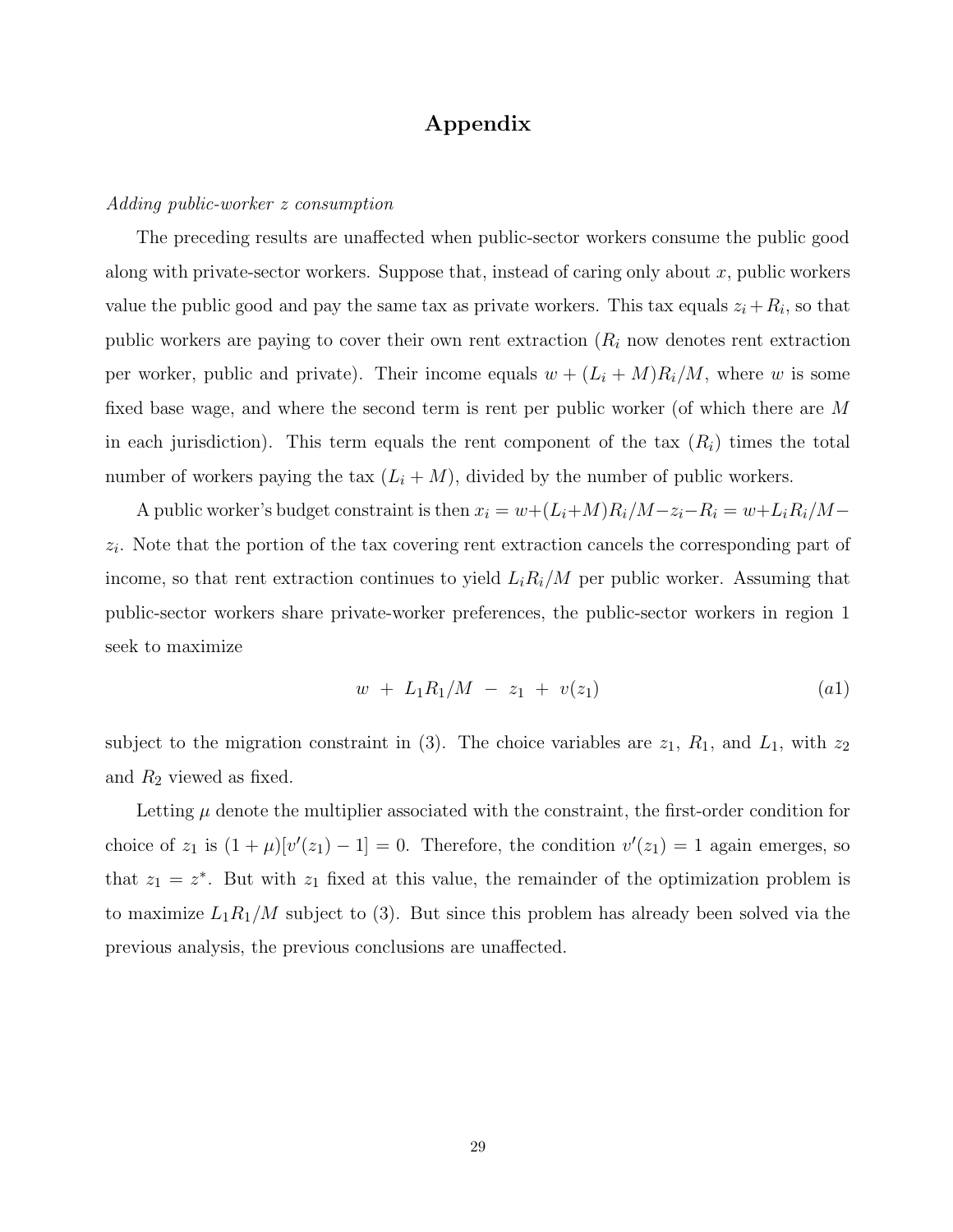

**Figure 1: Plot of Public Sector vs. Private Sector Wage Differentials by State** 

Notes: Plotted points are state averages of residuals from separate log wage regressions estimated for state or local public-sector workers and private-sector workers. Estimates are weighted, and include controls for education (16 categories), age and its square, union membership, sex, race, Hispanic ethnicity, marital status (7 categories), residence in a metro area, and year dummy variables. Source: CPS ORG files, 1994-2005.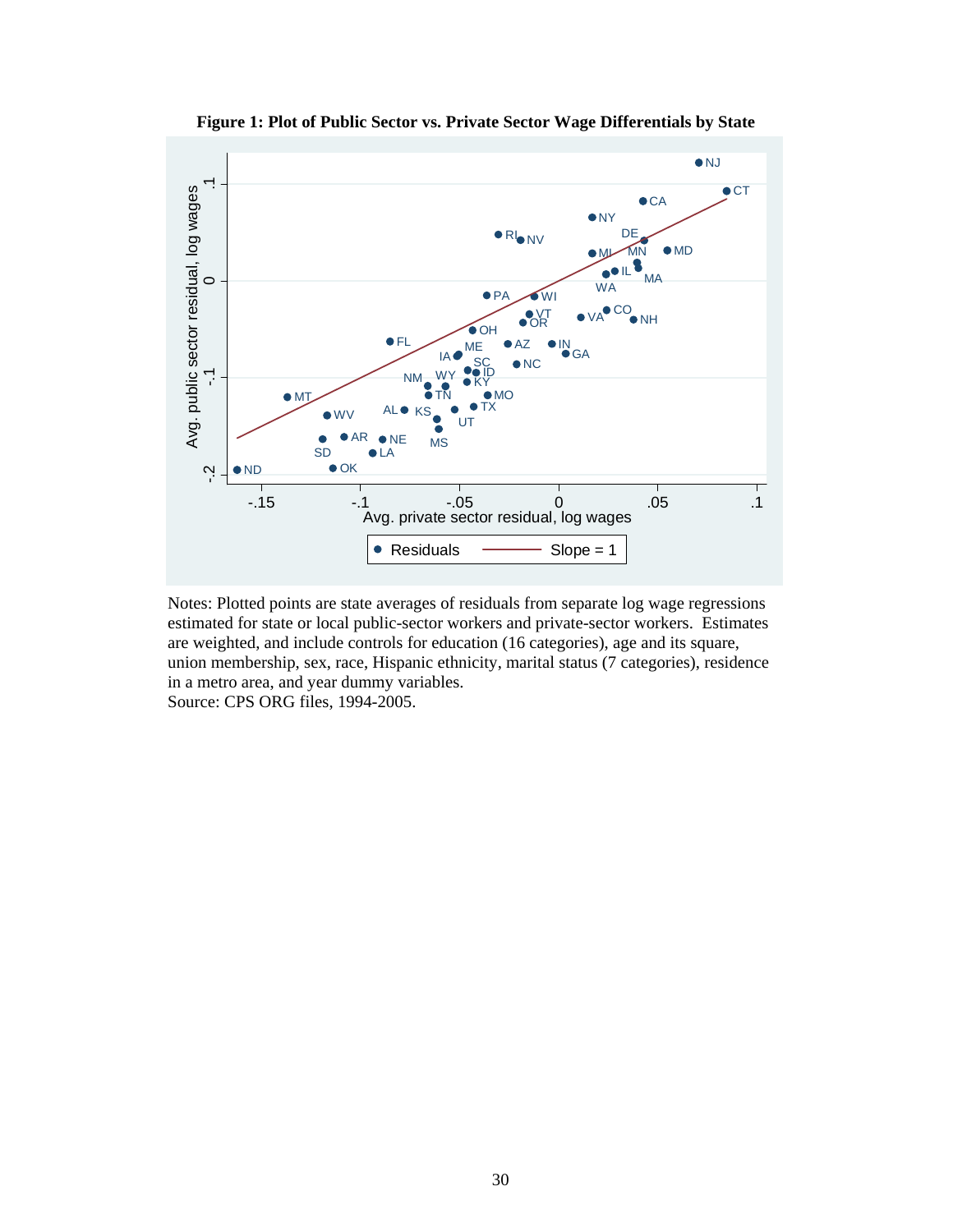| Public state or local            | 0.136 |
|----------------------------------|-------|
| Public state only                | 0.042 |
| Public federal                   | 0.026 |
| Union member                     | 0.156 |
| Union member and public state or | 0.065 |
| local                            |       |
| Union member and public state    | 0.015 |
| only                             |       |
| Union member and public federal  |       |

**Table 1: Descriptive Statistics on Distribution of Workers by Sector and Union Membership** 

Notes: The sample size is 1,746,644, covering the 48 continental states. Estimates are weighted. Source: CPS ORG files, 1994-2005.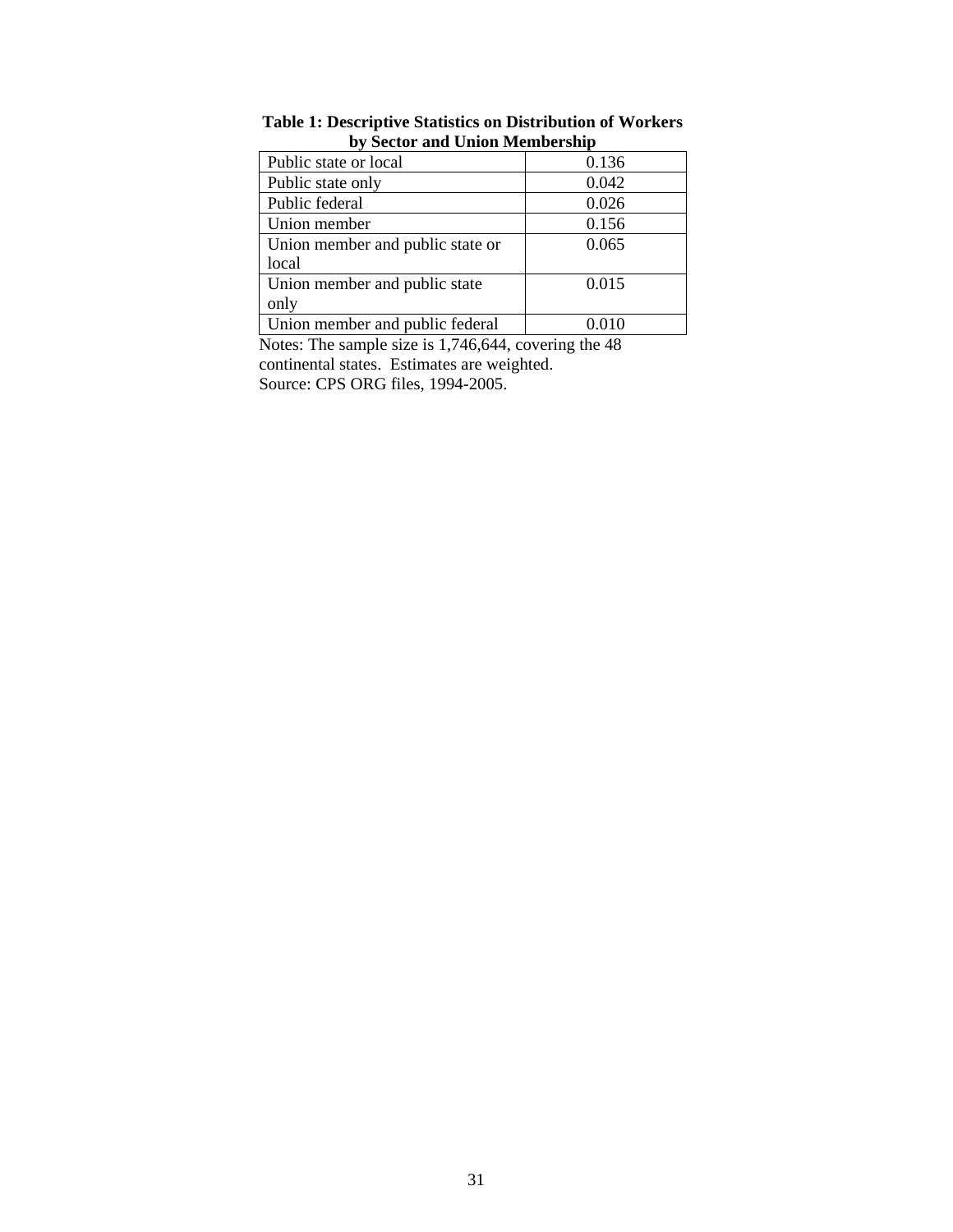|                      | Mean     | Std. dev.        | Min. (state) | 5 worst states     | Max. (state)  | 5 best states  |
|----------------------|----------|------------------|--------------|--------------------|---------------|----------------|
| Mild                 | $-40.1$  | $\overline{1.4}$ | $-62.7$ (ND) | ND, MN, SD, ME, VT | $-17.1$ (FL)  | FL.LA.CA.TX.MS |
| Dry                  | $-7.5$   | 2.9              | $-12.1$ (LA) | LA, MS, WA, AL, GA | $-1.7(NV)$    | NV,AZ,NM,WY,ID |
| Proximity $(1,000s)$ | $-0.190$ | 0.241            | $-0.96$ (NM) | NM,UT,WY,CO,MT     | $-0.010$ (DE) | DE,RI,NJ,NY,FL |
| Density $(10,000s)$  | 0.322    | 0.403            | $0.075$ (AR) | AR, MS, WV, SD, VT | $2.74$ (NY)   | NY.CA.NJ.IL.MA |

#### **Table 2: Descriptive Statistics on Amenities by State**

Notes and sources: The data cover the 48 continental states. Definitions of variables (and sources) are as follows. "Mild" is the negative of the sum of the absolute values of the difference between monthly average temperature and 20 degrees Celsius, summed over January, April, July, and October. "Dry" is the negative of the average monthly precipitation for those four months, in centimeters. Both are county-weighted state averages, using 2006 Census population estimates to weight. "Proximity" is the negative of the average distance from the state's county centroids, weighted by county population, to the nearest coast, Great Lake, or major river. "Density" is the tract-weighted population density (per square mile) in the state, based on 1990 Census data (Glaeser and Kahn, 2004). Note that this is different from a simple density measure for a state, because it is tract-weighted. The idea is to measure density where people in a state live. As a result, this density measure is much higher than average density measures. For the 5 worst (best) states, the states are listed in increasing (decreasing) order.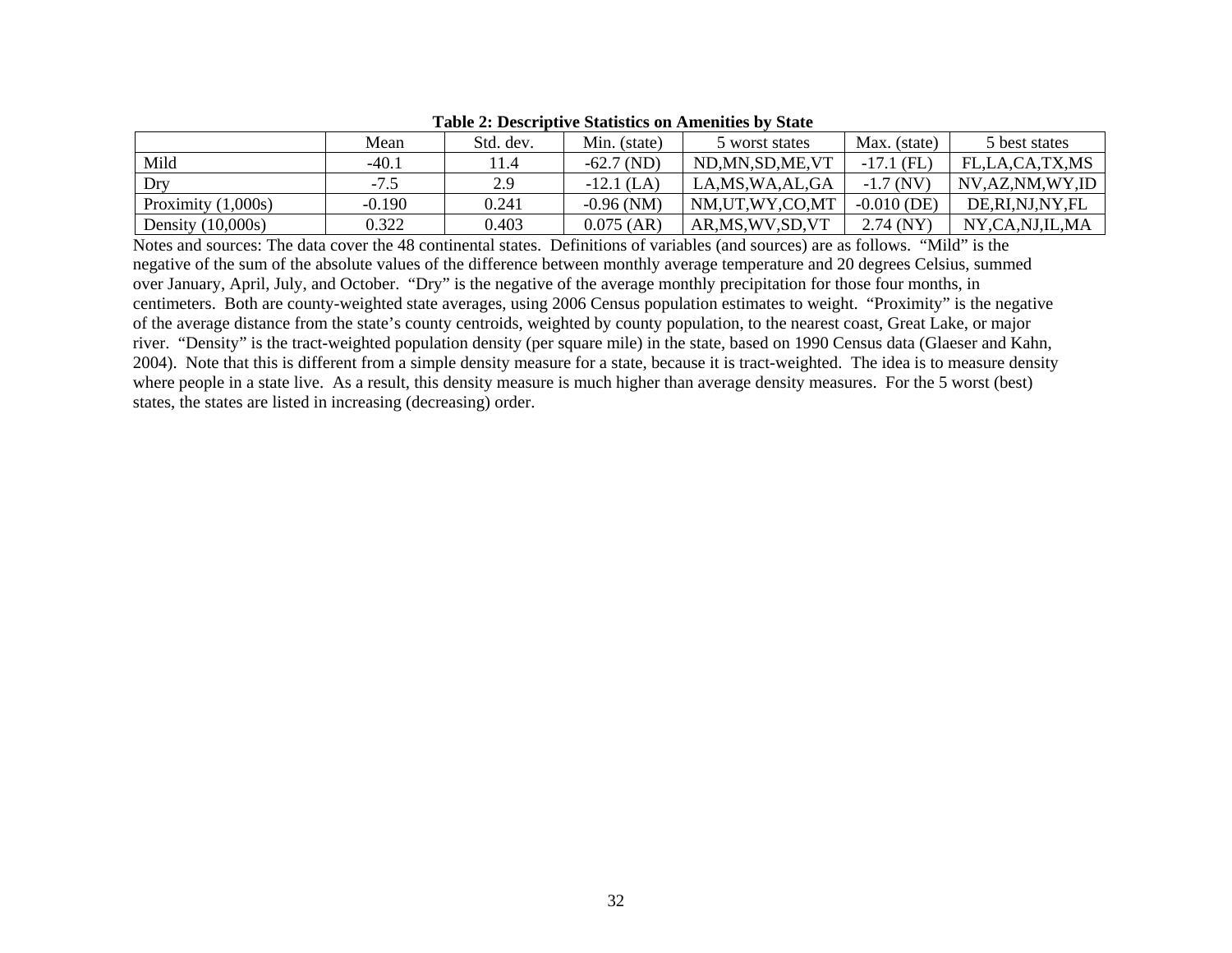|              | (1)      | (2)            | (3)         | (4)     | (5)                         | (6)            |
|--------------|----------|----------------|-------------|---------|-----------------------------|----------------|
| Mild         | 0.0002   |                |             |         | $-0.0002$                   | $-0.0013$      |
|              | (0.0012) |                |             |         | (0.0005)                    | $(0.0004)$ *** |
| Dry          |          | 0.010          |             |         | 0.012                       | $-0.0004$      |
|              |          | ***<br>(0.003) |             |         | $\underline{(0.002)}^{***}$ | (0.002)        |
| Proximity    |          |                | 0.109       |         | 0.138                       | $-0.006$       |
|              |          |                | $(0.063)^*$ |         | $(0.039)$ ***               | (0.025)        |
| Density      |          |                |             | 0.019   | 0.012                       | $-0.015$       |
|              |          |                |             | (0.013) | $(0.006)$ **                | $(0.004)$ ***  |
| <b>State</b> |          |                |             |         |                             | 0.023          |
| housing      |          |                |             |         |                             | $(0.003)$ ***  |
| price        |          |                |             |         |                             |                |
| premium      |          |                |             |         |                             |                |
| (\$1,000s)   |          |                |             |         |                             |                |

**Table 3: Standard Wage Regressions Incorporating Amenity Variables** 

Notes: The sample size is 1,746,644. Estimates are weighted. See notes to Table 4 for definition of state housing price premia. The regressions include controls for education (16 categories), age and its square, union membership, public state or local employment, sex, race, Hispanic ethnicity, marital status (7 categories), residence in a metro area, and year dummy variables. Standard errors are clustered at the state level, and are reported in parentheses. \*\*\*, \*\*, and \* indicates that the estimate is statistically significant at the 1-, 5-, or 10-percent level, based on a *t*-distribution with degrees of freedom equal to the number of states (clusters) minus one. Source: CPS ORG files, 1994-2005.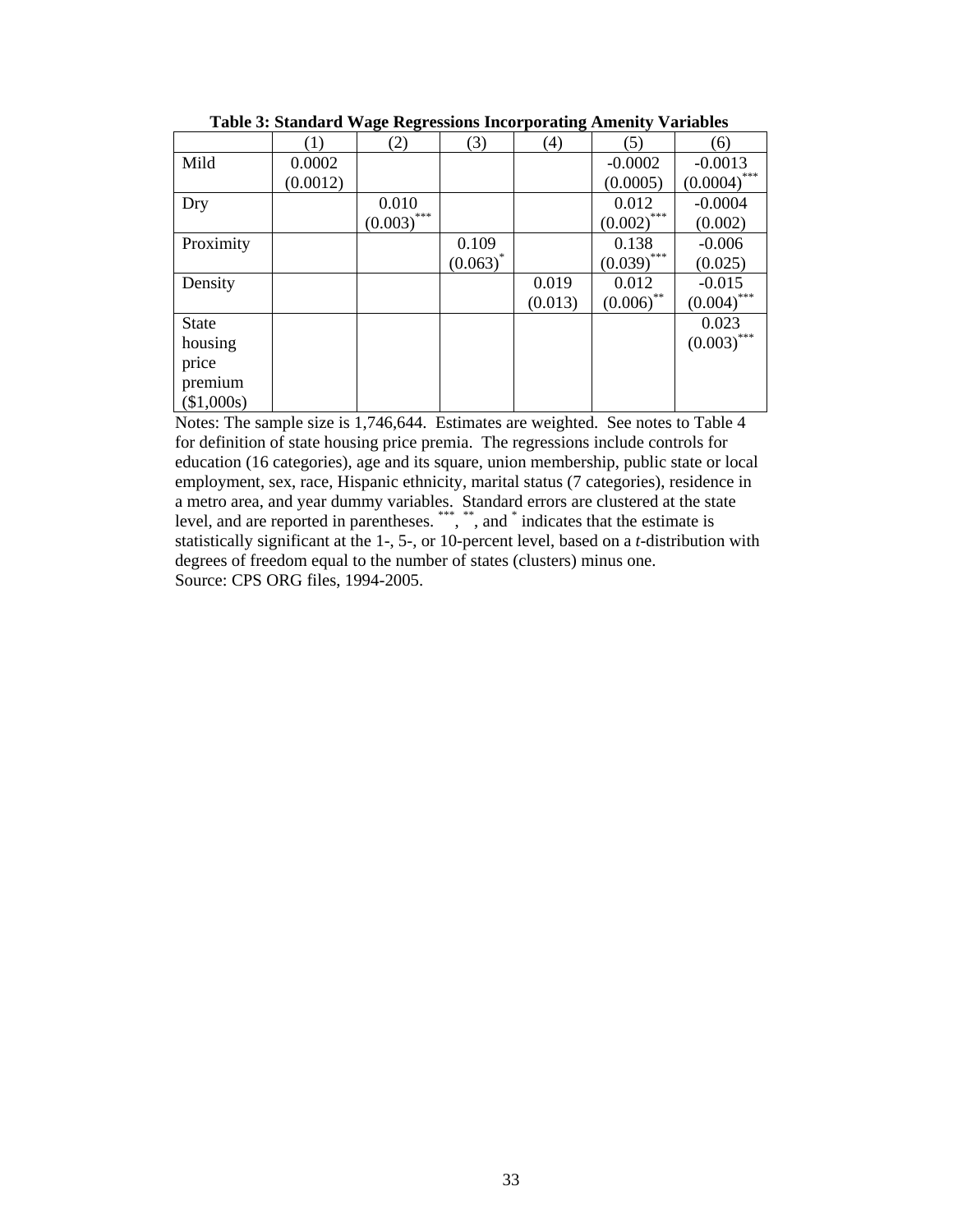| , ul iudico |         |                 |         |                          |                               |  |  |  |
|-------------|---------|-----------------|---------|--------------------------|-------------------------------|--|--|--|
|             |         | (2)             | (3)     | (4)                      | (5)                           |  |  |  |
| Mild        | 0.028   |                 |         |                          | 0.038                         |  |  |  |
|             | (0.025) |                 |         |                          | (0.018)                       |  |  |  |
| Dry         |         | 0.297           |         |                          | $\frac{0.382}{(0.096)^{***}}$ |  |  |  |
|             |         | $(0.109)^{***}$ |         |                          |                               |  |  |  |
| Proximity   |         |                 | 2.330   |                          | 3.694                         |  |  |  |
|             |         |                 | (1.839) |                          | $(1.577)$ **                  |  |  |  |
| Density     |         |                 |         | 1.750                    | 1.533                         |  |  |  |
|             |         |                 |         | $(0.402)$ <sup>***</sup> | $(0.361)$ ***                 |  |  |  |

**Table 4: Regressions of State Housing Price Premium (\$1,000s) on Amenity Variables** 

Notes: The sample size is 48. Estimates are weighted by the same weights used in the wage regressions (the CPS earnings weights), which provides approximate weighting by population size while weighting observations in different states the same as in the wage regressions. State housing price premia are computed from 2000 Census data (5 percent sample), as the state dummy variables in a hedonic regression for house prices. The computational method is the same as in Albouy (2009), although applied at the state level. Costs are based on both owned and rented homes and include utility costs, and the regression controls for rental and condominium status, dwelling size, rooms, acreage, commercial use, kitchen and plumbing facilities, and age of building. Sources: CPS ORG files, 1994-2005; 2000 Census 5% sample.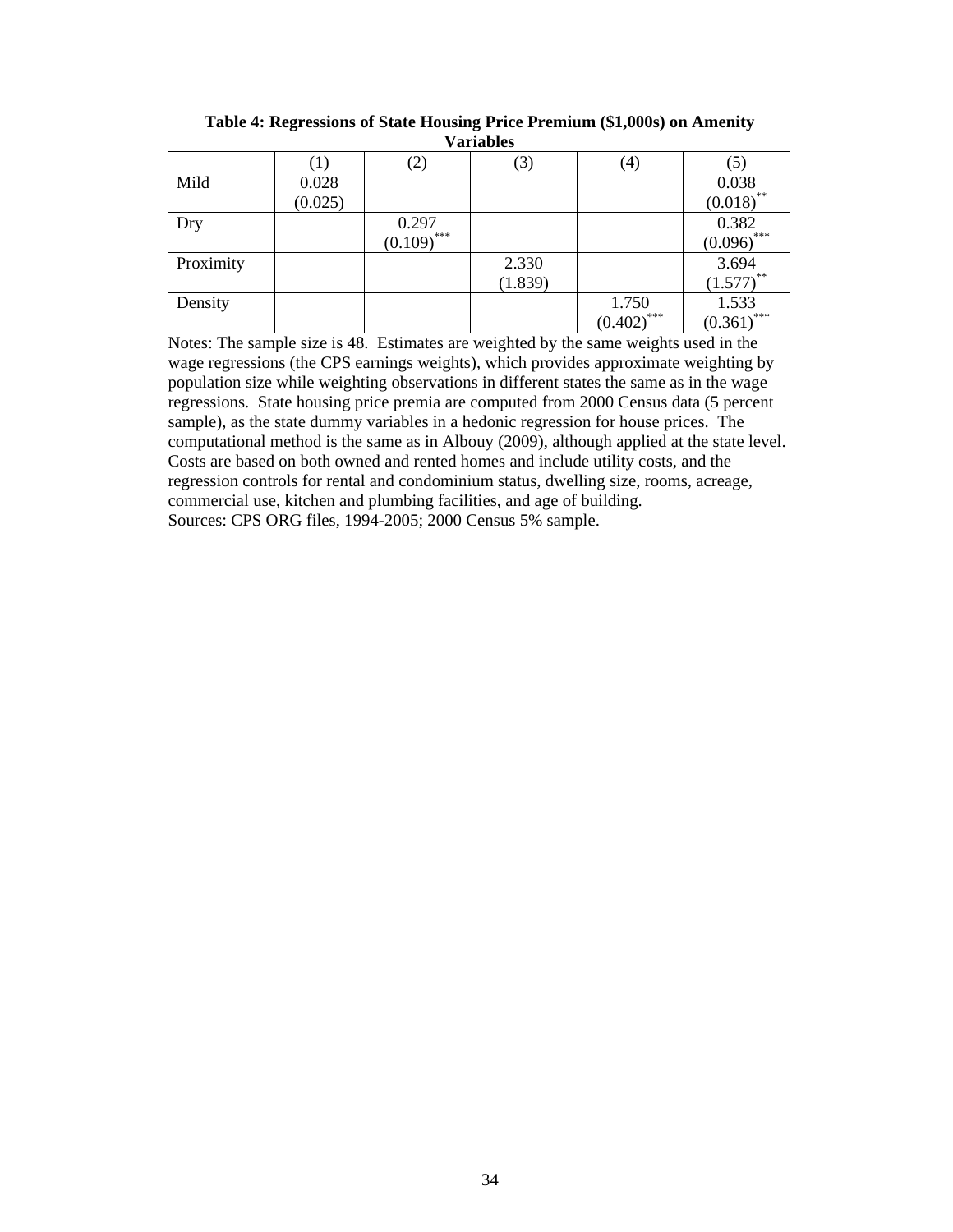|                     |               |               |               |               |                                                          |                 |                          | Only union public-sector     |  |
|---------------------|---------------|---------------|---------------|---------------|----------------------------------------------------------|-----------------|--------------------------|------------------------------|--|
|                     |               |               |               |               | Union and nonunion public-sector workers vs. all workers |                 | workers vs. all workers  |                              |  |
|                     | (1)           | (2)           | (3)           | (4)           | (5)                                                      | (6)             | (7)                      | (8)                          |  |
| Mild                | $-0.0002$     |               |               |               | $-0.0004$                                                | $-0.0014$       | $-0.0004$                | $-0.0014$                    |  |
|                     | (0.0012)      |               |               |               | (0.0005)                                                 | $(0.0005)$ ***  | (0.0005)                 | $\underline{(0.0005)}^{***}$ |  |
| Dry                 |               | 0.009         |               |               | 0.011                                                    | $-0.0015$       | 0.011                    | $-0.0011$                    |  |
|                     |               | $(0.003)$ *** |               |               | $(0.002)$ ***                                            | (0.0023)        | $(0.002)$ ***            | (0.0024)                     |  |
| Proximity           |               |               | 0.089         |               | 0.114                                                    | $-0.030$        | 0.118                    | $-0.023$                     |  |
|                     |               |               | (0.061)       |               | $(0.036)$ ***                                            | (0.029)         | $(0.037)$ ***            | (0.028)                      |  |
| Density             |               |               |               | 0.021         | 0.013                                                    | $-0.015$        | 0.014                    | $-0.014$                     |  |
|                     |               |               |               | (0.013)       | $(0.007)^*$                                              | $(0.004)^{***}$ | $(0.007)$ **             | $(0.005)^*$                  |  |
| Public state or     | $-0.047$      | $-0.046$      | $-0.044$      | $-0.044$      | $-0.042$                                                 | $-0.041$        | $-0.058$                 | $-0.060$                     |  |
| local               | $(0.010)$ *** | $(0.010)$ *** | $(0.007)$ *** | $(0.010)$ *** | $(0.007)$ ***                                            | $(0.007)$ ***   | $(0.012)$ ***            | $(0.012)$ ***                |  |
| Housing price       |               |               |               |               |                                                          | 0.023           |                          | 0.022                        |  |
| premium             |               |               |               |               |                                                          | $(0.003)$ ***   |                          | $(0.003)$ ***                |  |
| (\$1,000s)          |               |               |               |               |                                                          |                 |                          |                              |  |
| Public state or     | 0.0005        |               |               |               | 0.0010                                                   | 0.0012          | 0.0005                   | 0.0006                       |  |
| $local \times mild$ | (0.0009)      |               |               |               | (0.0006)                                                 | $(0.0006)^*$    | (0.0006)                 | (0.0007)                     |  |
| Public state or     |               | 0.0025        |               |               | 0.0025                                                   | 0.0024          | 0.0061                   | 0.0061                       |  |
| $local \times dry$  |               | (0.0042)      |               |               | (0.0026)                                                 | (0.0024)        | $(0.0035)^*$             | (0.0038)                     |  |
| Public state or     |               |               | 0.137         |               | 0.104                                                    | 0.107           | 0.324                    | 0.310                        |  |
| $local \times$      |               |               | $(0.051)$ *** |               | $(0.049)$ **                                             | $(0.053)$ **    | $(0.097)$ ***            | $(0.097)$ ***                |  |
| proximity           |               |               |               |               |                                                          |                 |                          |                              |  |
| Public state or     |               |               |               | 0.033         | 0.030                                                    | 0.029           | 0.035                    | 0.038                        |  |
| $local \times$      |               |               |               | $(0.009)$ *** | $(0.004)$ ***                                            | $(0.004)$ ***   | $(0.007)$ ***            | $(0.007)$ ***                |  |
| density             |               |               |               |               |                                                          |                 |                          |                              |  |
| Joint               |               |               |               |               | < 0.001                                                  | < 0.001         | < 0.001                  | < 0.001                      |  |
| significance        |               |               |               |               |                                                          |                 |                          |                              |  |
| $(p-value)$         |               |               |               |               |                                                          |                 |                          |                              |  |
| $Mild +$            | 0.0003        |               |               |               | 0.0006                                                   | $-0.0003$       | 0.0001                   | $-0.0008$                    |  |
| interaction         | (0.0018)      |               |               |               | (0.0006)                                                 | (0.0003)        | (0.0007)                 | $(0.0004)^*$                 |  |
| $Dry +$             |               | 0.0112        |               |               | 0.0132                                                   | 0.0009          | 0.0167                   | 0.0050                       |  |
| interaction         |               | $(0.0060)^*$  |               |               | $(0.0026)$ ***                                           | (0.0024)        | $(0.0043)$ ***           | (0.0045)                     |  |
| Proximity $+$       |               |               | 0.226         |               | 0.217                                                    | 0.077           | 0.441                    | 0.287                        |  |
| interaction         |               |               | $(0.099)$ **  |               | $(0.072)$ ***                                            | $(0.036)$ **    | $(0.121)$ <sup>***</sup> | $(0.081)$ ***                |  |
| Density $+$         |               |               |               | 0.054         | 0.043                                                    | 0.014           | 0.049                    | 0.024                        |  |
| interaction         |               |               |               | $(0.022)$ **  | $(0.010)$ ***                                            | $(0.006)$ **    | $(0.011)$ ***            | $(0.009)$ ***                |  |
| $\mathbf N$         | 1,746,644     | 1,746,644     | 1,746,644     | 1,746,644     | 1,746,644                                                | 1,746,644       | 1,597,046                | 1,597,046                    |  |

Notes and source: See notes to Tables 3 and 4. The amenity variables are demeaned (based on the same population weights used for the regression, and using the same sample), so that the main effects capture the effect at the sample means. The regressions include controls for education (16 categories), age and its square, sex, race, Hispanic ethnicity, marital status (7 categories), residence in a metro area, federal employment, year dummy variables, a dummy variable for union membership, and interactions between the union membership dummy variable and the amenities included in the specification. In columns 7 and 8 nonunionized public-sector workers are excluded. The "amenity + interaction" rows report the sum of the main amenity effect and its interaction with the public-sector worker variable. Given that the regressions also include union-amenity interactions, these sums should be interpreted as the differences within the union or nonunion sector (and only the union sector in columns 7 and 8), and do not reflect differences in unionization between the private and public sectors.

Sources: CPS ORG files, 1994-2005; 2000 Census 5% sample.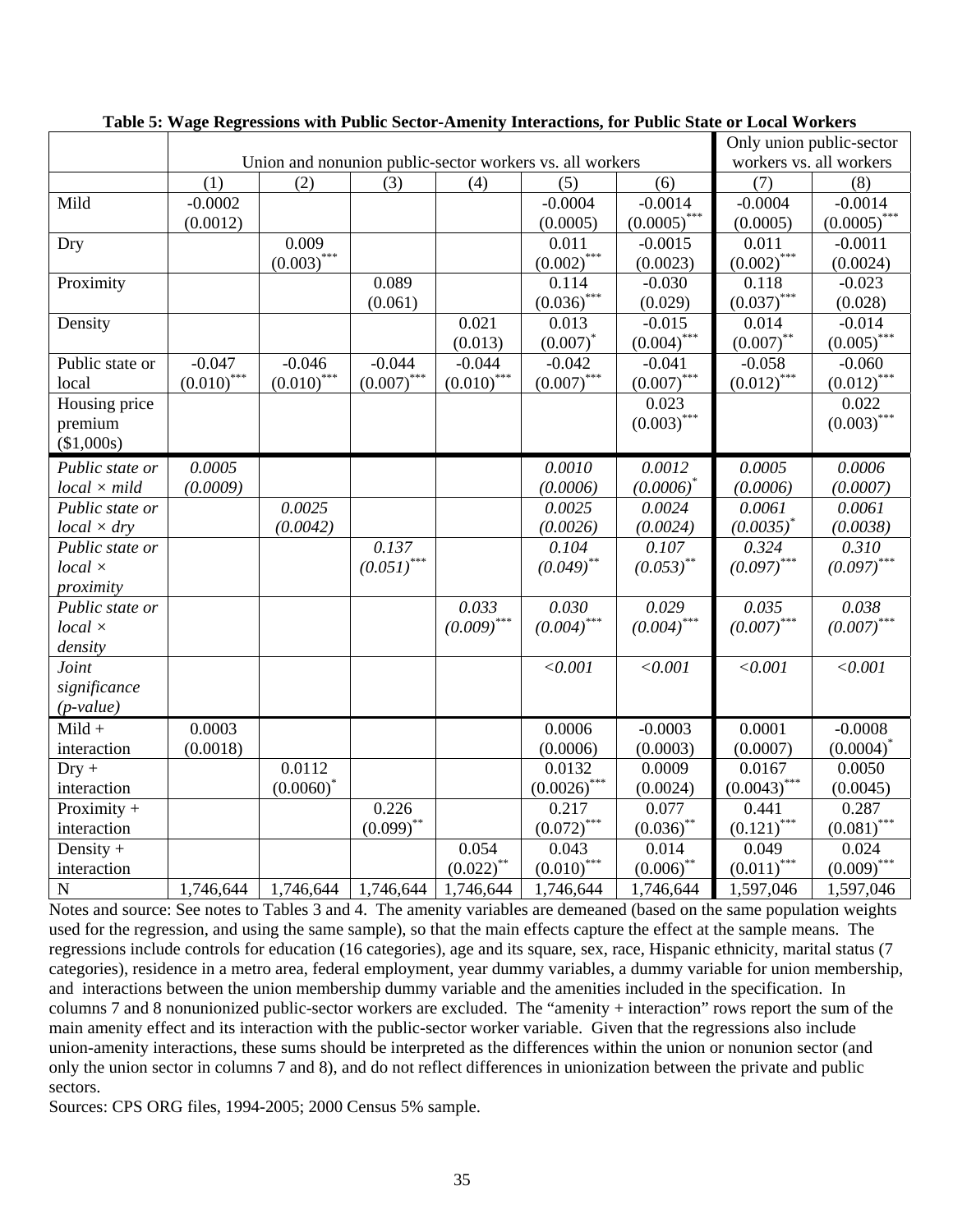|                     |                    |                | Less than               | Bachelor's               | Non-black,    |                |                |
|---------------------|--------------------|----------------|-------------------------|--------------------------|---------------|----------------|----------------|
|                     | Urban              | Non-urban      | bachelor's degree       | degree                   | non-Hispanic  | <b>Black</b>   | Hispanic       |
|                     | (1)                | (2)            | (3)                     | (4)                      | (5)           | (6)            | (7)            |
| Mild                | $-0.0015$          | $-0.0015$      | $-0.0015$               | $-0.0012$                | $-0.0011$     | $-0.0020$      | $-0.0033$      |
|                     | $(0.0005)$ ***     | $(0.0004)$ *** | $(0.0004)$ ***          | (0.0009)                 | $(0.0006)^*$  | $(0.0004)$ *** | $(0.0002)$ *** |
| Dry                 | 0.0002             | $-0.010$       | $-0.002$                | 0.001                    | $-0.001$      | 0.002          | 0.002          |
|                     | (0.0024)           | $(0.004)$ ***  | (0.002)                 | (0.004)                  | (0.003)       | (0.002)        | (0.002)        |
| Proximity           | $-0.023$           | $-0.039$       | $-0.037$                | 0.017                    | $-0.006$      | $-0.048$       | 0.034          |
|                     | (0.034)            | (0.031)        | $(0.021)^*$             | (0.056)                  | (0.030)       | (0.055)        | (0.035)        |
| Density             | $-0.011$           | $-0.039$       | $-0.021$                | 0.001                    | $-0.016$      | $-0.011$       | $-0.018$       |
|                     | $(0.005)$ **       | $(0.008)$ ***  | $(0.003)$ ***           | (0.007)                  | $(0.005)$ *** | $(0.004)$ **   | $(0.004)$ ***  |
| Public state or     | $-0.054$           | $-0.086$       | $-0.047$                | 0.058                    | $-0.076$      | 0.018          | 0.024          |
| local               | ***<br>$(0.011)^*$ | $(0.020)$ ***  | $(0.008)$ ***           | $(0.012)$ ***            | $(0.012)$ *** | (0.011)        | (0.019)        |
| Housing price       | 0.022              | 0.028          | 0.023                   | 0.021                    | 0.024         | 0.021          | 0.013          |
| premium             | $(0.003)$ ***      | $(0.005)$ ***  | $(0.002)$ ***           | $(0.005)$ ***            | $(0.004)$ *** | $(0.003)$ ***  | $(0.003)$ ***  |
| (\$1,000s)          |                    |                |                         |                          |               |                |                |
| Public state or     | 0.0006             | $-0.0010$      | 0.0003                  | $-0.0012$                | 0.0003        | $-0.0002$      | 0.00001        |
| $local \times mild$ | (0.0006)           | (0.0012)       | (0.0005)                | (0.0010)                 | (0.0006)      | (0.0013)       | (0.0018)       |
| Public state or     | 0.0041             | 0.0043         | 0.0070                  | 0.0053                   | 0.0085        | 0.0035         | 0.0012         |
| $local \times dry$  | (0.0035)           | (0.0065)       | $(0.0025)$ ***          | (0.0049)                 | $(0.0037)$ ** | (0.0048)       | (0.0087)       |
| Public state or     | 0.280              | 0.209          | 0.163                   | 0.364                    | 0.288         | 0.489          | 0.231          |
| $local \times$      | $(0.092)$ ***      | $(0.097)$ **   | $(0.062)$ <sup>**</sup> | $(0.102)$ <sup>***</sup> | $(0.092)$ *** | $(0.154)$ ***  | $(0.126)^*$    |
| proximity           |                    |                |                         |                          |               |                |                |
| Public state or     | 0.033              | 0.047          | 0.031                   | 0.012                    | 0.039         | 0.011          | 0.030          |
| $local \times$      | $(0.007)$ ***      | $(0.007)$ ***  | $(0.005)$ ***           | (0.009)                  | $(0.007)$ *** | (0.012)        | $(0.010)$ ***  |
| density             |                    |                |                         |                          |               |                |                |
| Joint               | < 0.001            | < 0.001        | < 0.001                 | < 0.001                  | < 0.001       | < 0.001        | < 0.001        |
| significance        |                    |                |                         |                          |               |                |                |
| $(p-value)$         |                    |                |                         |                          |               |                |                |
| $Mild +$            | $-0.0009$          | $-0.0025$      | $-0.0012$               | $-0.0024$                | $-0.0008$     | $-0.0022$      | $-0.0033$      |
| interaction         | $(0.0004)$ **      | $(0.0014)^*$   | $(0.0004)^{***}$        | $(0.0008)$ ***           | $(0.0005)^*$  | $(0.0013)^*$   | $(0.0019)^*$   |
| $Dry +$             | 0.0042             | $-0.0061$      | 0.0047                  | 0.0068                   | 0.0080        | 0.0057         | 0.0028         |
| interaction         | (0.0046)           | (0.0074)       | (0.0032)                | (0.0060)                 | $(0.0047)^*$  | (0.0049)       | (0.0087)       |
| Proximity $+$       | 0.257              | 0.170          | 0.125                   | 0.381                    | 0.282         | 0.441          | 0.264          |
| interaction         | $(0.069)$ ***      | $(0.101)^*$    | $(0.059)$ **            | $(0.066)$ ***            | $(0.073)$ *** | $(0.139)$ ***  | $(0.143)$ **   |
| Density $+$         | 0.022              | 0.008          | 0.010                   | 0.013                    | 0.023         | 0.010          | 0.012          |
| interaction         | $(0.010)$ **       | (0.009)        | (0.007)                 | (0.013)                  | $(0.010)$ **  | (0.013)        | (0.010)        |
| ${\bf N}$           | 1,265,334          | 331,712        | 1,184,290               | 412,756                  | 1,294,598     | 146,909        | 159,851        |

**Table 6: Wage Regressions with Public Sector-Amenity Interactions, for Unionized Public State or Local Workers, Sensitivity Analyses** 

Notes: See notes to Tables 3-5. Specification and sample, aside from restrictions noted in column heading, are the same as in column (7) of Table 5.

Sources: CPS ORG files, 1994-2005; 2000 Census 5% sample.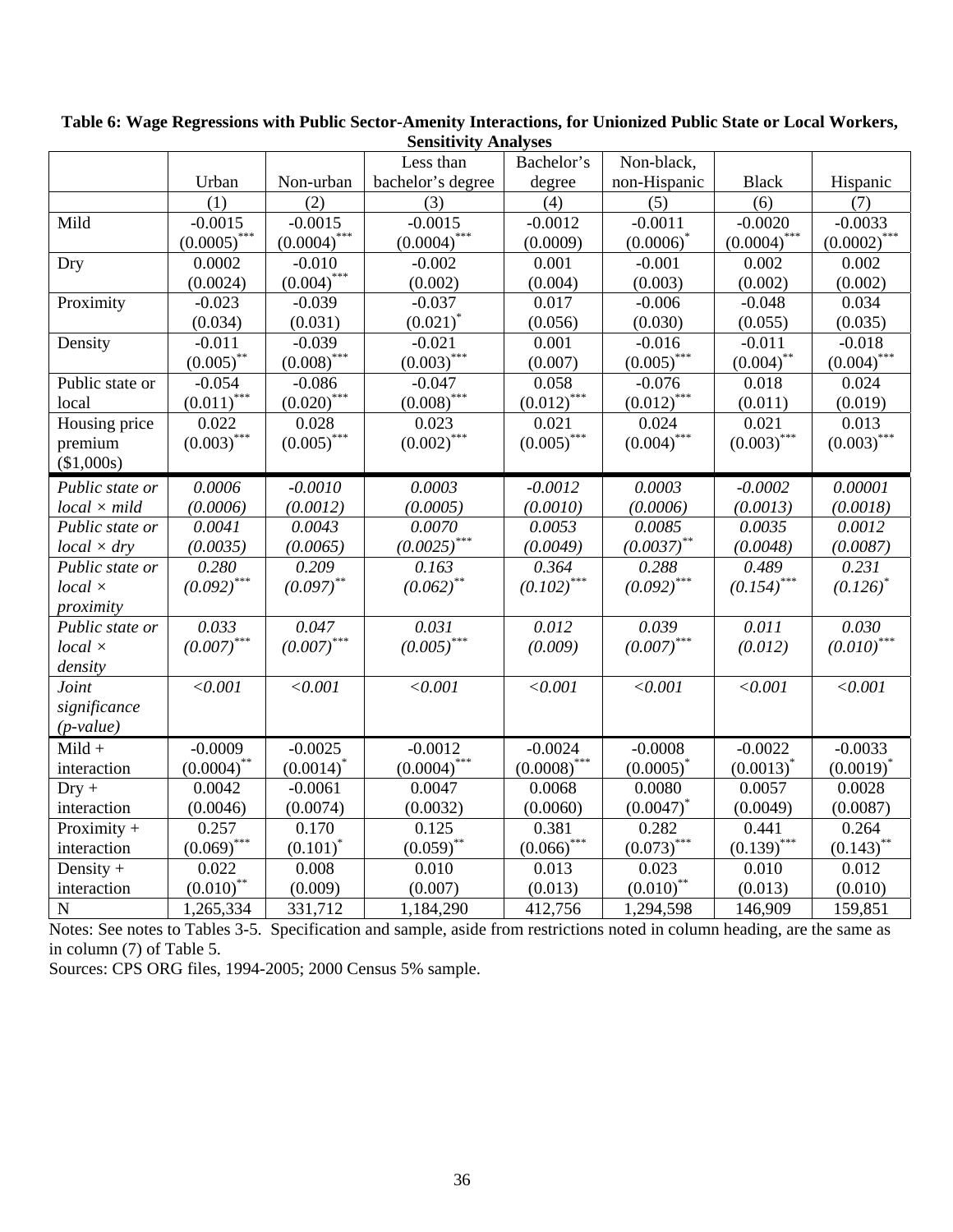|                        |               |                                                          |               |               |                |                         |                                | Only union public-sector |
|------------------------|---------------|----------------------------------------------------------|---------------|---------------|----------------|-------------------------|--------------------------------|--------------------------|
|                        |               | Union and nonunion public-sector workers vs. all workers |               |               |                |                         |                                | workers vs. all workers  |
|                        | (1)           | (2)                                                      | (3)           | (4)           | (5)            | (6)                     | (7)                            | (8)                      |
| Mild                   | $-0.0001$     |                                                          |               |               | $-0.0004$      | $-0.0013$               | $-0.0004$                      | $-0.0013$                |
|                        | (0.0012)      |                                                          |               |               | (0.0005)       | $(0.0005)$ **           | (0.0005)                       | $(0.0005)$ **            |
| Dry                    |               | 0.009                                                    |               |               | 0.011          | $-0.001$                | 0.011                          | $-0.0009$                |
|                        |               | $(0.003)$ **                                             |               |               | $(0.002)$ ***  | (0.002)                 | $(0.002)$ ***                  | (0.0023)                 |
| Proximity              |               |                                                          | 0.095         |               | 0.116          | $-0.023$                | 0.118                          | $-0.020$                 |
|                        |               |                                                          | (0.061)       |               | $(0.036)$ ***  | (0.027)                 | $(0.037)$ ***                  | (0.027)                  |
| Density                |               |                                                          |               | 0.022         | 0.014          | $-0.013$                | 0.014                          | $-0.013$                 |
|                        |               |                                                          |               | (0.014)       | $(0.007)$ **   | $(0.004)$ ***           | $(0.007)$ **                   | $(0.004)$ ***            |
| Public state or        | $-0.042$      | $-0.042$                                                 | $-0.039$      | $-0.038$      | $-0.035$       | $-0.034$                | $-0.050$                       | $-0.054$                 |
| local                  | $(0.008)$ *** | $(0.008)$ ***                                            | $(0.006)$ *** | $(0.009)$ *** | $(0.007)$ ***  | $(0.007)$ ***           | $(0.011)$ ***                  | $(0.012)$ ***            |
| Housing price          |               |                                                          |               |               |                | 0.022                   |                                | 0.022                    |
| premium                |               |                                                          |               |               |                | $(0.003)$ ***           |                                | $(0.003)$ ***            |
| (\$1,000s)             |               |                                                          |               |               |                |                         |                                |                          |
| Public state or        | $-0.00001$    |                                                          |               |               | 0.0003         | 0.0003                  | $-0.0005$                      | $-0.0005$                |
| $local \times mild$    | (0.0007)      |                                                          |               |               | (0.0005)       | (0.0005)                | (0.0007)                       | (0.0007)                 |
| Public state or        |               | 0.0010                                                   |               |               | 0.0020         | 0.0027                  | 0.0083                         | 0.0097                   |
| $local \times dry$     |               | (0.0031)                                                 |               |               | (0.0018)       | $(0.0016)^*$            | $(0.0036)$ **                  | $(0.0037)$ **            |
| Public state or        |               |                                                          | 0.096         |               | 0.090          | 0.106                   | 0.355                          | 0.339                    |
| $local \times$         |               |                                                          | $(0.033)$ *** |               | $(0.036)$ **   | $(0.042)$ <sup>**</sup> | ${\left( 0.100 \right)}^{***}$ | $(0.105)$ <sup>***</sup> |
| proximity              |               |                                                          |               |               |                |                         |                                |                          |
| Public state or        |               |                                                          |               | 0.026         | 0.018          | 0.016                   | 0.016                          | 0.021                    |
| $local \times density$ |               |                                                          |               | $(0.010)$ **  | $(0.007)$ ***  | $(0.005)$ ***           | $(0.007)$ **                   | $(0.007)$ ***            |
| Joint                  |               |                                                          |               |               | < 0.001        | < 0.001                 | < 0.001                        | < 0.001                  |
| significance           |               |                                                          |               |               |                |                         |                                |                          |
| $(p-value)$            |               |                                                          |               |               |                |                         |                                |                          |
| $Mild +$               | $-0.0001$     |                                                          |               |               | $-0.0001$      | $-0.0010$               | $-0.0009$                      | $-0.0019$                |
| interaction            | (0.0017)      |                                                          |               |               | (0.0007)       | $(0.0004)$ **           | (0.0008)                       | $(0.0005)$ ***           |
| $Dry +$                |               | 0.0099                                                   |               |               | 0.0126         | 0.0016                  | 0.0189                         | 0.0088                   |
| interaction            |               | $(0.0056)^*$                                             |               |               | $(0.0029)$ *** | (0.0025)                | $(0.0044)$ ***                 | $(0.0044)^*$             |
| Proximity $+$          |               |                                                          | 0.190         |               | 0.206          | 0.082                   | 0.473                          | 0.319                    |
| interaction            |               |                                                          | $(0.084)$ **  |               | $(0.060)$ ***  | $(0.033)$ **            | $(0.125)$ ***                  | $(0.092)$ ***            |
| Density $+$            |               |                                                          |               | 0.048         | 0.032          | 0.003                   | 0.031                          | 0.008                    |
| interaction            |               |                                                          |               | $(0.023)$ **  | $(0.012)$ **   | (0.007)                 | $(0.012)$ **                   | (0.009)                  |
| ${\bf N}$              | 1,591,154     | 1,591,154                                                | 1,591,154     | 1,591,154     | 1,591,154      | 1,591,154               | 1,529,594                      | 1,529,594                |

## **Table 7: Wage Regressions with Public Sector-Amenity Interactions, for Public State (Only) Workers**

Notes: See notes to Tables 3-5. The only difference relative to Table 5 is that public local workers are omitted. Sources: CPS ORG files, 1994-2005; 2000 Census 5% sample.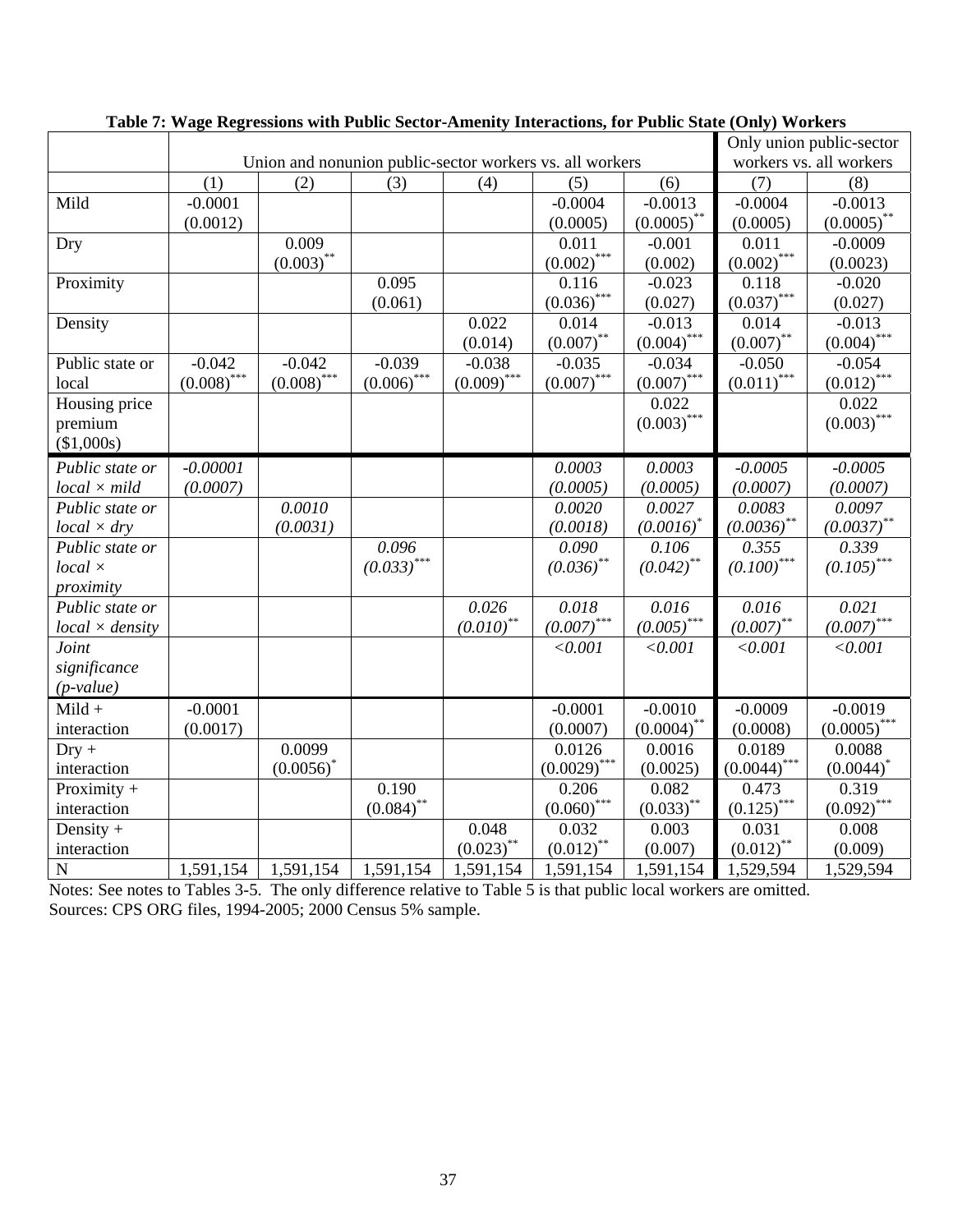|                        | Public state or local |                    | Public state only     |                    |  |
|------------------------|-----------------------|--------------------|-----------------------|--------------------|--|
|                        | Union and nonunion    | Only union public- | Union and nonunion    | Only union public- |  |
|                        | public-sector workers | sector workers vs. | public-sector workers | sector workers vs. |  |
|                        | vs. all workers       | all workers        | vs. all workers       | all workers        |  |
|                        | (1)                   | (2)                | (3)                   | (4)                |  |
| Public state or        | $-0.041$              | $-0.058$           | $-0.033$              | $-0.053$           |  |
| local                  | $(0.007)$ ***         | $(0.012)$ ***      | $(0.007)$ ***         | $(0.012)$ ***      |  |
| Public state or        | 0.0010                | 0.0007             | 0.0001                | $-0.0006$          |  |
| $local \times mild$    | $(0.0006)^*$          | (0.0007)           | (0.0005)              | (0.0007)           |  |
| Public state or        | 0.0026                | 0.0056             | 0.0033                | 0.0097             |  |
| $local \times dry$     | (0.0025)              | (0.0039)           | $(0.0015)$ **         | $(0.0037)$ **      |  |
| Public state or        | 0.109                 | 0.305              | 0.099                 | 0.323              |  |
| local $\times$         | $(0.052)$ **          | $(0.099)$ ***      | $(0.038)$ **          | $(0.104)$ ***      |  |
| proximity              |                       |                    |                       |                    |  |
| Public state or        | 0.028                 | 0.037              | 0.015                 | 0.020              |  |
| $local \times density$ | $(0.004)$ ***         | $(0.007)$ ***      | $(0.005)$ ***         | $(0.007)$ ***      |  |
| Joint                  | < 0.001               | < 0.001            | < 0.001               | < 0.001            |  |
| significance           |                       |                    |                       |                    |  |
| $(p-value)$            |                       |                    |                       |                    |  |

### **Table 8: Wage Regressions with Public Sector-Amenity Interactions, with Fixed State Effects**

Notes: See notes to Tables 3-5. Specifications correspond to columns (5) and (7) of Tables 5 and 7. The only difference is that state fixed effects are added, which result in the main effects of the amenity and housing cost variables being dropped from the regression equations.

Sources: CPS ORG files, 1994-2005; 2000 Census 5% sample.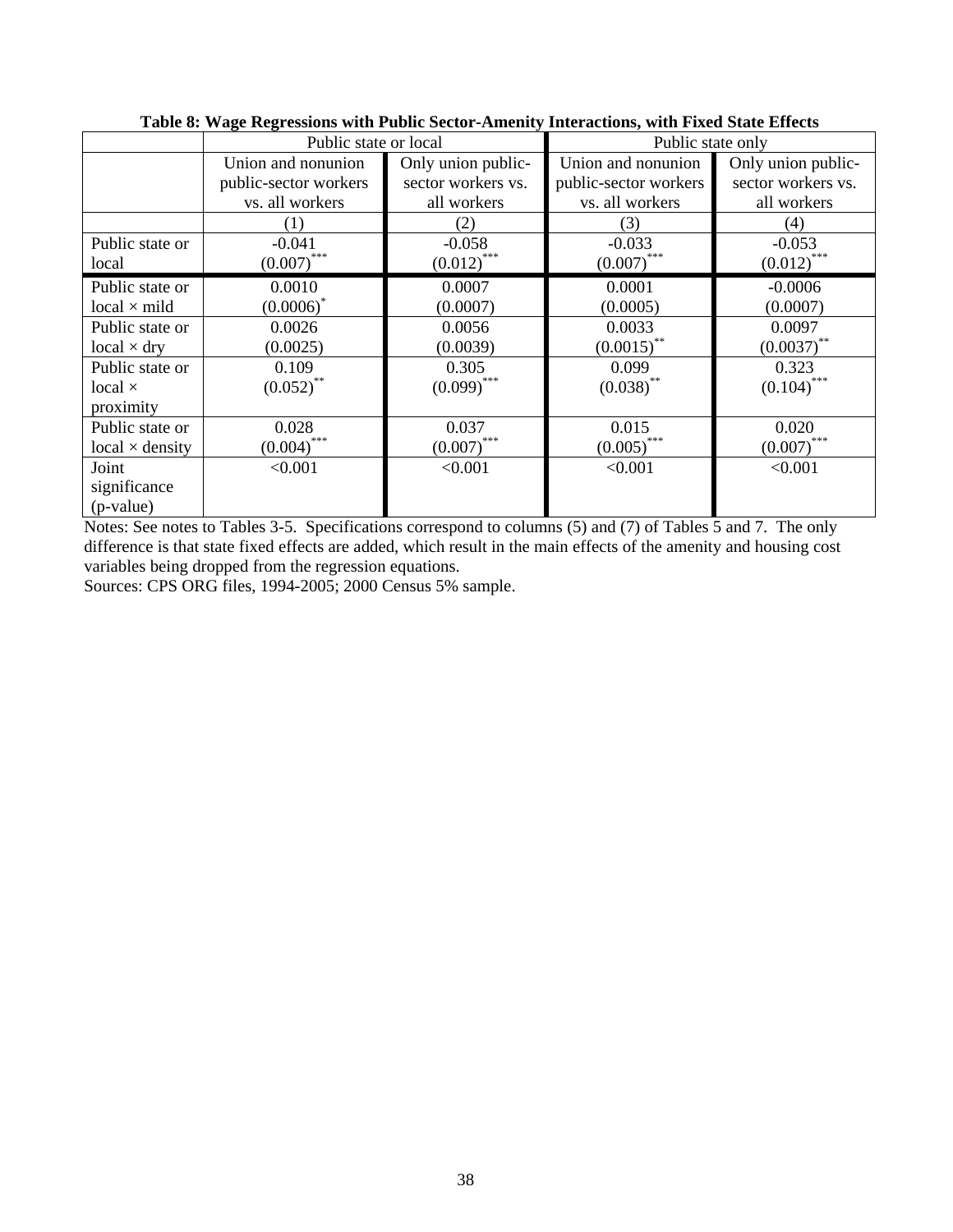| <u>tes interaction</u> with I ublic-bector biatus<br>Public state only<br>Public state or local |                                          |                                                  |                                          |                                   |  |  |  |
|-------------------------------------------------------------------------------------------------|------------------------------------------|--------------------------------------------------|------------------------------------------|-----------------------------------|--|--|--|
|                                                                                                 | Union and nonunion                       | Only union public-                               | Only union public-<br>Union and nonunion |                                   |  |  |  |
|                                                                                                 |                                          |                                                  |                                          |                                   |  |  |  |
|                                                                                                 | public-sector workers<br>vs. all workers | sector workers vs.<br>all workers                | public-sector workers<br>vs. all workers | sector workers vs.<br>all workers |  |  |  |
|                                                                                                 |                                          |                                                  |                                          |                                   |  |  |  |
|                                                                                                 | (1)                                      | (2)                                              | (3)                                      | (4)                               |  |  |  |
|                                                                                                 |                                          | Using state vote share for Michael Dukakis, 1988 |                                          |                                   |  |  |  |
| Public state or                                                                                 | $-0.042$                                 | $-0.057$                                         | $-0.035$                                 | $-0.049$                          |  |  |  |
| local                                                                                           | $(0.006)^{***}$                          | $(0.011)$ ***                                    | $(0.007)$ ***                            | $(0.012)^{***}$                   |  |  |  |
| Vote share                                                                                      | 0.0016                                   | 0.0015                                           | 0.0015                                   | 0.0015                            |  |  |  |
|                                                                                                 | (0.0022)                                 | (0.0022)                                         | (0.0022)                                 | (0.0022)                          |  |  |  |
| Public state or                                                                                 | $-0.0025$                                | $-0.0038$                                        | $-0.0008$                                | $-0.0036$                         |  |  |  |
| $local \times vote share$                                                                       | (0.0017)                                 | (0.0031)                                         | (0.0017)                                 | (0.0028)                          |  |  |  |
| Public state or                                                                                 | 0.0007                                   | $-0.00004$                                       | 0.0001                                   | $-0.0010$                         |  |  |  |
| $local \times mild$                                                                             | (0.0006)                                 | (0.0008)                                         | (0.0005)                                 | (0.0007)                          |  |  |  |
| Public state or                                                                                 | 0.0043                                   | 0.0086                                           | 0.0027                                   | 0.0104                            |  |  |  |
| $local \times dry$                                                                              | $(0.0024)^*$                             | $(0.0032)$ ***                                   | (0.0023)                                 | $(0.0033)$ ***                    |  |  |  |
| Public state or                                                                                 | 0.126                                    | 0.358                                            | 0.097                                    | 0.389                             |  |  |  |
| $local \times proximity$                                                                        | $(0.056)$ **                             | $(0.109)$ ***                                    | $(0.044)$ **                             | $(0.110)$ ***                     |  |  |  |
| Public state or                                                                                 | 0.035                                    | 0.043                                            | 0.020                                    | 0.024                             |  |  |  |
| $local \times density$                                                                          | $(0.005)^{***}$                          | $(0.007)^{***}$                                  | $(0.008)$ **                             | $(0.008)$ ***                     |  |  |  |
| Joint significance                                                                              | < 0.001                                  | < 0.001                                          | 0.023                                    | 0.001                             |  |  |  |
| (p-value)                                                                                       |                                          |                                                  |                                          |                                   |  |  |  |
|                                                                                                 |                                          | Using state vote share for Bill Clinton, 1992    |                                          |                                   |  |  |  |
| Public state or                                                                                 | $-0.042$                                 | $-0.058$                                         | $-0.034$                                 | $-0.051$                          |  |  |  |
| local                                                                                           | $(0.007)$ ***                            | $(0.012)$ ***                                    | $(0.007)$ ***                            | $(0.012)$ ***                     |  |  |  |
| Vote share                                                                                      | 0.0045                                   | 0.0045                                           | 0.0045                                   | 0.0045                            |  |  |  |
|                                                                                                 | $(0.0016)$ ***                           | $(0.0016)$ ***                                   | $(0.0016)$ ***                           | $\underline{(0.0016)}^{***}$      |  |  |  |
| Public state or                                                                                 | 0.0008                                   | 0.0006                                           | 0.0020                                   | 0.0014                            |  |  |  |
| $local \times vote share$                                                                       | (0.0016)                                 | (0.0026)                                         | (0.0014)                                 | (0.0029)                          |  |  |  |
| Public state or                                                                                 | 0.0011                                   | 0.0006                                           | 0.0003                                   | $-0.0005$                         |  |  |  |
| $local \times mild$                                                                             | $(0.0006)^*$                             | (0.0006)                                         | (0.0004)                                 | (0.0007)                          |  |  |  |
| Public state or                                                                                 | 0.0024                                   | 0.0054                                           | 0.0021                                   | 0.0081                            |  |  |  |
| $local \times dry$                                                                              | (0.0022)                                 | (0.0032)                                         | (0.0017)                                 | $(0.0035)$ **                     |  |  |  |
| Public state or                                                                                 | 0.096                                    | 0.313                                            | 0.066                                    | 0.333                             |  |  |  |
| $local \times proximity$                                                                        | $(0.048)^*$                              | $(0.112)^{*}$                                    | $(0.033)$ **                             | $(0.119)$ ***                     |  |  |  |
| Public state or                                                                                 | 0.027                                    | 0.033                                            | 0.012                                    | 0.014                             |  |  |  |
| $local \times density$                                                                          | $(0.006)$ ***                            | $(0.008)$ ***                                    | (0.008)                                  | $(0.008)^*$                       |  |  |  |
| Joint significance                                                                              | < 0.001                                  | < 0.001                                          | 0.200                                    | 0.019                             |  |  |  |
| (p-value)                                                                                       |                                          |                                                  |                                          |                                   |  |  |  |

**Table 9: Wage Regressions with Public Sector-Amenity Interactions, Adding State Democratic Vote Share and its Interaction with Public-Sector Status** 

Notes: See notes to Tables 3-5. Specifications correspond to columns (5) and (7) of Tables 5 and 7. The only difference is that the state Democratic vote share (0-100) and its interaction with public-sector status are added. The vote share variables are demeaned (based on the same population weights used for the regression, and using the same sample), so that the main effects capture the effect at the sample means. The main effects of the amenities and the sums of the main plus interactive effects are not reported; they were very similar to the corresponding estimates in Tables 5 and 7. The estimates with the housing cost variable added were also very similar to those in Tables 5 and 7. Sources: CPS ORG files, 1994-2005; 2000 Census 5% sample. Democratic vote share from uselectionatlas.org (viewed May 2, 2012).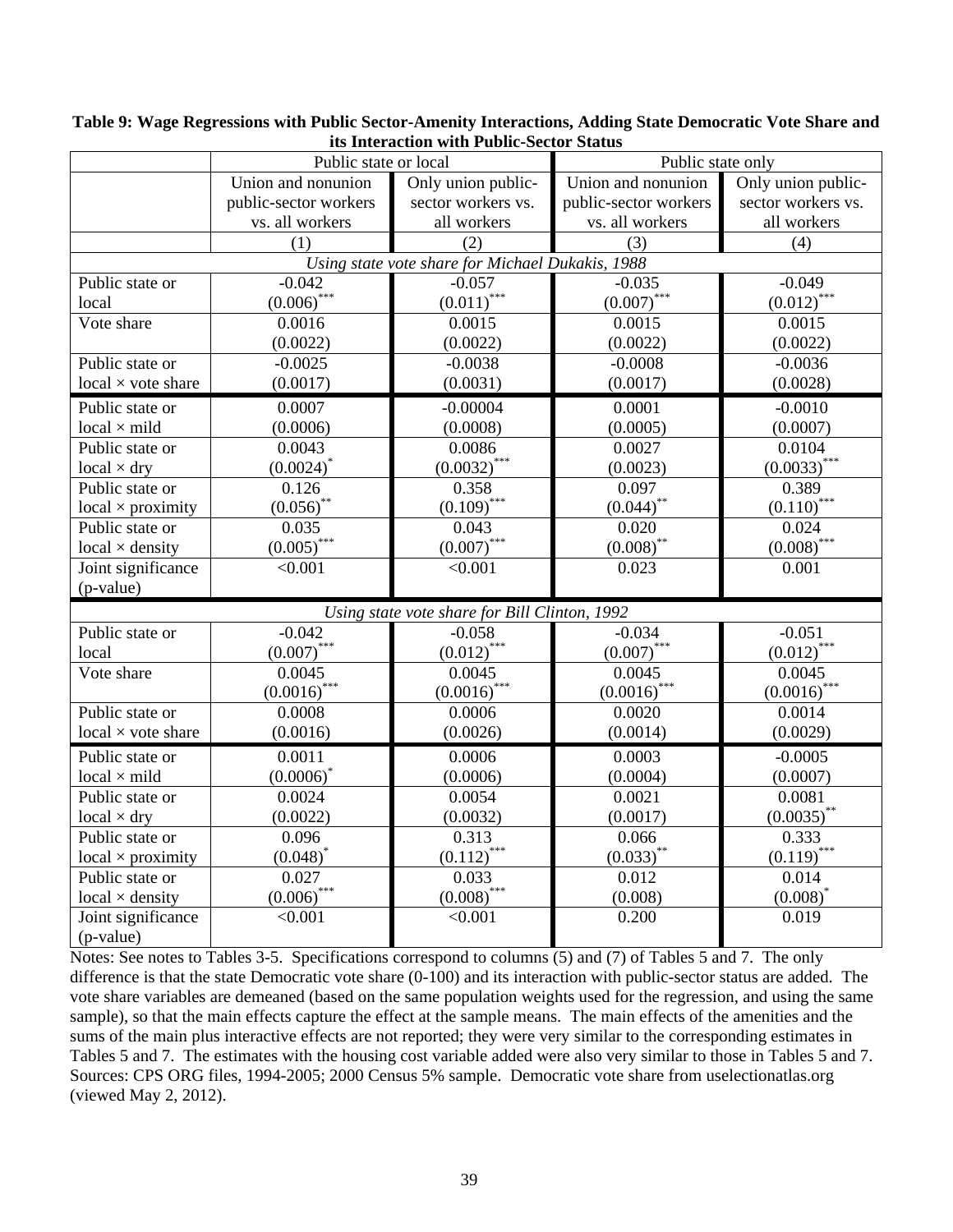| Teachers by beetor and emon membersing |       |
|----------------------------------------|-------|
| Public state or local                  | 0.758 |
| Public state only                      | 0.096 |
| Public federal                         | 0.007 |
| Union member                           | 0.552 |
| Union member and public state or       | 0.507 |
| local                                  |       |
| Union member and public state          | 0.054 |
| only                                   |       |
| Union member and public federal        | 0.003 |

**Table 10: Descriptive Statistics on Distribution of Teachers by Sector and Union Membership** 

Notes: The sample is restricted to elementary and secondary school teachers, defined based on the following Census of Population occupational codes: for 2002 and earlier (1990 Census codes), teachers in kindergarten or pre-kindergarten (155), elementary school (156), secondary school (157), or special education (158); and for 2003 and after (2002 Census codes), preschool and kindergarten teachers (2300), elementary and middle school teachers (2310), secondary school teachers (2320), and special education teachers (2330). The sample size is 68,127. See notes to Table 1. Source: CPS ORG files, 1994-2005.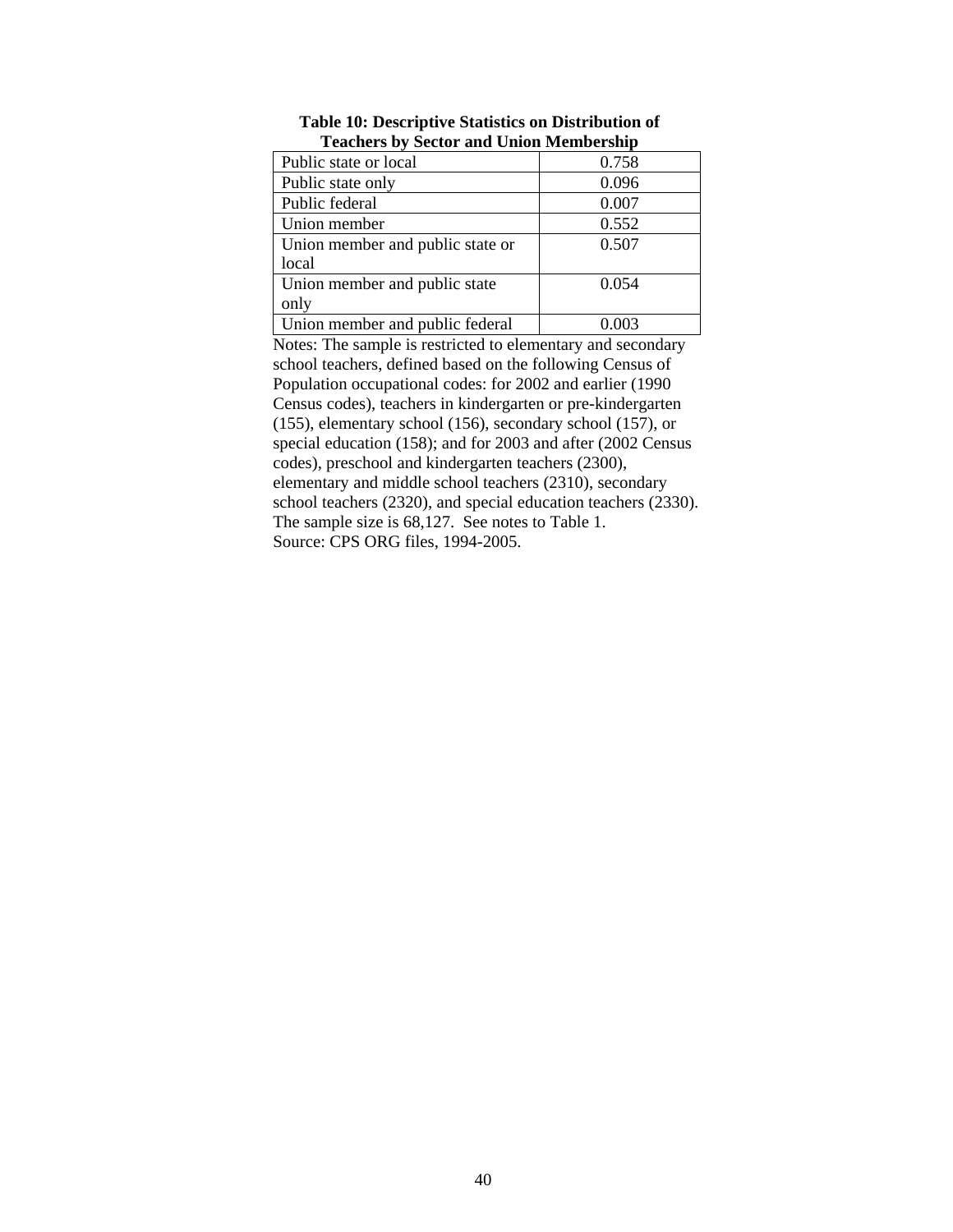| I cathers                      |                |                                  |                 |                                   |               |               |  |  |
|--------------------------------|----------------|----------------------------------|-----------------|-----------------------------------|---------------|---------------|--|--|
|                                |                | Union and nonunion public-sector |                 | Only union public-sector teachers |               |               |  |  |
|                                |                | teachers vs. others              |                 |                                   | vs. others    |               |  |  |
|                                | (1)            | (2)                              | (3)             | (4)                               | (5)           | (6)           |  |  |
| Mild                           | $-0.0004$      | $-0.0013$                        | $-0.0011$       | $-0.0004$                         | $-0.0013$     | $-0.0011$     |  |  |
|                                | (0.0005)       | $(0.0005)$ **                    | $(0.0005)$ **   | (0.0005)                          | $(0.0005)$ ** | $(0.0005)$ ** |  |  |
| Dry                            | 0.0104         | $-0.0012$                        | 0.0024          | 0.0105                            | $-0.0011$     | 0.0026        |  |  |
|                                | $(0.0025)$ *** | (0.0024)                         | (0.0028)        | $(0.0025)$ ***                    | (0.0024)      | (0.0029)      |  |  |
| Proximity                      | 0.113          | $-0.026$                         | $-0.005$        | 0.116                             | $-0.022$      | $-0.002$      |  |  |
|                                | $(0.035)$ ***  | (0.028)                          | (0.021)         | $(0.036)$ ***                     | (0.027)       | (0.021)       |  |  |
| Density                        | 0.014          | $-0.013$                         | $-0.020$        | 0.014                             | $-0.013$      | $-0.019$      |  |  |
|                                | $(0.007)$ **   | $(0.004)$ ***                    | $(0.004)$ ***   | $(0.007)$ **                      | $(0.004)$ *** | $(0.004)$ *** |  |  |
| Public state or local          | 0.108          | 0.109                            | 0.109           | 0.103                             | 0.103         | 0.103         |  |  |
|                                | $(0.019)$ ***  | $(0.018)$ ***                    | $(0.019)$ ***   | $(0.019)$ ***                     | $(0.019)$ *** | $(0.020)$ *** |  |  |
| Teacher                        | $-0.179$       | $-0.177$                         | $-0.178$        | $-0.179$                          | $-0.177$      | $-0.177$      |  |  |
|                                | $(0.016)$ ***  | $(0.016)$ ***                    | $(0.016)^{***}$ | $(0.016)$ ***                     | $(0.016)$ *** | $(0.016)$ *** |  |  |
| Housing price premium          |                | 0.022                            | 0.024           |                                   | 0.022         | 0.024         |  |  |
| (\$1,000s)                     |                | $(0.003)$ ***                    | $(0.002)$ ***   |                                   | $(0.003)$ *** | $(0.002)$ *** |  |  |
| Student-teacher ratio          |                |                                  | $-0.005$        |                                   |               | $-0.005$      |  |  |
|                                |                |                                  | $(0.002)$ **    |                                   |               | $(0.002)$ **  |  |  |
| Student-teacher ratio ×        |                |                                  | 0.0011          |                                   |               | 0.0054        |  |  |
| public teacher                 |                |                                  | (0.0054)        |                                   |               | (0.0089)      |  |  |
| Public state or local $\times$ | 0.0017         | 0.0020                           | 0.0019          | 0.0004                            | 0.0006        | 0.0003        |  |  |
| mild                           | $(0.0007)$ **  | $(0.0007)$ ***                   | $(0.0007)$ ***  | (0.0011)                          | (0.0011)      | (0.0012)      |  |  |
| Public state or local $\times$ | 0.0023         | 0.0017                           | 0.0006          | 0.0085                            | 0.0077        | 0.0026        |  |  |
| $\frac{d}{y}$                  | (0.0028)       | (0.0026)                         | (0.0051)        | (0.0051)                          | (0.0052)      | (0.0076)      |  |  |
| Public state or local $\times$ | 0.253          | 0.246                            | 0.240           | 0.474                             | 0.469         | 0.433         |  |  |
| proximity                      | $(0.056)$ ***  | $(0.056)$ ***                    | $(0.076)$ ***   | $(0.130)$ ***                     | $(0.130)$ *** | $(0.137)$ *** |  |  |
| Public state or local $\times$ | 0.069          | 0.066                            | 0.068           | 0.068                             | 0.069         | 0.074         |  |  |
| density                        | $(0.009)$ ***  | $(0.009)$ ***                    | $(0.010)$ ***   | $(0.012)$ ***                     | $(0.012)$ *** | $(0.015)$ *** |  |  |
| Joint significance (p-         | < 0.001        | < 0.001                          | < 0.001         | < 0.001                           | < 0.001       | < 0.001       |  |  |
| value)                         |                |                                  |                 |                                   |               |               |  |  |
| $Mid + interaction$            | 0.0013         | 0.0007                           | 0.0008          | $-0.00001$                        | $-0.0007$     | $-0.0008$     |  |  |
|                                | (0.0009)       | (0.0007)                         | (0.0007)        | (0.0012)                          | (0.0009)      | (0.0010)      |  |  |
| $Dry + interaction$            | 0.0128         | 0.0005                           | 0.0031          | 0.0190                            | 0.0066        | 0.0052        |  |  |
|                                | (0.0039)       | (0.0038)                         | (0.0053)        | (0.0057)                          | (0.0060)      | (0.0072)      |  |  |
| Proximity $+$ interaction      | 0.366          | 0.220                            | 0.235           | 0.591                             | 0.447         | 0.431         |  |  |
|                                | $(0.074)$ ***  | $(0.046)$ ***                    | $(0.073)$ ***   | $(0.151)$ ***                     | $(0.114)$ *** | $(0.132)$ *** |  |  |
| Density $+$ interaction        | 0.081          | 0.053                            | 0.048           | 0.082                             | 0.056         | 0.055         |  |  |
|                                | $(0.015)$ ***  | $(0.011)$ ***                    | $(0.011)$ ***   | $(0.017)$ ***                     | $(0.014)$ *** | $(0.016)$ *** |  |  |
| ${\bf N}$                      | 1,555,101      | 1,555,101                        | 1,555,101       | 1,535,822                         | 1,535,822     | 1,535,822     |  |  |

**Table 11: Wage Regressions with Public Sector-Amenity Interactions, for Public State or Local Teachers** 

Notes: See notes to Tables 3-5. The only difference relative to Table 5 is that only teachers are included among public-sector workers. The student-teacher ratio is demeaned (based on the same population weights used for the regression, and using the same sample), so that the main effects capture the effect at the sample means.

Sources: CPS ORG files, 1994-2005; 2000 Census 5% sample; student-teacher ratios are for 2007-8, and are taken from http://www.nea.org/home/29402.htm (viewed October 13, 2010).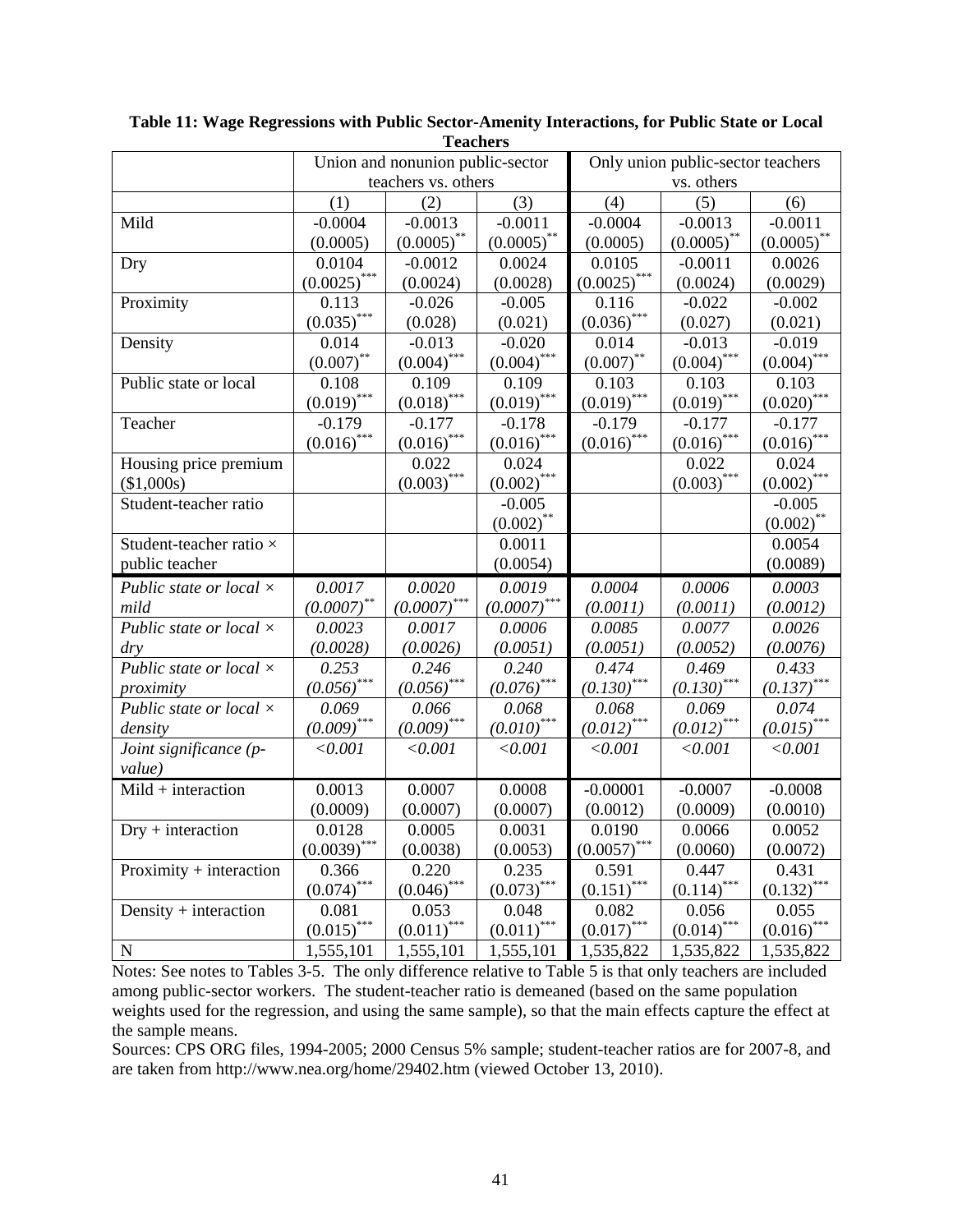| corrections officers by sector and chron stempersing |       |
|------------------------------------------------------|-------|
| Public state or local                                | 0.949 |
| Public state only                                    | 0.481 |
| Public federal                                       | 0.051 |
| Union member                                         | 0.562 |
| Union member and public state or                     | 0.541 |
| local                                                |       |
| Union member and public state                        | 0.292 |
| only                                                 |       |
| Union member and public federal                      | .022  |

**Table 12: Descriptive Statistics on Distribution of Corrections Officers by Sector and Union Membership** 

Notes: The sample is restricted to corrections officers, defined based on the following Census of Population occupational codes: for 2002 and earlier (1990 Census codes), sheriffs, bailiffs, and other law enforcement officers (423, which does not include police), and correctional institution officers (424); for 2003 and after (2002 Census codes), first-line supervisors/managers of correctional officers (3700), and bailiffs, correctional officers, and jailers (3800). The sample size is 6,631. See notes to Table 1. Source: CPS ORG files, 1994-2005.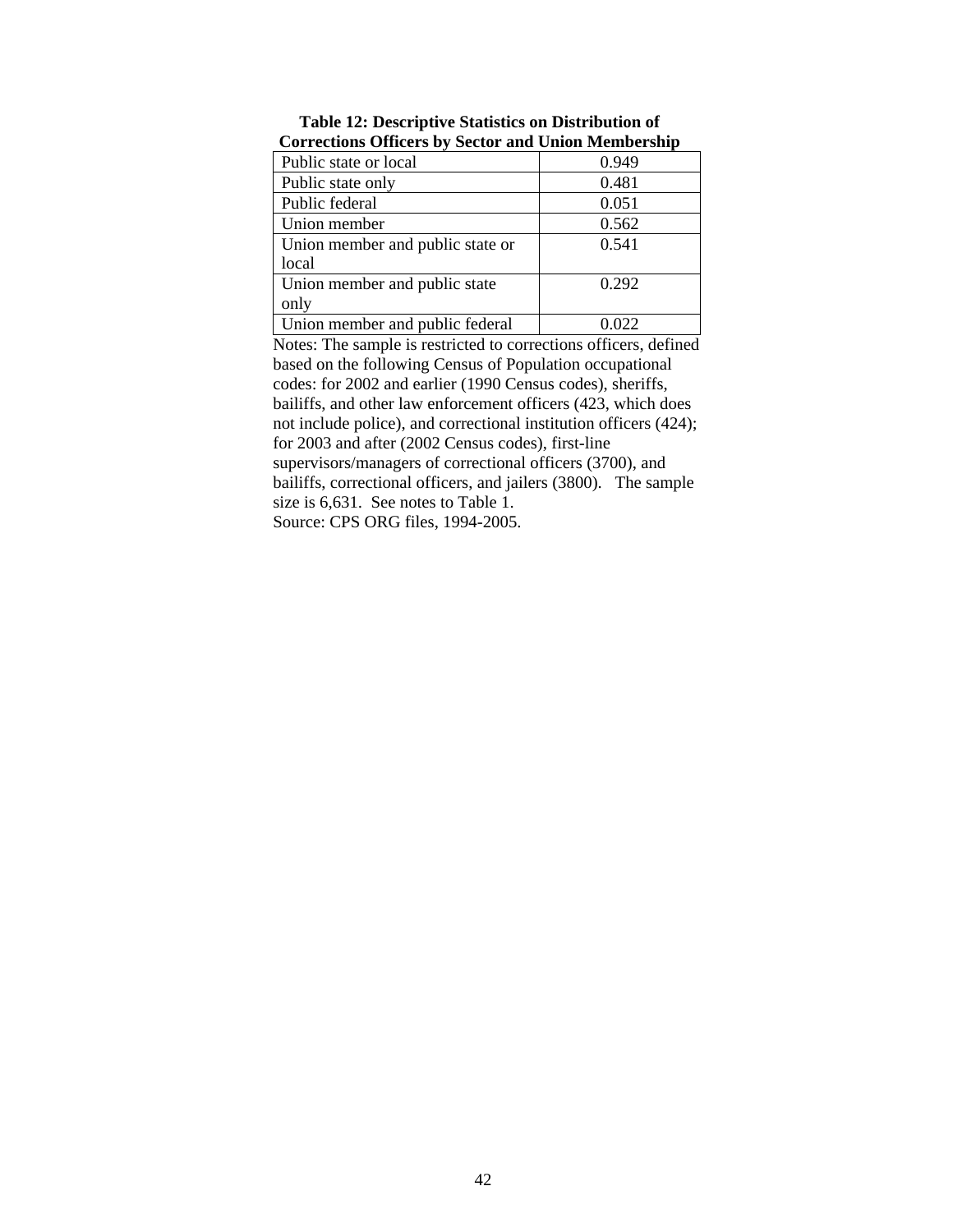|                             | Union and nonunion public-sector |                |                 | Only union public-sector corrections |                            |                             |
|-----------------------------|----------------------------------|----------------|-----------------|--------------------------------------|----------------------------|-----------------------------|
|                             | corrections officers vs. others  |                |                 | officers vs. others                  |                            |                             |
|                             | (1)                              | (2)            | (3)             | (4)                                  | (5)                        | (6)                         |
| Mild                        | $-0.0004$                        | $-0.0013$      | $-0.0012$       | $-0.0004$                            | $-0.0013$                  | $-0.0012$                   |
|                             | (0.0005)                         | $(0.0005)$ **  | $(0.0006)^*$    | (0.0005)                             | $(0.0005)$ **              | $(0.0006)^*$                |
| Dry                         | 0.0106                           | $-0.0009$      | $-0.0002$       | 0.0106                               | $-0.0008$                  | $-0.0002$                   |
|                             | $(0.0025)$ ***                   | (0.0023)       | (0.0021)        | $(0.0025)$ ***                       | (0.0023)                   | (0.0021)                    |
| Proximity                   | 0.117                            | $-0.020$       | $-0.015$        | 0.117                                | $-0.019$                   | $-0.015$                    |
|                             | $(0.036)$ ***                    | (0.026)        | (0.027)         | $(0.036)$ ***                        | (0.026)                    | (0.027)                     |
| Density                     | 0.014                            | $-0.012$       | $-0.014$        | 0.014                                | $-0.012$                   | $-0.014$                    |
|                             | $(0.007)$ **                     | $(0.004)$ ***  | $(0.005)$ ***   | $(0.007)$ **                         | $(0.004)$ ***              | $(0.005)$ ***               |
| Public state or local       | 0.034                            | 0.035          | 0.034           | 0.020                                | 0.018                      | 0.018                       |
|                             | (0.041)                          | (0.041)        | (0.041)         | (0.042)                              | (0.042)                    | (0.042)                     |
| Corrections officer         | 0.003                            | 0.003          | 0.003           | 0.003                                | 0.003                      | 0.003                       |
|                             | (0.038)                          | (0.038)        | (0.038)         | (0.038)                              | (0.038)                    | (0.038)                     |
| Housing price               |                                  | 0.022          | 0.021           |                                      | 0.022                      | 0.021                       |
| premium $(\$1,000s)$        |                                  | $(0.003)$ ***  | $(0.003)$ ***   |                                      | $(0.003)$ ***              | $(0.003)$ ***               |
| Inmates per officer         |                                  |                | $-0.003$        |                                      |                            | $-0.003$                    |
|                             |                                  |                | (0.004)         |                                      |                            | (0.004)                     |
| Inmates per officer         |                                  |                | $-0.011$        |                                      |                            | $-0.007$                    |
| $\times$ public corrections |                                  |                | (0.010)         |                                      |                            | (0.013)                     |
| Public state or local       | 0.0022                           | 0.0025         | 0.0029          | 0.0018                               | 0.0020                     | 0.0023                      |
| $\times$ mild               | $(0.0012)^*$                     | $(0.0012)$ **  | $(0.0014)$ **   | $(0.0010)^*$                         | $(0.0011)^*$               | (0.0015)                    |
| Public state or local       | 0.0123                           | 0.0122         | 0.0142          | 0.0183                               | 0.0181                     | 0.0193                      |
| $\times$ dry                | $(0.0048)$ **                    | $(0.0046)$ *** | $(0.0040)$ ***  | $(0.0043)$ ***                       | $(0.0047)$ ***             | $(0.0048)$ ***              |
| Public state or local       | 0.185                            | 0.173          | 0.181           | 0.337                                | 0.306                      | 0.3031                      |
| $\times$ <i>proximity</i>   | (0.111)                          | (0.117)        | (0.114)         | $(0.173)^{*}$                        | $(0.177)^*$                | $(0.177)^*$                 |
| Public state or local       | 0.063                            | 0.064          | 0.056           | 0.064                                | 0.067                      | 0.062                       |
| $\times$ density            | $(0.007)$ ***                    | $(0.007)$ ***  | $(0.009)$ ***   | $(0.007)$ ***                        | $(0.007)$ ***              | $(0.007)$ ***               |
| Joint significance          | < 0.001                          | < 0.001        | < 0.001         | < 0.001                              | < 0.001                    | < 0.001                     |
| $(p-value)$                 |                                  |                |                 |                                      |                            |                             |
| $Mid$ + interaction         | 0.0018                           | 0.0012         | 0.0017          | 0.0014                               | 0.0007                     | 0.0011                      |
|                             | $(0.0010)^*$                     | (0.0008)       | $(0.0009)^*$    | (0.0010)                             | (0.0007)                   | (0.0010)                    |
| $Dry + interaction$         | 0.0229                           | 0.0114         | 0.0140          | 0.0289                               | 0.0172                     | 0.0192                      |
|                             | $(0.0044)$ ***                   | $(0.0039)$ *** | $(0.0041)$ ***  | $(0.0044)$ ***                       | $\underline{(0.0047)}$ *** | $\underline{(0.0051)}$ ***  |
| Proximity $+$               | 0.302                            | 0.154          | 0.166           | 0.455                                | 0.287                      | 0.288                       |
| interaction                 | $(0.135)$ **                     | (0.102)        | (0.099)         | $(0.197)$ **                         | $(0.164)$ <sup>*</sup>     | $(0.164)^*$                 |
| Density $+$                 | 0.077                            | 0.051          | 0.043           | 0.078                                | 0.054                      | 0.049                       |
| interaction                 | $(0.010)$ ***                    | $(0.007)$ ***  | $(0.008)^{***}$ | $(0.009)$ ***                        | ***<br>(0.007)             | $\underline{(0.006)}^{***}$ |
| $\overline{N}$              | 1,510,381                        | 1,510,381      | 1,510,381       | 1,507,178                            | 1,507,178                  | 1,507,178                   |

**Table 13: Wage Regressions with Public Sector-Amenity Interactions, for Public State or Local Corrections Officers** 

Notes: See notes to Tables 3-5. The only difference relative to Table 5 is that only corrections officers are included among public-sector workers. The inmate-officer ratio is demeaned (based on the same population weights used for the regression, and using the same sample), so that the main effects capture the effect at the sample means.

Sources: CPS ORG files, 1994-2005; 2000 Census 5% sample; inmate-staff ratios are taken from Stephan (2008, Appendix Table 14).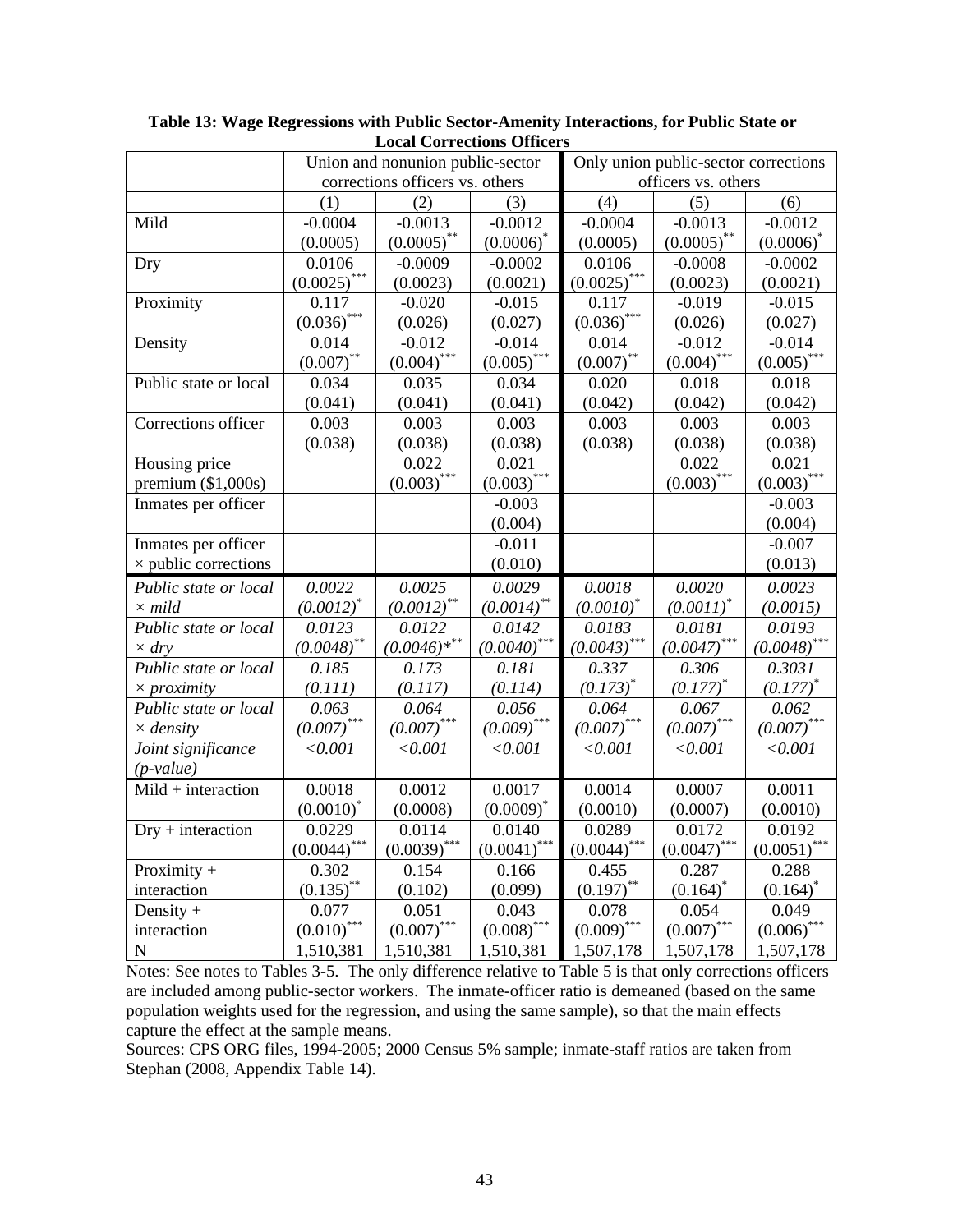| Amenty Interactions, for Fubile Federal Workers |                               |                            |  |  |  |  |
|-------------------------------------------------|-------------------------------|----------------------------|--|--|--|--|
|                                                 | Union and nonunion federal    | Only union federal public- |  |  |  |  |
|                                                 | public-sector workers vs. all | sector workers vs. all     |  |  |  |  |
|                                                 | private workers               | private workers            |  |  |  |  |
|                                                 | (1)                           | (2)                        |  |  |  |  |
| Mild                                            | $-0.0004$                     | $-0.0004$                  |  |  |  |  |
|                                                 | (0.0005)                      | (0.0005)                   |  |  |  |  |
| Dry                                             | 0.011                         | 0.011                      |  |  |  |  |
|                                                 | $(0.002)$ ***                 | ***<br>(0.002)             |  |  |  |  |
| Proximity                                       | 0.119                         | 0.118                      |  |  |  |  |
|                                                 | $(0.037)$ ***                 | $(0.037)$ ***              |  |  |  |  |
| Density                                         | 0.015                         | 0.015                      |  |  |  |  |
|                                                 | $(0.007)$ **                  | **<br>(0.007)              |  |  |  |  |
| Public federal                                  | 0.098                         | 0.013                      |  |  |  |  |
|                                                 | $(0.010)$ ***                 | $(0.007)^*$                |  |  |  |  |
| Public federal                                  | 0.00004                       | $-0.0006$                  |  |  |  |  |
| $\times$ mild                                   | (0.0005)                      | (0.0004)                   |  |  |  |  |
| Public federal                                  | $-0.0058$                     | $-0.0094$                  |  |  |  |  |
| $\times$ dry                                    | $(0.0024)$ **                 | $(0.0025)$ ***             |  |  |  |  |
| Public federal                                  | $-0.058$                      | $-0.106$                   |  |  |  |  |
| $\times$ proximity                              | (0.044)                       | $(0.046)$ **               |  |  |  |  |
| Public federal                                  | $-0.022$                      | 0.004                      |  |  |  |  |
| $\times$ density                                | $(0.009)$ **                  | (0.005)                    |  |  |  |  |
| $\mathbf N$                                     | 1,504,288                     | 1,469,974                  |  |  |  |  |

**Table 14: Falsification Test, Wage Regressions with Public Sector-Amenity Interactions, for Public Federal Workers** 

Notes: See notes to Tables 3-5. The only difference relative to Table 5 is that only federal workers are included among public-sector workers. The housing cost premia are excluded.

Sources: CPS ORG files, 1994-2005; 2000 Census 5% sample.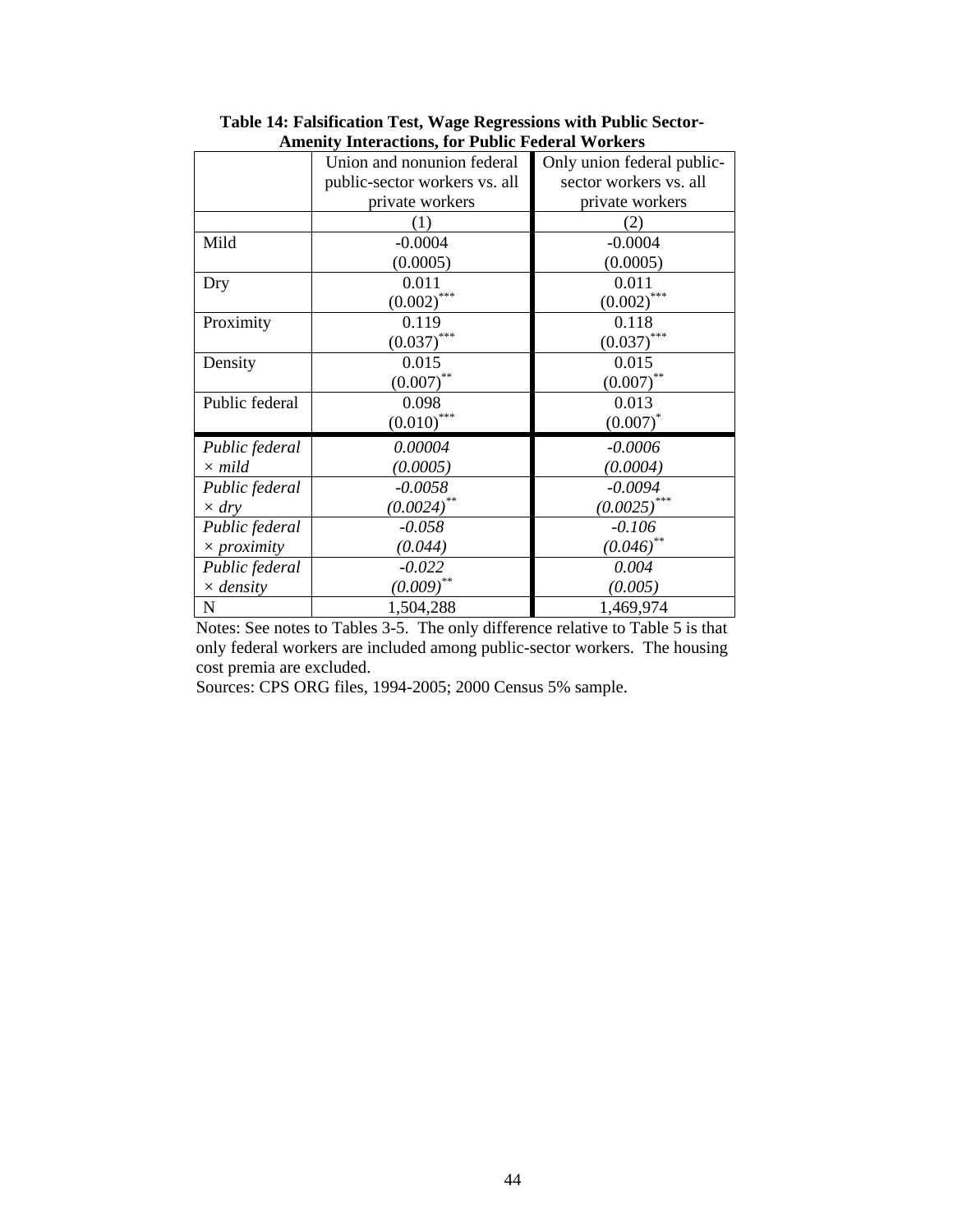## References

- Albouy, D., 2009. What are cities worth? Land rents, local productivity, and the capitalization of amenity values. NBER Working Paper, #14981.
- BEESON, P.E., 1991. Amenities and regional differences in returns to worker characteristics. Journal of Urban Economics 30, 224-241.
- BEESON, P.E., EBERTS, R.W., 1989. Identifying productivity and amenity effects in interurban wage differentials. Review of Economics and Statistics 71, 443-452.
- Biggs, A.G., 2010a. Are government workers underpaid? No. The American. Washington, D.C.: The American. American Enterprise Institute. Available at http://www.nytimes.com  $/2010/10/12$ /opinion/12brooks.html?  $r=2$ &src=tptw (viewed December 15, 2010).
- BIGGS, A.G., 2010b. The market value of public-sector pension deficits. Retirement Policy Outlook. Washington, D.C.: American Enterprise Institute. Available at http://www.aei. org/docLib/2010RPOno1g.pdf (viewed December 15, 2010).
- BORJAS, G.J., 2002. The wage structure and the sorting of workers into the public sector. NBER Working Paper No. 9313.
- BLOMQUIST, G., BERGER, M., HOEHN, J., 1988. New estimates of quality of life in urban areas. American Economic Review 78, 89-107.
- DISALVO, D., 2010. The trouble with public sector unions. *National Affairs* 5 (Fall), 3-19. Available at http://www.nationalaffairs.com/doclib/20100918 DiSalvo pdf%5B1%5D.pdf (viewed December 16, 2010).
- EDWARDS, J., KEEN, M., 1996. Tax competition and Leviathan. *European Economic Review* 40, 113-134.
- FREEMAN, R.B., 1986. Unionism comes to the public sector. Journal of Economic Literature 24 (1), 41-86.
- FREEMAN, R.B., VALLETTA, R., 1988. The effects of public sector laws on labor market institutions and outcomes. In R.B. Freeman and C. Ichniowski, eds., When Public Sector Workers Unionize. Chicago: University of Chicago Press.
- GABRIEL, S.A., ROSENTHAL, S.S., 2004. Quality of the business environment versus quality of life: Do firms and households like the same cities? Review of Economics and Statistics 86, 538-444.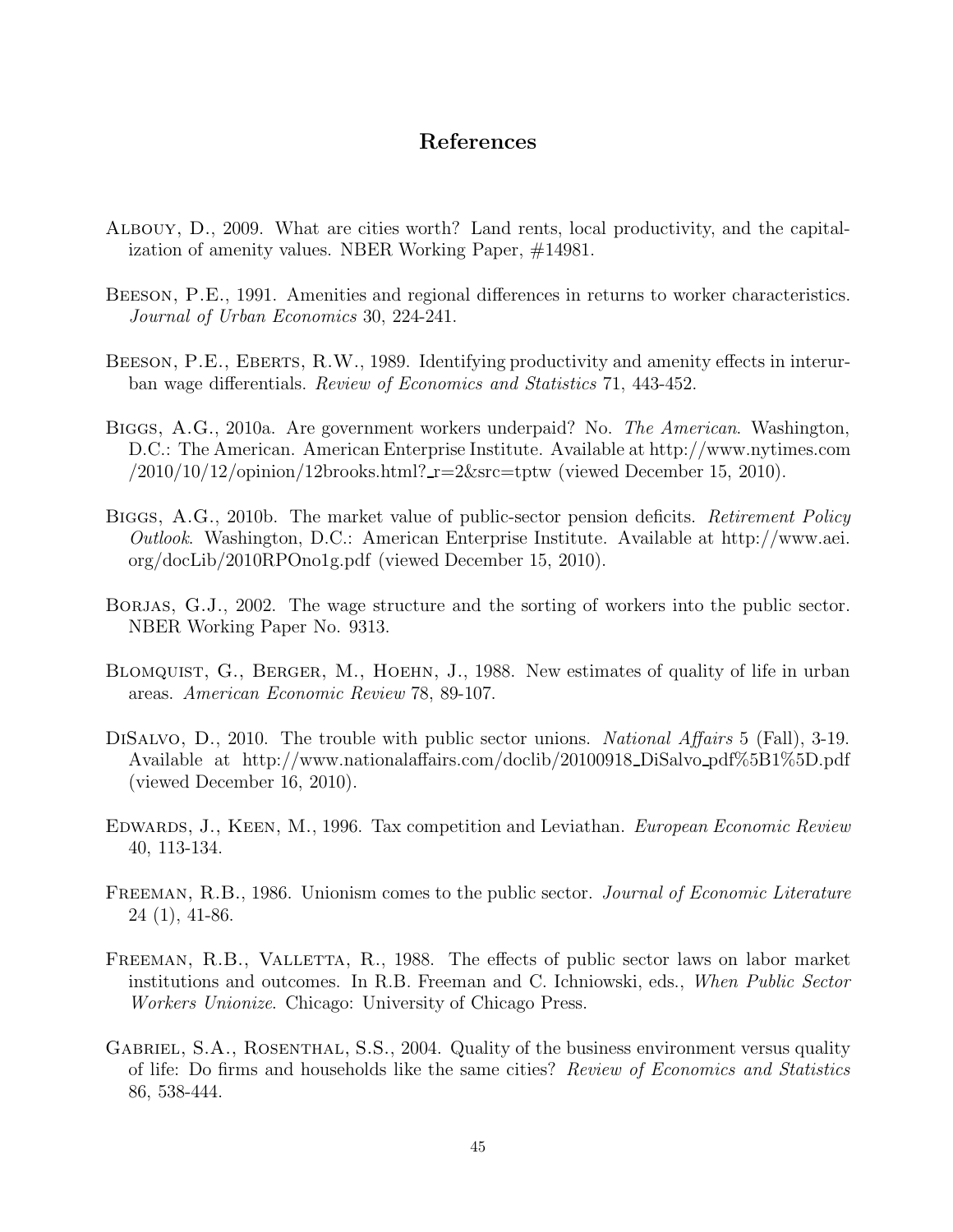- Glaeser, E.L., Kahn, M.E., 2004. Sprawl and urban growth. In J.V. Henderson and J.-F. Thisse, eds., Handbook of Regional and Urban Economics, Vol. 4. Amsterdam: Elsevier.
- Gramlich, E.M., 1976. The New York City fiscal crisis: What happened and what is to be done? American Economic Review Papers and Proceedings 66, 415-429.
- Gyourko, J., Tracy, J., 1989a. The importance of local fiscal conditions in analyzing local labor markets. Journal of Political Economy 97, 1208-1231.
- Gyourko, J., Tracy, J., 1989b. On the political economy of land value capitalization and local public sector rent seeking in a Tiebout model. Journal of Urban Economics 26, 152-173.
- Gyourko, J., Tracy, J., 1989c. Local public sector rent-seeking and its impact on local land values. Regional Science and Urban Economics 19, 493-516.
- Gyourko, J., Kahn, M., Tracy, J., 1999. Quality of life and environmental comparisons. In E. Mills and P. Cheshire, eds., *Handbook of Regional and Urban Economics*, Vol. 3. Amsterdam: North Holland.
- HENDERSON, J.V., 1982. Evaluating consumer amenities and interregional welfare differences. Journal of Urban Economics 11, 32-59.
- HELLERSTEIN, J.K., NEUMARK, D., 1999. Wages, productivity, and worker characteristics: Evidence from plant-level production functions and wage equations. International Economic Review 40, 95-123.
- MALANGA, S., 2010. The beholden state: How public-sector unions broke California. City Journal 20. Available at http://www.city-journal.org/2010/20\_2 california-unions.html (viewed April 21, 2012).
- Mendelsohn, R., Nordhaus, W.D., Shaw, D., 1994. The impact of global warming on agriculture: A Ricardian analysis. American Economic Review 84, 753-751.
- O'Brien, K.M., 1992. Compensation, employment, and the political activity of public employee unions. Journal of Labor Research 13, 189-203.
- RAPPAPORT, J., SACHS, J., 2003. The United States as a coastal nation. *Journal of Economic* Growth 8, 5-46.
- ROBACK, J., 1982. Wages, rents, and the quality of life. *Journal of Political Economy* 90, 1257-1278.
- ROSE, H., SONSTELIE, J., 2010. School board politics, school district size, and the bargaining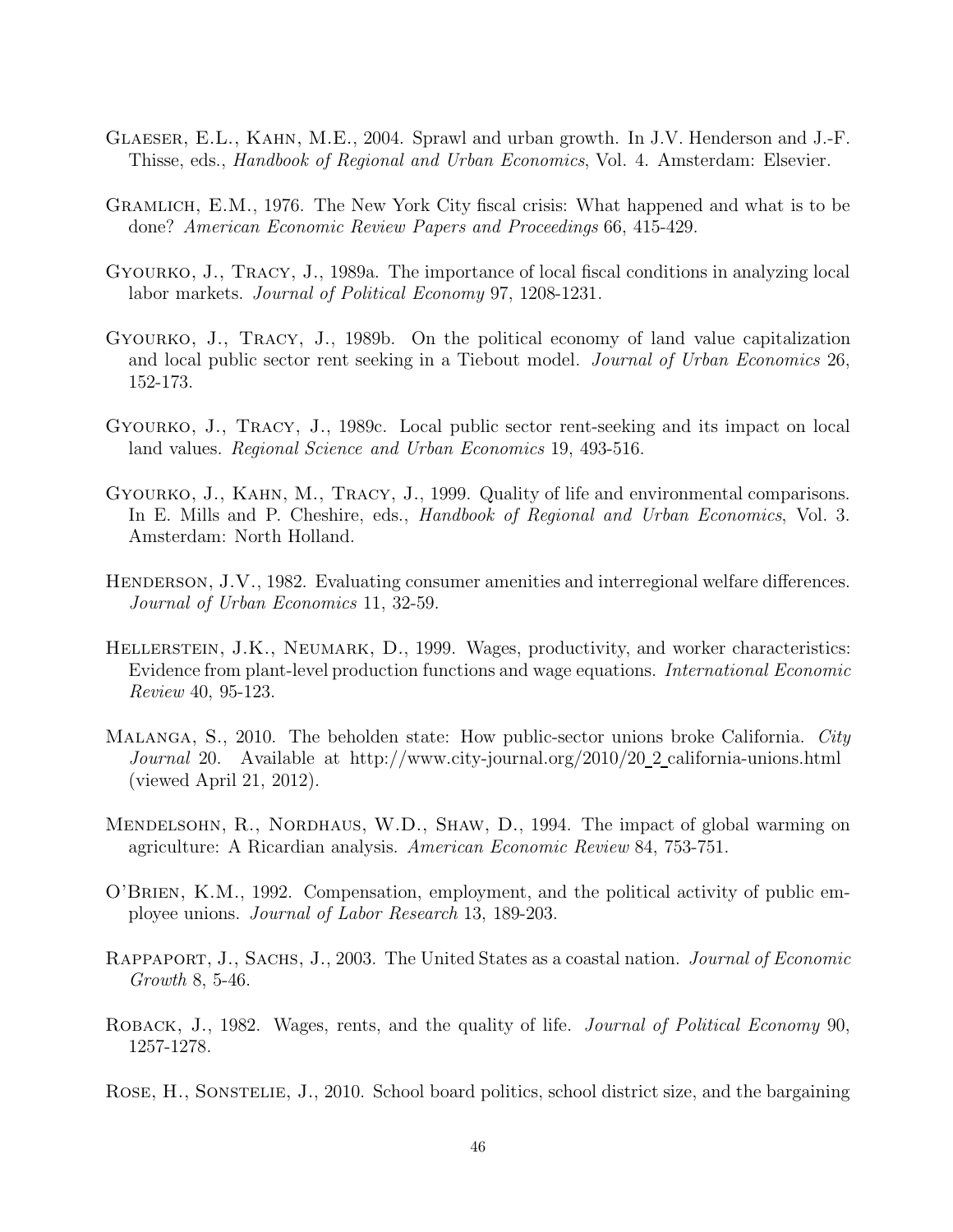power of teachers unions. Journal of Urban Economics 67, 438-50.

- ROSENTHAL, S.S., STRANGE, W.C., 2004. Evidence on the nature and sources of agglomeration economies. In J.V. Henderson and J.-F. Thisse, eds., Handbook of Regional and Urban Economics, Vol. 4. Amsterdam: North Holland.
- SCHMITT, J., 2010. The Wage Penalty for State and Local Government Employees. Washington, D.C.: Center for Economic and Policy Research.
- Stephan, J., 2005. Census of State Correctional Facilities. Washington, D.C.: U.S. Department of Transportation, Office of Justice Programs.
- Visser, J., 2006. Union membership statistics in 24 countries. Monthly Labor Review 129, 38-49.
- WILSON, J.D., 1999. Theories of tax competition. National Tax Journal 52, 269-304.
- Zax, J., Ichniowski, C., 1988. The effects of public sector unionism on pay, employment, department budgets, and municipal expenditures. In R.B. Freeman and C. Ichniowski, eds., When Public Sector Workers Unionize. Chicago: University of Chicago Press.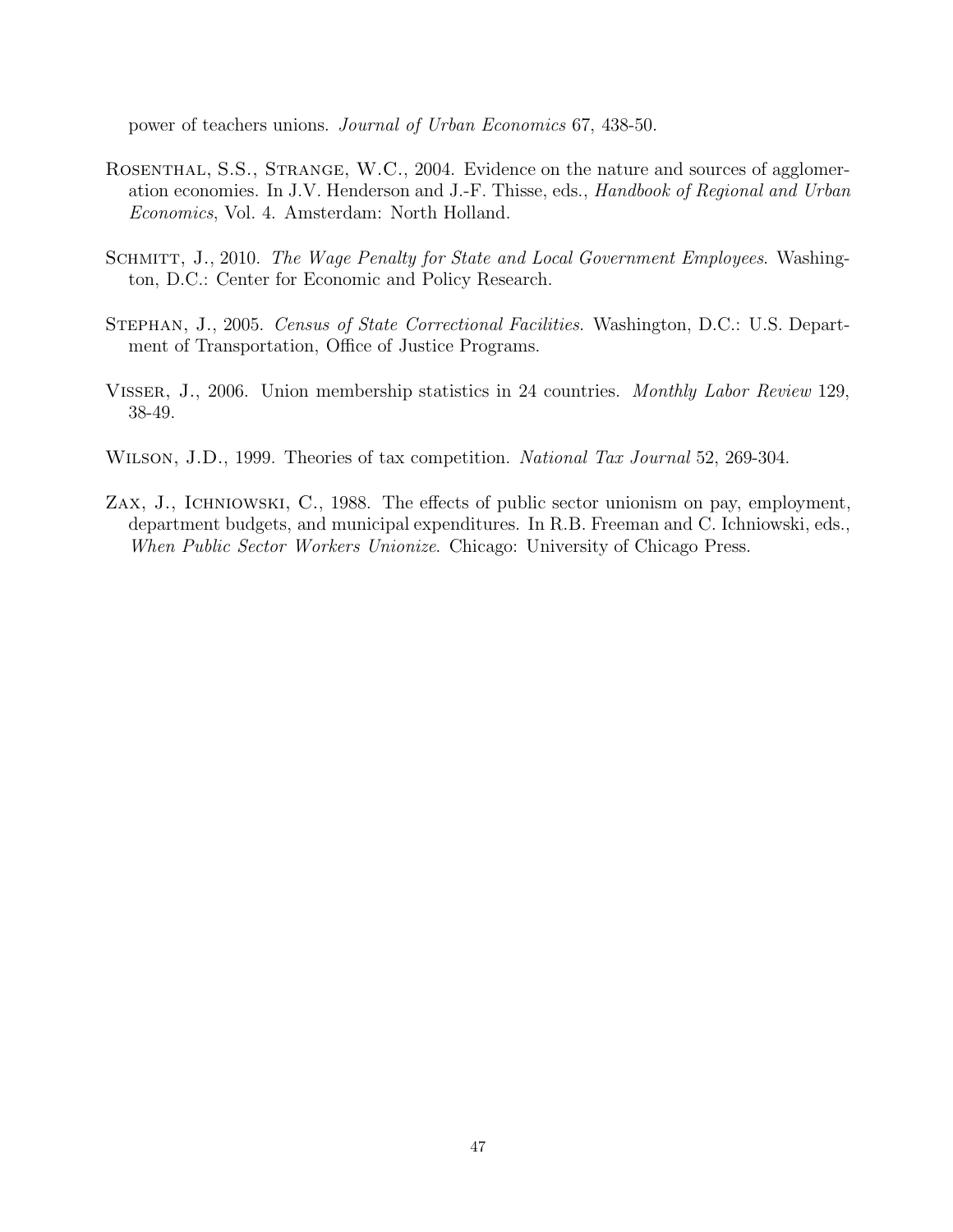# Footnotes

- \*We thank Rainald Borck, Kitt Carpenter, Robert Inman, Albert Solé Ollé and seminar participants at several universities for helpful comments.
- <sup>1</sup>See, for example, http://reason.org/studies/show/public-sector-private-sector-salary, and and http://www.prisoncensorship.info/archive/etext/agitation/prisons/campaigns/ca /caprisoncrat.html (all viewed December 15, 2010).
- <sup>2</sup>See, for example, http://www.post-gazette.com/pg/10164/1064943-373.stm and http://blog.nj.com/njv\_editorial\_page/2010/02/post\_7.html (both viewed December 15, 2010).

<sup>3</sup>See, for example, http://www.northshoreoflongisland.com/Blog-31542.112114-6239.112114- Yes-School-Administrators-and-Teachers-are-Vastly-Overpaid.html, http://politics.usnews.com/opinion/mzuckerman/articles/2010/09/10/public-sectorworkers-are-the-new-privileged-elite-class.html, and http://www.nytimes.com/2010/10/12/opinion/12brooks.html?\_r=2&src=tptw (all viewed December 15, 2010)

<sup>4</sup>Similar figures are reported for 2009 in Schmitt (2010).

<sup>5</sup>Gramlich (1976) argues that the large sizes of public-sector work forces, when amplified by sympathetic friends and relatives, guarantees substantial political influence. He notes that "there are now about 450,000 full and part-time city government employees in New York City. If each was married, lived in the city, and had one close friend or relative who would vote alike on city issues, conceivably 1,350,000 votes, 30 percent of the entire voting age population and roughly half of the probable number of voters, could be marshalled in favor of making some strategic concession to, or dealing leniently with, unions."

<sup>6</sup>The data are explained in more detail in the notes to the figure, and later in the paper.

<sup>7</sup>The resulting emigration might be expected to depress land values in regions with high rentseeking. Gyourko and Tracy (1989b,c) test for such an effect and find empirical support for it. Their approach is discussed further in section 2.3 below.

<sup>8</sup>For additional studies, see Albouy (2009), Beeson (1991), Beeson and Eberts (1989), Gabriel and Rosenthal (2004), Gyourko and Tracy (1989a), Gyourko, Kahn and Tracy (1999) and Henderson (1982).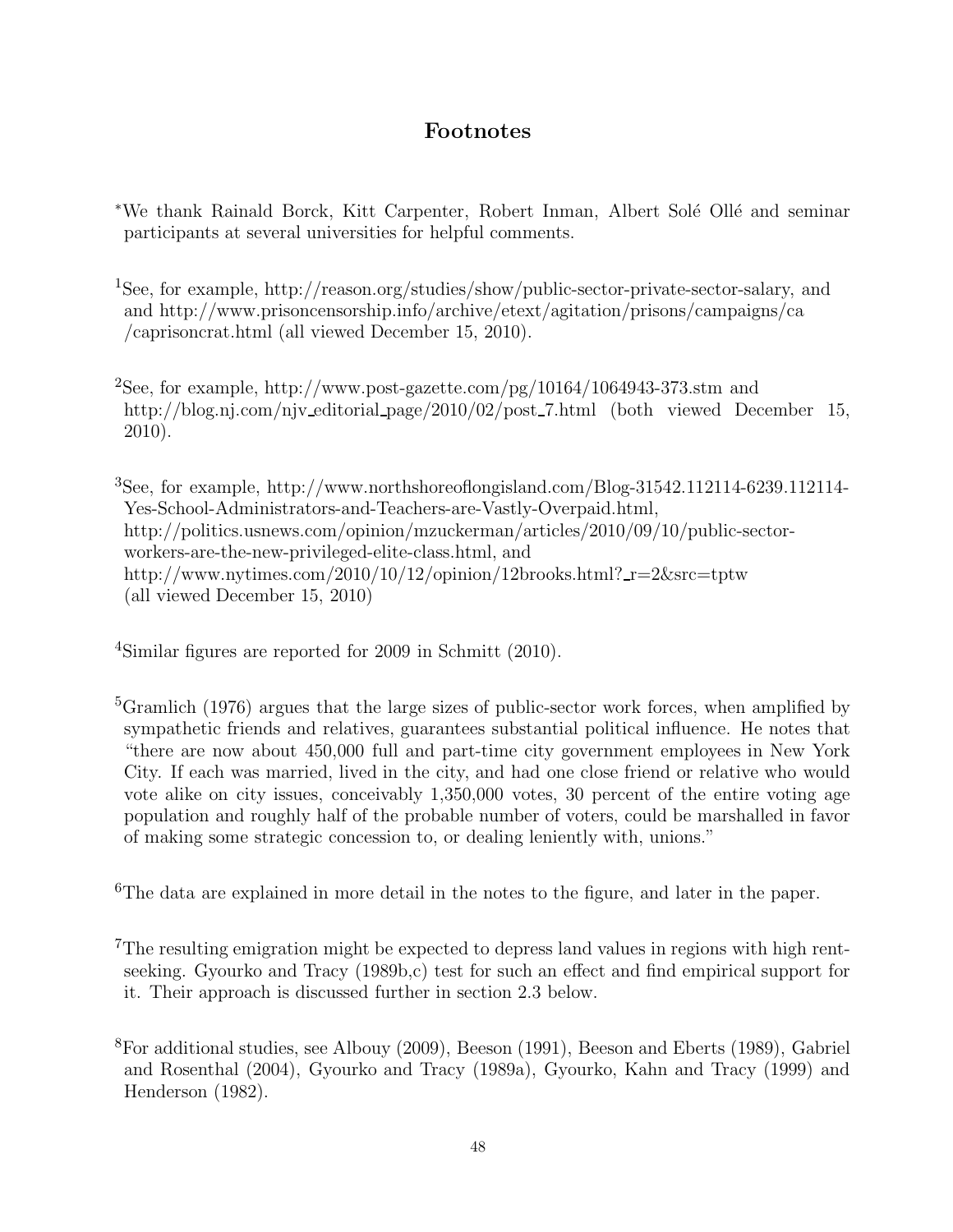- <sup>9</sup>Since public-sector workers exploit the mobility of private-sector workers in the process of rent-seeking, making them mobile as well is theoretically impractical. Presumably, however, job stability in the public sector leads to much lower interregional mobility for these workers than for private-sector workers, making our assumption not unrealistic.
- $10$ Since the number of public-sector workers is fixed in the model, the empirical analysis focuses only on public-sector wages and not on employment levels. Putting the model aside, there is no standard empirical approach that one could adapt for identifying differences in publicsector employment across states associated with rent-seeking.
- <sup>11</sup>If the amenity were instead  $g_i$  and its contribution to quasi-linear utility equal to  $t(g_i)$ , a redefinition that sets  $a_i = t(g_i)$  would yield (1).
- $12$ The marginal product could instead depend on a nonlinear function of the amenity, but suitable redefinition would yield the linear additive relationship (see footnote 10). On another issue, note that the production amenity could reduce costs rather than increase worker productivity. For example, suppose that heating and cooling cost per worker is given by a function  $t(h_i)$ , where  $h_i$  is a measure of climate unpleasantness. Then, with this cost subtracted off from the marginal product in measuring the worker's contribution, the wage would equal  $f'(L_i) - t(h_i)$ . This expression can be written as  $f'(L_i) + b_i$  by suitable redefinition of the climate amenity, matching the productivity formulation.
- <sup>13</sup>This formulation assumes that the consumption and production amenities are positively correlated, with an increase in A generating both consumption and production benefits. The less natural case where a region's features yield consumption benefits but reduce worker productivity can be handled by a reformulation of the model. To capture this case,  $\alpha$  would be negative, so that  $b_i = \alpha A$  is negative while  $a_i = (1 - \alpha)A$  remains positive.
- $14$ It can be shown that the second-order conditions for the maximization problem are satisfied.
- <sup>15</sup>Note that, after rearrangement, condition (7) requires the elasticity of  $L_1$  with respect to  $R_1$ to equal  $-1$ .
- <sup>16</sup>Since the right-hand side of (18) is less than 2/3, the weaker condition  $\overline{L} > M = (1/2)(2M)$ (indicating that  $\overline{L}$  exceeds half of the total public-sector work force) actually suffices. The stronger form of the sufficiency condition is needed, however, when housing consumption is added to the model, as seen below.
- <sup>17</sup>The private-sector wage increase in region 1 is now proportional to  $-f''\partial L_1/\partial A + \alpha =$  $-f''/6g' + \alpha = \alpha - \lambda/6$ . As a result, the regional wage difference is proportional to  $(\alpha -$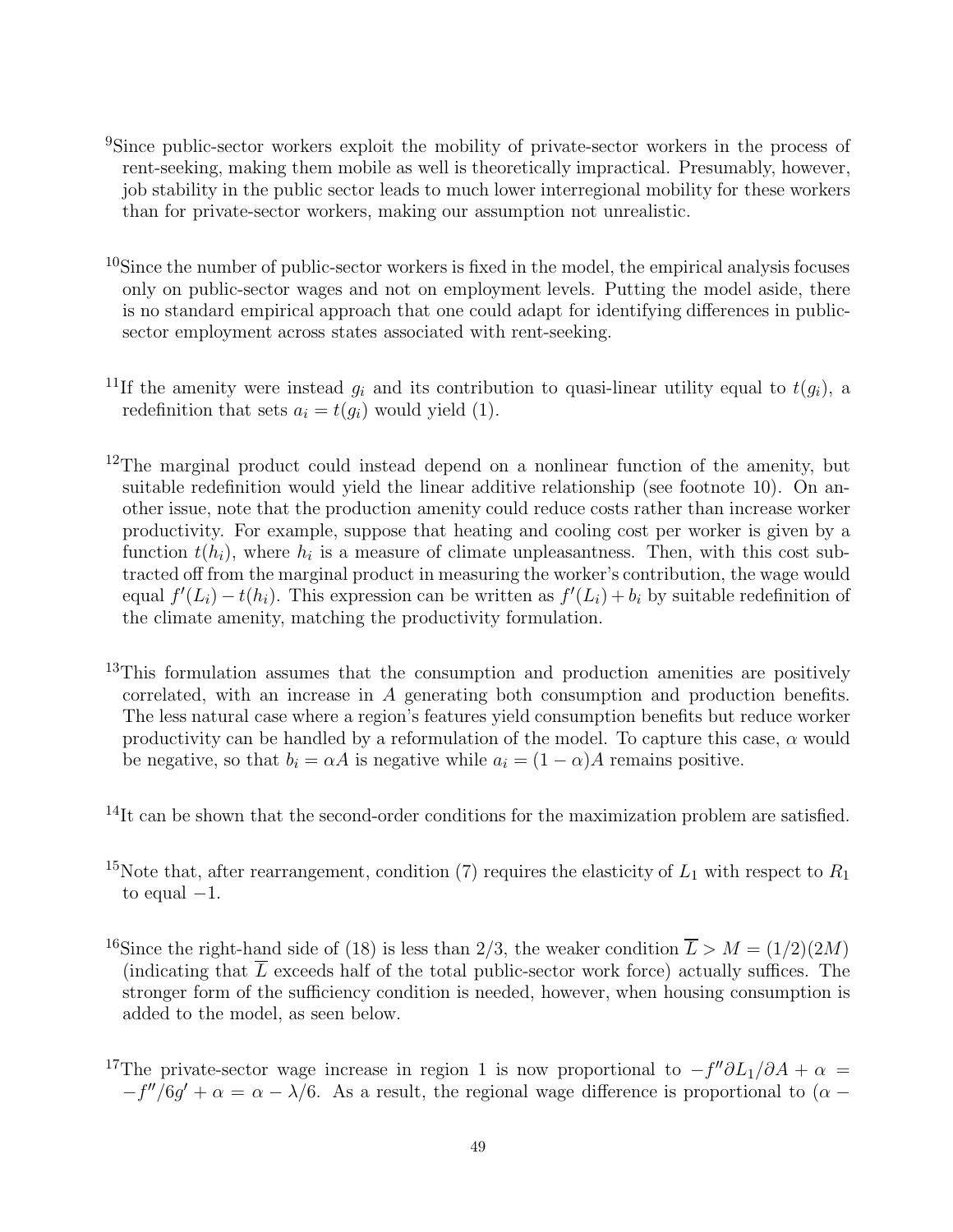$\lambda/6$ ) –  $\lambda/6 = \alpha - \lambda/3$ . Since this expression is less than unity, the rent-per-worker difference will exceed it when  $2\overline{L}/3M > 1$ , as before.

- <sup>18</sup>If public workers were also to consume land, then a change in rent extraction would affect their utility via the impact of  $L_1$  on the  $h(L_1)$  term, which would be added to (20). This additional consideration would require a new version of the above analysis, possibly changing some of the results. In addition, to bring the model fully in line with the Roback tradition, firms would also be users of land. In this case, the market-clearing conditions would include this land usage, and a zero-profit condition would be added for each region. These extra conditions would be needed to determine the quantities of land used in production.
- <sup>19</sup>To understand their approach, note that, when housing is incorporated in the model,  $(20)$ involves subtraction of a housing price term (equal to  $s'(1/L_i)$ ) on each side of the equation. Holding amenities fixed, an exogenous increase in  $R_1$  then leads to a decrease in price as  $L_1$  falls in response to greater rent-seeking (recall  $s'' < 0$ ). Gyourko and Tracy (1989b,c) test for the resulting inverse relationship between housing prices and rent-seeking, using a measure of union influence as a proxy for  $R_1$ .
- <sup>20</sup>Since the presence of housing chokes off migration sooner when A rises, the decline in  $f'(L_1)$ is not as large, keeping the private-sector wage  $(f' + \alpha A)$  from declining even when  $\alpha$  is relatively small. In the absence of housing, however, a larger decline in  $f'$  occurs, which more easily dominates the productivity gain from the amenity, leading to a wage decrease. Therefore, when housing is absent, a decline in the wage can occur in the presence of a larger productivity effect from the amenity (equivalently, a smaller amenity consumption component—a smaller  $\alpha$ ) than with housing in the model. In other words, when housing is absent, the consumption component of the amenity does not need to be as large to generate a wage decline as when housing is present.
- $21$ Another testable prediction of the model is that taxes rise with a region's amenity level in order to support higher rent extraction. However, a credible test of this prediction would need to hold public-good levels constant since the model's prediction of a uniform z level across regions is not realistic. This difficulty, combined with the fact that the test would only rely on a simple cross section at the state level, limits the appeal of such an exercise. In contrast, for our analysis of wages, we study the difference between public-sector and private-sector wage differentials associated with amenities, and–as discussed below–the private-sector wage differentials capture state-level differences that may be correlated with amenities.
- $^{22}$ Elementary and secondary school teachers are by far the largest occupation in local government, and elementary and secondary school teachers and "bailiffs, correctional officers, and jailers" (all of which we group under "corrections officers") are the second and third largest occupations in state employment (after post-secondary teachers); see Schmitt (2010). We also focus on corrections officers and elementary and secondary school teachers because their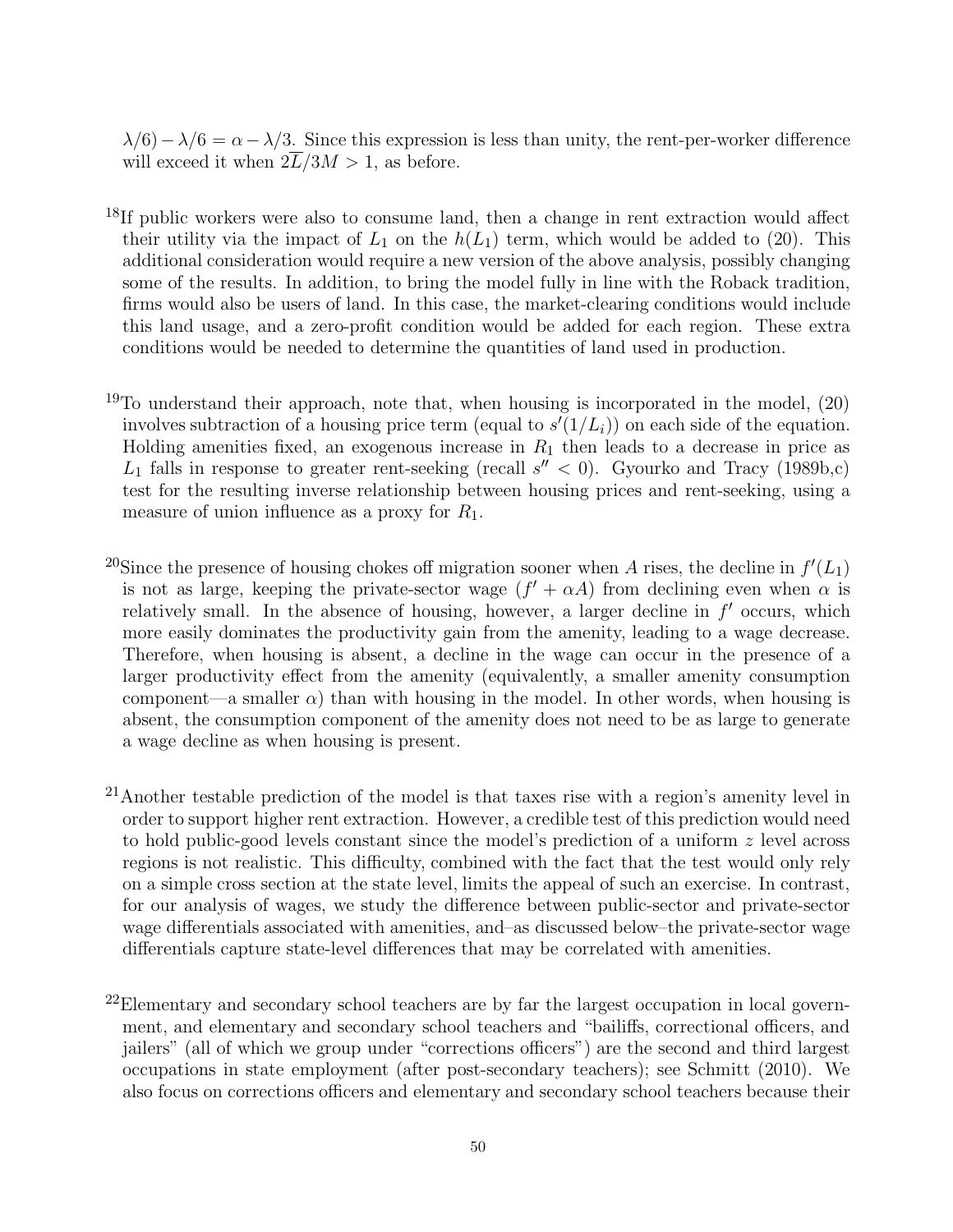pay is often prominent in public debate.

<sup>23</sup>Elementary and secondary school teachers are defined based on the following Census of Population occupational codes: for 2002 and earlier (1990 Census codes), teachers in kindergarten or pre-kindergarten (155), elementary school (156), secondary school (157), or special education (158); and for 2003 and after (2002 Census codes), preschool and kindergarten teachers (2300), elementary and middle school teachers (2310), secondary school teachers (2320), and special education teachers (2330). Correction officers are defined using the same Census codes as follows: for 2002 and earlier (1990 Census codes), sheriffs, bailiffs, and other law enforcement officers (423), and correctional institution officers (424); for 2003 and after (2002 Census codes), first-line supervisors/managers of correctional officers (3700), and bailiffs, correctional officers, and jailers (3800). Inspection of the share of the workforce in these two occupation groups as defined indicated that the definitions were consistent across the change in the data between 2002 and 2003.

<sup>24</sup>See http://www.census.gov/hhes/migration/ (viewed April 22, 2012).

<sup>25</sup>We thank Jed Kolko for supplying us with these estimates.

- <sup>26</sup>We do not control for occupation because many occupations exist largely in only the private or only the public sector, and even when they do exist in both sectors, they may be quite different. Thus, occupation controls are not necessarily human capital controls, and could potentially capture difference between private- and public-sector workers instead. Below, however, we do look at results for two specific occupations that constitute large shares of the public sector: teachers and corrections officers.
- $^{27}$ Note that the table reports results for specifications including the housing-price premium, in which case the main effects of the amenities are more reflective of consumption amenities. In some cases (most notably, perhaps, for workers with a Bachelor's degree), the estimated main effects of the amenities do not replicate the negative estimates found for the full sample. However, in specifications excluding the housing-price premium, the estimated coefficients of the main effects for most of the amenities were consistently positive, as in Table 5, suggesting that the value of these amenities on the consumption side may vary across different types of workers. Regardless, the estimated public-sector/amenity interactions were very similar when the housing-price premium was excluded.
- <sup>28</sup>These are the differences in the public-sector vs. private-sector wage differential. The overall wage difference for public-sector workers between two states would be this difference plus the main effect of the amenity, which would be computed by applying the amenity difference to the estimates in the last four rows of Table 5. Thus, for example, for  $Proximity$ , the implied differential would be 7.7 percent–less than the 10.2 percent figure because the main effect of this amenity (in the regression controlling for housing prices) is negative.